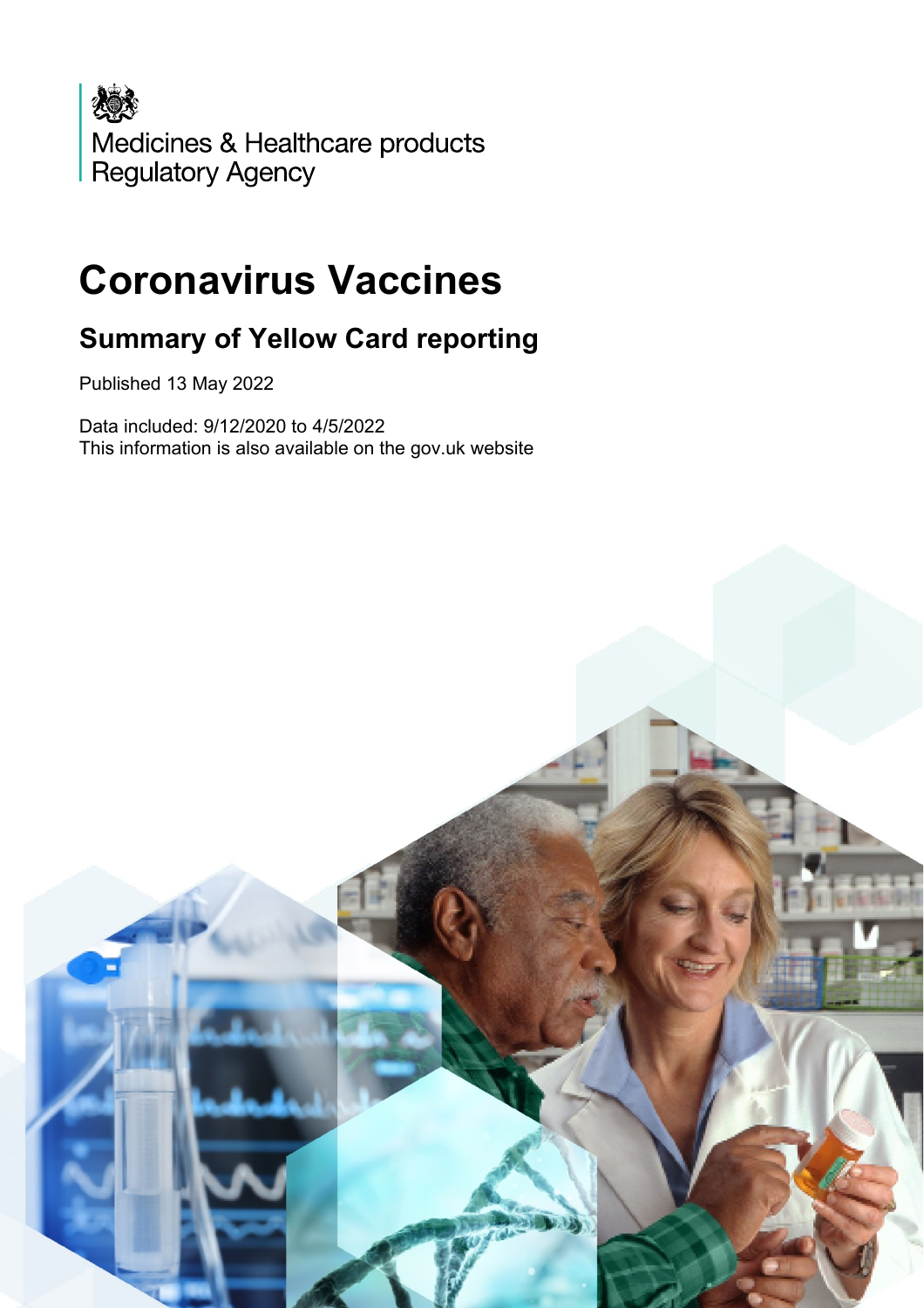# **Contents**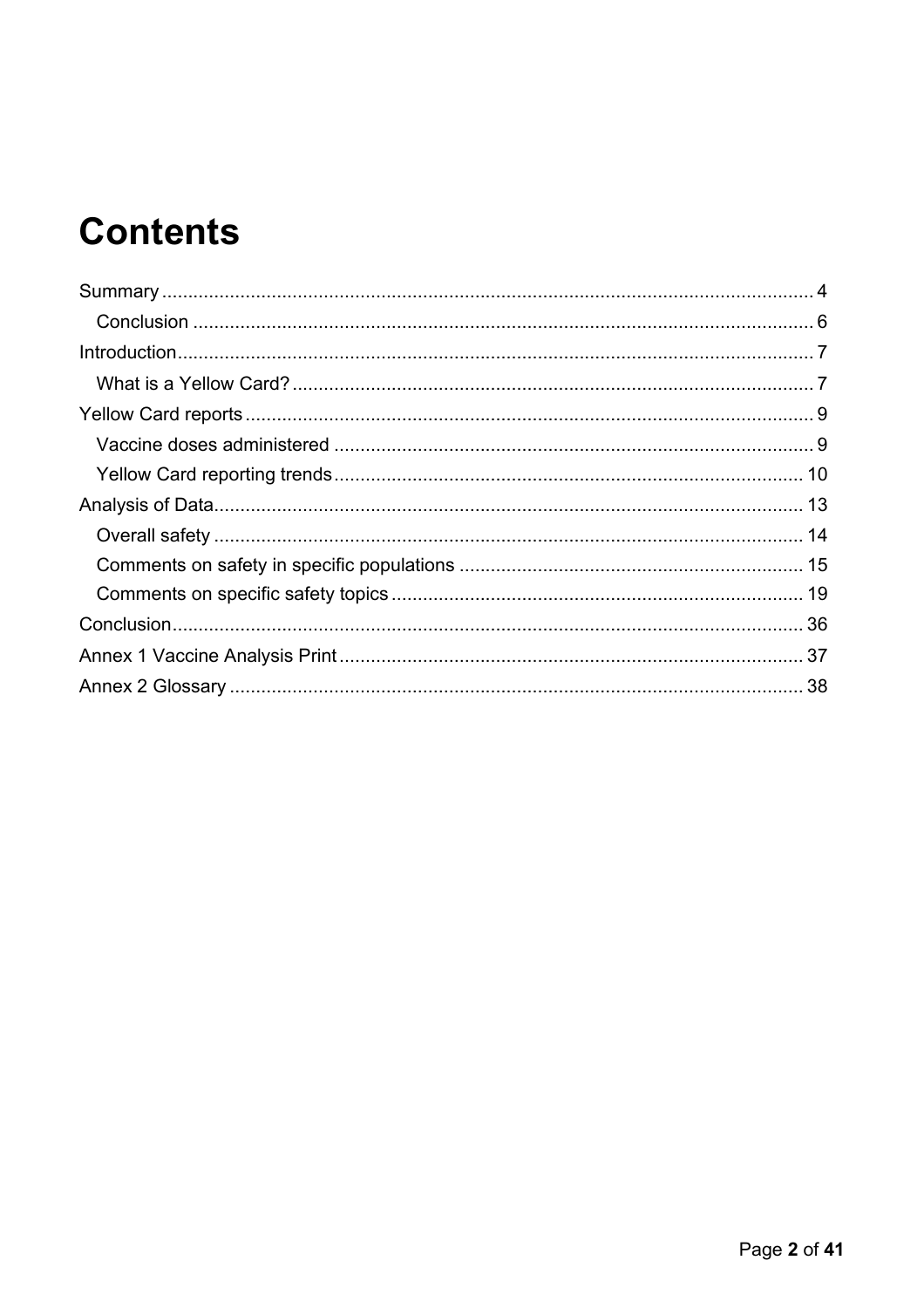#### © Crown copyright 2022

#### [www.gov.uk/mhra](http://www.gov.uk/mhra)

This publication is licensed under the terms of the Open Government Licence v3.0 except where otherwise stated. To view this licence, visit [nationalarchives.gov.uk/doc/open](http://nationalarchives.gov.uk/doc/open-government-licence/version/3/)[government-licence/version/3](http://nationalarchives.gov.uk/doc/open-government-licence/version/3/)

Where we have identified any third party copyright information you will need to obtain permission from the copyright holders concerned.

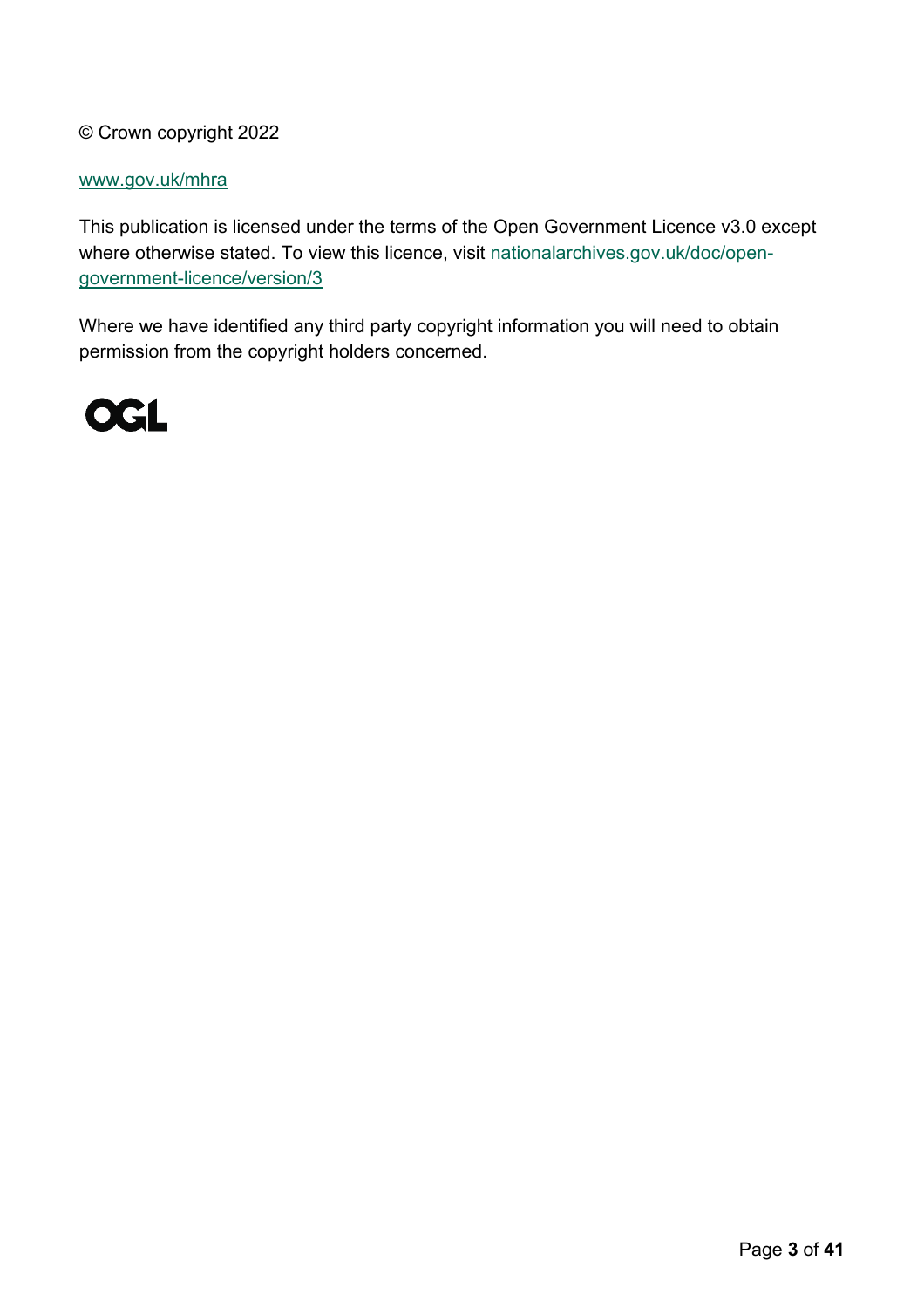# <span id="page-3-0"></span>**Summary**

At the time of this report, over 176,321 people across the UK have died within 28 days of a positive test for coronavirus (COVID-19). Vaccination is the single most effective way to reduce deaths and severe illness from COVID-19. A national immunisation campaign has been underway since early December 2020.

Three COVID-19 vaccines - the COVID-19 Pfizer/BioNTech Vaccine, COVID-19 Vaccine AstraZeneca and COVID-19 Vaccine Moderna – are currently being used in the UK. All have been authorised for supply by the Medicines and Healthcare products Regulatory Agency (MHRA) following a thorough review of safety, quality and efficacy information from clinical trials. In [clinical trials,](https://www.gov.uk/government/collections/mhra-guidance-on-coronavirus-covid-19#vaccines-and-vaccine-safety) the vaccines showed very high levels of protection against symptomatic infections with COVID-19. [Data](https://www.gov.uk/government/publications/phe-monitoring-of-the-effectiveness-of-covid-19-vaccination) are available on the impact of the vaccination campaign in reducing infections and illness in the UK.

The MHRA confirmed on 9 September 2021 that the COVID-19 vaccines made by Pfizer and AstraZeneca can be used as safe and effective booster doses. Following review of data for the COVID-19 Vaccine Moderna vaccine, the MHRA and Commission on Human Medicine (CHM) experts also concluded that this vaccine can be used as a safe and effective booster dose.

All vaccines and medicines have some side effects. These side effects need to be continuously balanced against the expected benefits in preventing illness.

The COVID-19 Pfizer/BioNTech Vaccine was evaluated in clinical trials involving more than 44,000 participants. The most [frequent adverse reactions](https://www.gov.uk/government/publications/regulatory-approval-of-pfizer-biontech-vaccine-for-covid-19/information-for-healthcare-professionals-on-pfizerbiontech-covid-19-vaccine) in these trials were pain at the injection site, fatigue, headache, myalgia (muscle pains), chills, arthralgia (joint pains), and fever; these were each reported in more than 1 in 10 people. These reactions were usually mild or moderate in intensity and resolved within a few days after vaccination. Adverse reactions were reported less frequently in older adults (over 55 years) than in younger people.

The COVID-19 Vaccine AstraZeneca was evaluated in clinical trials involving more than 23,000 participants. The most [frequently reported adverse reactions](https://www.gov.uk/government/publications/regulatory-approval-of-covid-19-vaccine-astrazeneca/information-for-healthcare-professionals-on-covid-19-vaccine-astrazeneca) in these trials were injection-site tenderness, injection-site pain, headache, fatigue, myalgia, malaise, pyrexia (fever), chills, and arthralgia, and nausea; these were each reported in more than 1 in 10 people. The majority of adverse reactions were mild to moderate in severity and usually resolved within a few days after vaccination. Adverse reactions were generally milder and reported less frequently in older adults (65 years and older) than in younger people.

The COVID-19 Vaccine Moderna was evaluated in clinical trials involving more than 30,000 participants. The most [frequent adverse reactions](https://www.gov.uk/government/publications/regulatory-approval-of-covid-19-vaccine-moderna/information-for-healthcare-professionals-on-covid-19-vaccine-moderna) in these trials were pain at the injection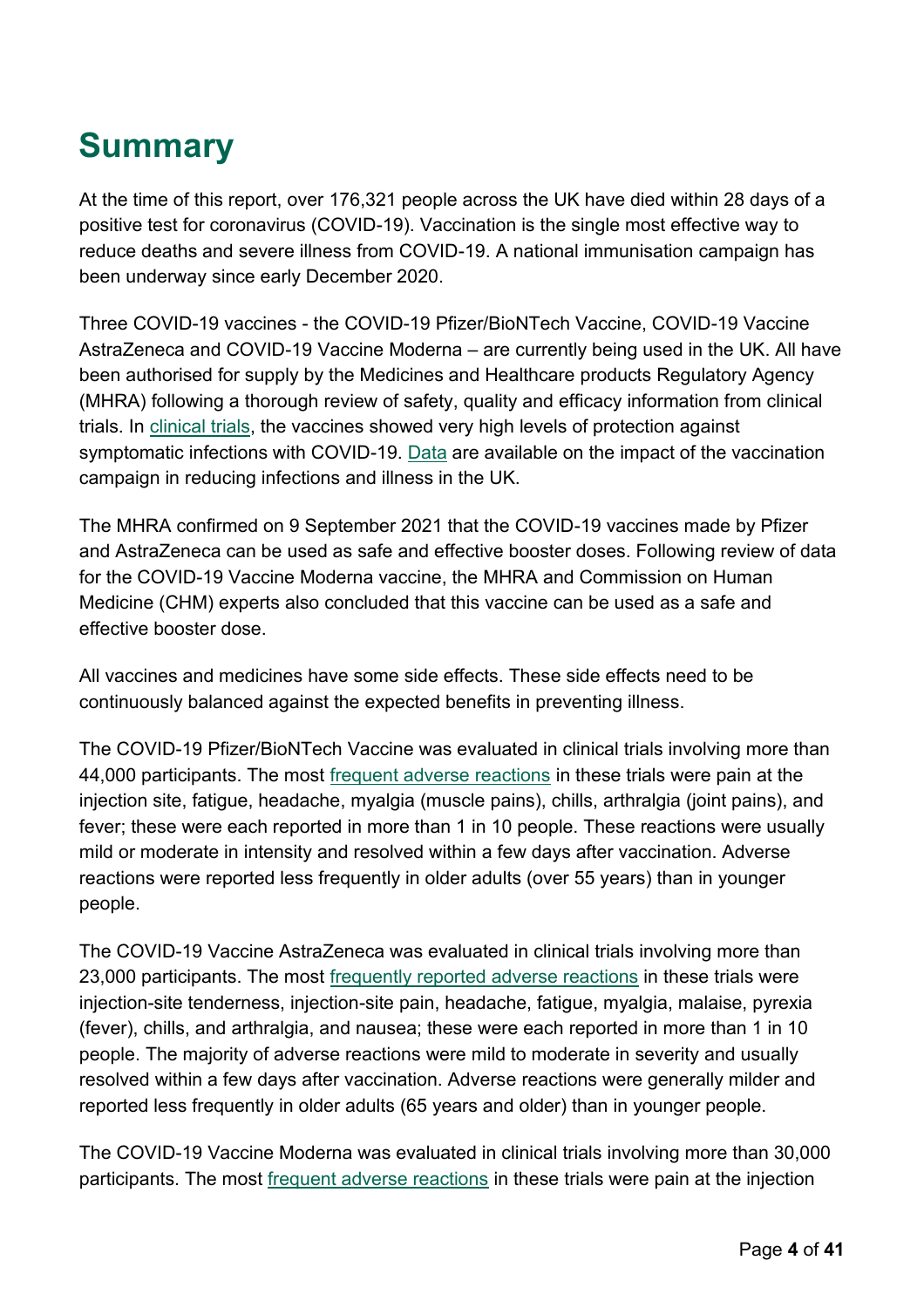site, fatigue, headache, myalgia (muscle pains), arthralgia (joint pains), chills, nausea/vomiting, axillary swelling/tenderness (swelling/tenderness of glands in the armpit), fever, injection site swelling and redness; these were each reported in more than 1 in 10 people. These reactions were usually mild or moderate in intensity and resolved within a few days after vaccination. Adverse reactions were reported less frequently in older adults (over 65 years) than in younger people.

The MHRA continually monitors safety during widespread use of a vaccine. We have in place a [proactive strategy to do this.](https://www.gov.uk/government/publications/report-of-the-commission-on-human-medicines-expert-working-group-on-covid-19-vaccine-safety-surveillance) We also work closely with our public health partners in reviewing the effectiveness and impact of the vaccines to ensure the benefits continue to outweigh any possible side effects.

Part of our **monitoring role includes reviewing** reports of suspected side effects. Any member of the public or health professional can submit suspected side effects through the [Yellow Card scheme.](https://yellowcard.mhra.gov.uk/) The nature of Yellow Card reporting means that reported events are not always proven side effects. Some events may have happened anyway, regardless of vaccination. This is particularly the case when millions of people are vaccinated, and especially when vaccines are being given to the most elderly people and people who have underlying illness.

As of 4 May 2022, for the UK, 170,337 Yellow Cards have been reported for the COVID-19 Pfizer/BioNTech Vaccine, 245,089 have been reported for the COVID-19 Vaccine AstraZeneca, 38,197 for the COVID-19 Vaccine Moderna and 1,672 have been reported where the brand of the vaccine was not specified.

For the COVID-19 Pfizer/BioNTech Vaccine, COVID-19 Vaccine AstraZeneca and COVID-19 Vaccine Moderna the overall reporting rate is around 2 to 5 Yellow Cards per 1,000 doses administered.

In the 14 days since the previous summary for 20 April 2022 we have received a further 677 Yellow Cards for the COVID-19 Pfizer/BioNTech Vaccine, 181 for the COVID-19 Vaccine AstraZeneca, 719 for the COVID-19 Vaccine Moderna and 38 where the brand was not specified.

It is important to note that Yellow Card data cannot be used to derive side-effect rates or compare the safety profile of COVID-19 vaccines as many factors can influence ADR reporting. Additionally, it is important to consider that a Yellow Card report can include reference to more than one vaccine associated with a suspected reaction where different vaccines have been used as third or booster doses.

For all COVID-19 vaccines, the overwhelming majority of reports relate to injection-site reactions (sore arm for example) and generalised symptoms such as 'flu-like' illness, headache, chills, fatigue (tiredness), nausea (feeling sick), fever, dizziness, weakness,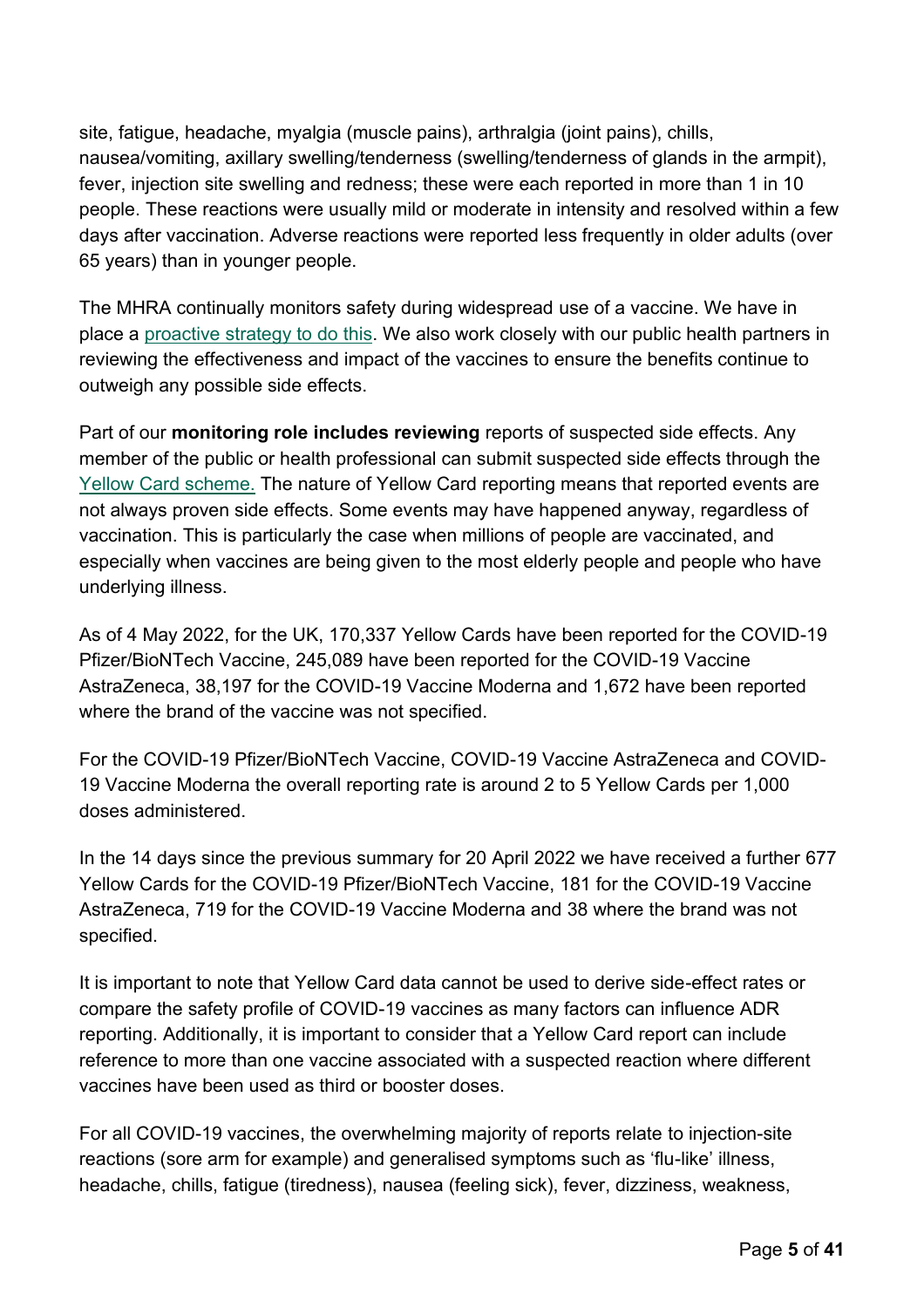aching muscles, and rapid heartbeat. Generally, these happen shortly after the vaccination and are not associated with more serious or lasting illness.

These types of reactions reflect the normal immune response triggered by the body to the vaccines. They are typically seen with most types of vaccine and tend to resolve within a day or two. The nature of reported suspected side effects is broadly similar across age groups, although, as was seen in clinical trials and as is usually seen with other vaccines, they may be reported more frequently in younger adults.

A number of detailed assessments of safety topics have been undertaken and we have updated our advice on these topics accordingly. Overall, our advice remains that the benefits of the vaccines outweigh the risks in the majority of people. Further comments on use in specific populations and details on the specific safety topics can be found within Section titled Analysis of data.

## <span id="page-5-0"></span>**Conclusion**

Vaccines are the best way to protect people from COVID-19 and have already saved tens of thousands of lives. Everyone should continue to get their vaccination when invited to do so unless specifically advised otherwise.

- As with all vaccines and medicines, the safety of COVID-19 vaccines is being continuously monitored.
- The expected benefits of the vaccines in preventing COVID-19 and serious complications associated with COVID-19 far outweigh any currently known side effects in the majority of patients.

Further information on the type of suspected adverse reactions (ADRs) reported for the COVID-19 Pfizer/BioNTech Vaccine, the COVID-19 Vaccine AstraZeneca and the COVID-19 Vaccine Moderna is provided in Annex 1. It is important to read the attached guidance notes to ensure appropriate interpretation of the data.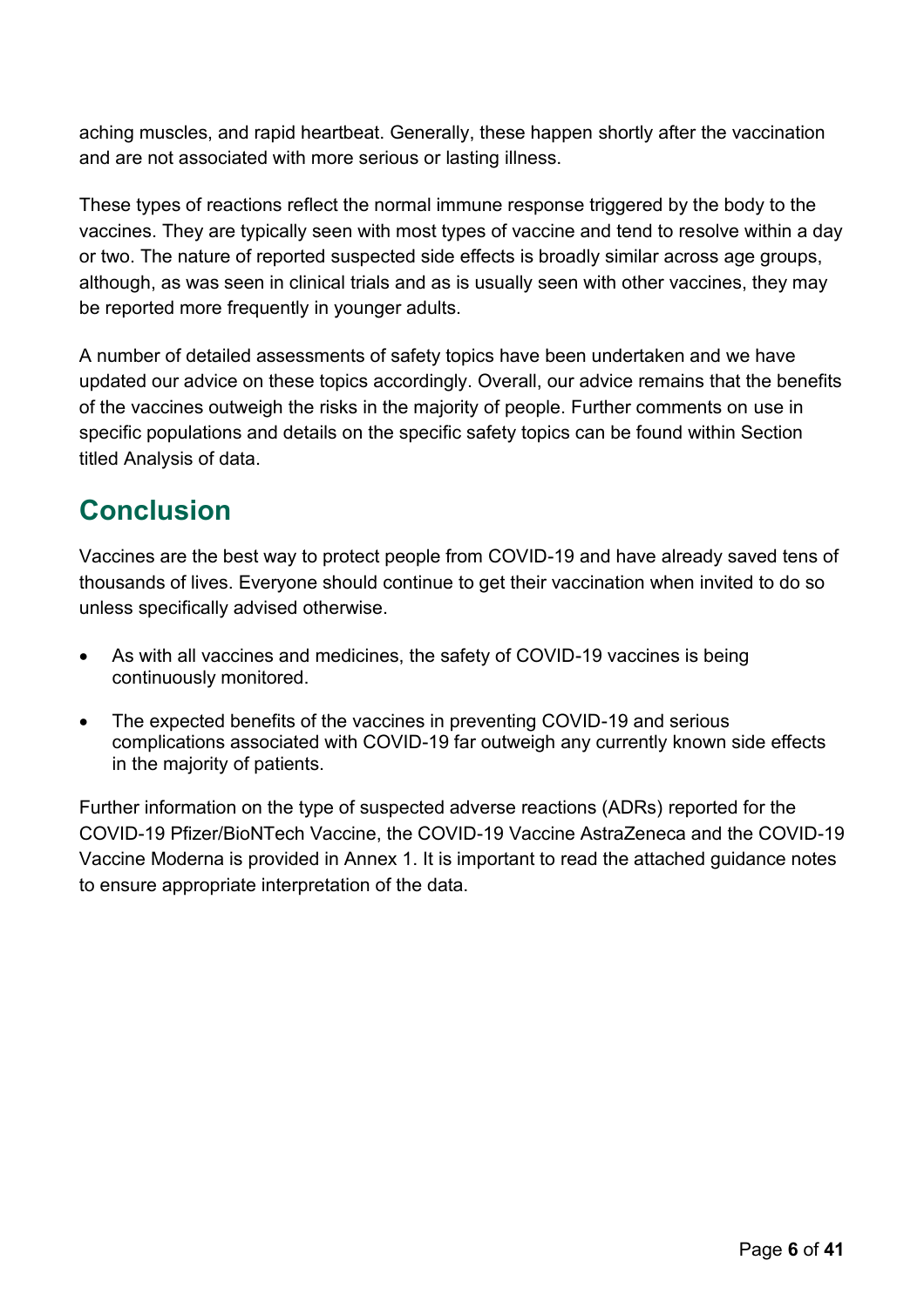# <span id="page-6-0"></span>**Introduction**

The Medicines and Healthcare products Regulatory Agency (MHRA) is the executive Agency of the Department of Health and Social Care that acts to protect and promote public health and patient safety, by ensuring that medicines and medical devices meet appropriate standards of safety, quality and efficacy.

The MHRA operates the [Yellow Card scheme](https://yellowcard.mhra.gov.uk/) on behalf of the Commission on Human Medicines (CHM). The scheme collects and monitors information on suspected safety concerns or incidents involving vaccines, medicines, medical devices, and e-cigarettes. The scheme relies on voluntary reporting of suspected adverse incidents by healthcare professionals and members of the public (patients, users, or carers). The purpose of the scheme is to provide an early warning that the safety of a product may require further investigation. Further information about the Yellow Card scheme, including its contribution to identifying safety issues can be found on the [Yellow Card website.](https://yellowcard.mhra.gov.uk/the-yellow-card-scheme/)

The MHRA is playing an active role in responding to the coronavirus pandemic. In relation to COVID-19 vaccines, the MHRA has authorised their supply following a rigorous review of their safety, quality and efficacy. The clinical trials of COVID-19 vaccines have shown them to be effective and acceptably safe; however, as part of its statutory functions, the MHRA is responsible for monitoring these vaccines on an ongoing basis to ensure their benefits continue to outweigh any risks. This is a requirement for all authorised medicines and vaccines in the UK. This monitoring strategy is continuous, proactive and based on a wide range of information sources, with a dedicated team of scientists reviewing information daily to look for safety issues or unexpected rare events.

This report summarises information received via the Yellow Card scheme and will be published regularly to include other safety investigations carried out by the MHRA under the [COVID-19 Vaccine Surveillance Strategy.](https://www.gov.uk/government/publications/report-of-the-commission-on-human-medicines-expert-working-group-on-covid-19-vaccine-safety-surveillance)

### <span id="page-6-1"></span>**What is a Yellow Card?**

The Yellow Card scheme is a mechanism by which anybody can voluntarily report any suspected adverse reactions or side effects to the vaccine. It is very important to note that a Yellow Card report does not necessarily mean the vaccine caused that reaction or event. We ask for any suspicions to be reported, even if the reporter isn't sure if it was caused by the vaccine. Reports to the scheme are known as suspected adverse drug reactions (ADRs).

Many suspected ADRs reported on a Yellow Card do not have any relation to the vaccine or medicine and it is often coincidental that symptoms occurred around the same time as vaccination. The reports are continually reviewed to detect possible new side effects that may require regulatory action, and to differentiate these from things that would have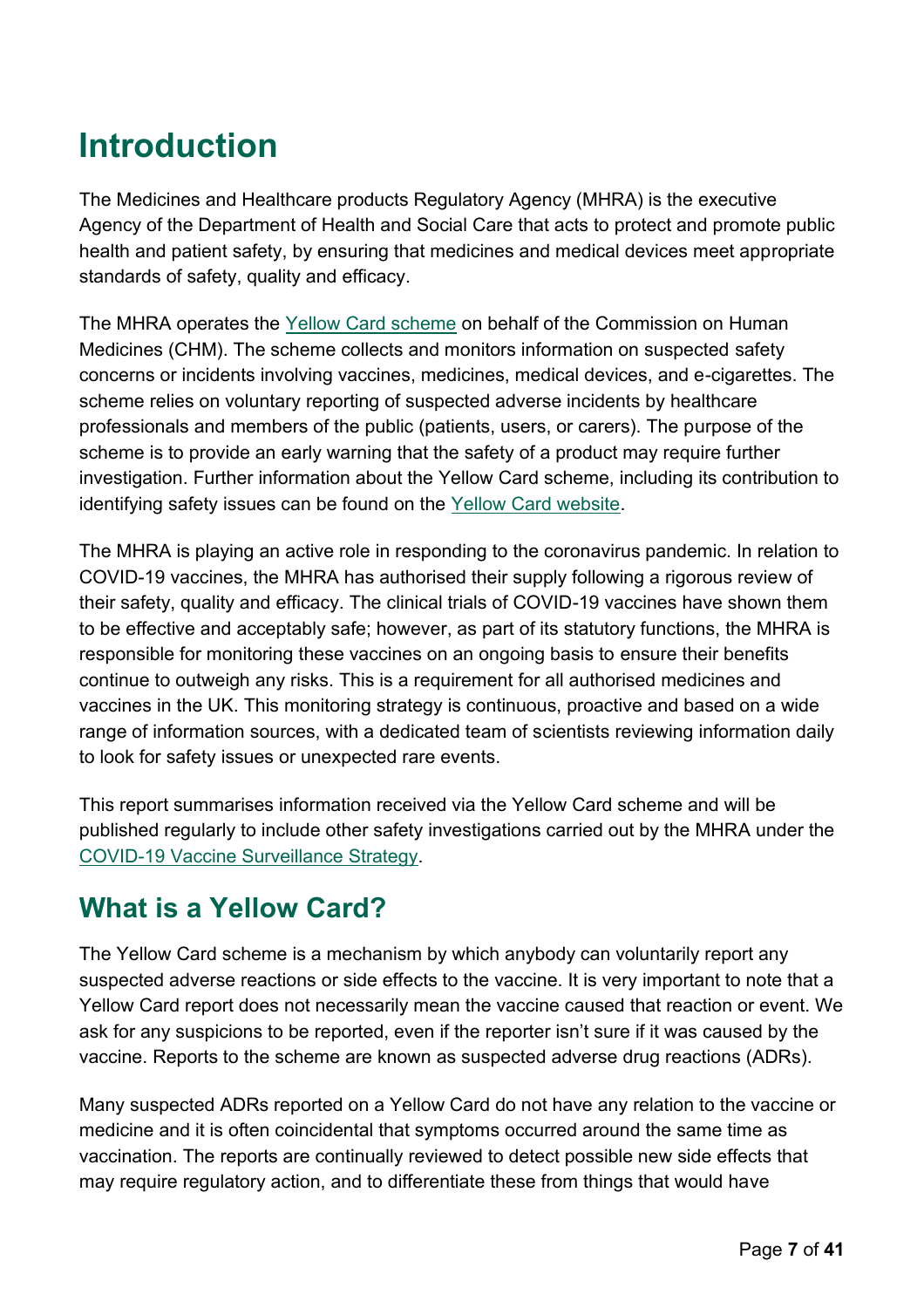happened regardless of the vaccine or medicine being administered, for instance due to underlying or undiagnosed illness.

It is therefore important that the suspected ADRs described in this report are not interpreted as being proven side effects of COVID-19 vaccines. A list of the possible side effects of [COVID-19 Pfizer/BioNTech](https://www.gov.uk/government/publications/regulatory-approval-of-pfizer-biontech-vaccine-for-covid-19) Vaccine, [COVID-19 Vaccine AstraZeneca](https://www.gov.uk/government/publications/regulatory-approval-of-covid-19-vaccine-astrazeneca) and [COVID-19](https://www.gov.uk/government/publications/regulatory-approval-of-covid-19-vaccine-moderna/information-for-healthcare-professionals-on-covid-19-vaccine-moderna)  [Vaccine Moderna](https://www.gov.uk/government/publications/regulatory-approval-of-covid-19-vaccine-moderna/information-for-healthcare-professionals-on-covid-19-vaccine-moderna) are provided in the product information document for healthcare professionals and the UK recipient information. These can also be found on the [Coronavirus](https://coronavirus-yellowcard.mhra.gov.uk/)  [Yellow Card](https://coronavirus-yellowcard.mhra.gov.uk/) reporting site.

This public summary provides an overview of all UK suspected ADRs associated with the new COVID-19 vaccines (the COVID-19 Pfizer/BioNTech Vaccine, COVID-19 Vaccine AstraZeneca and COVID-19 Vaccine Moderna), and the MHRA's analysis of the data, **between 9 December 2020 and 4 May 2022 (inclusive)**. A glossary of key terms is provided in Annex 2.

If identified, information on new and emerging safety concerns will be provided in future editions of this report together with details of any resulting regulatory action or changes to advice on use of the vaccines.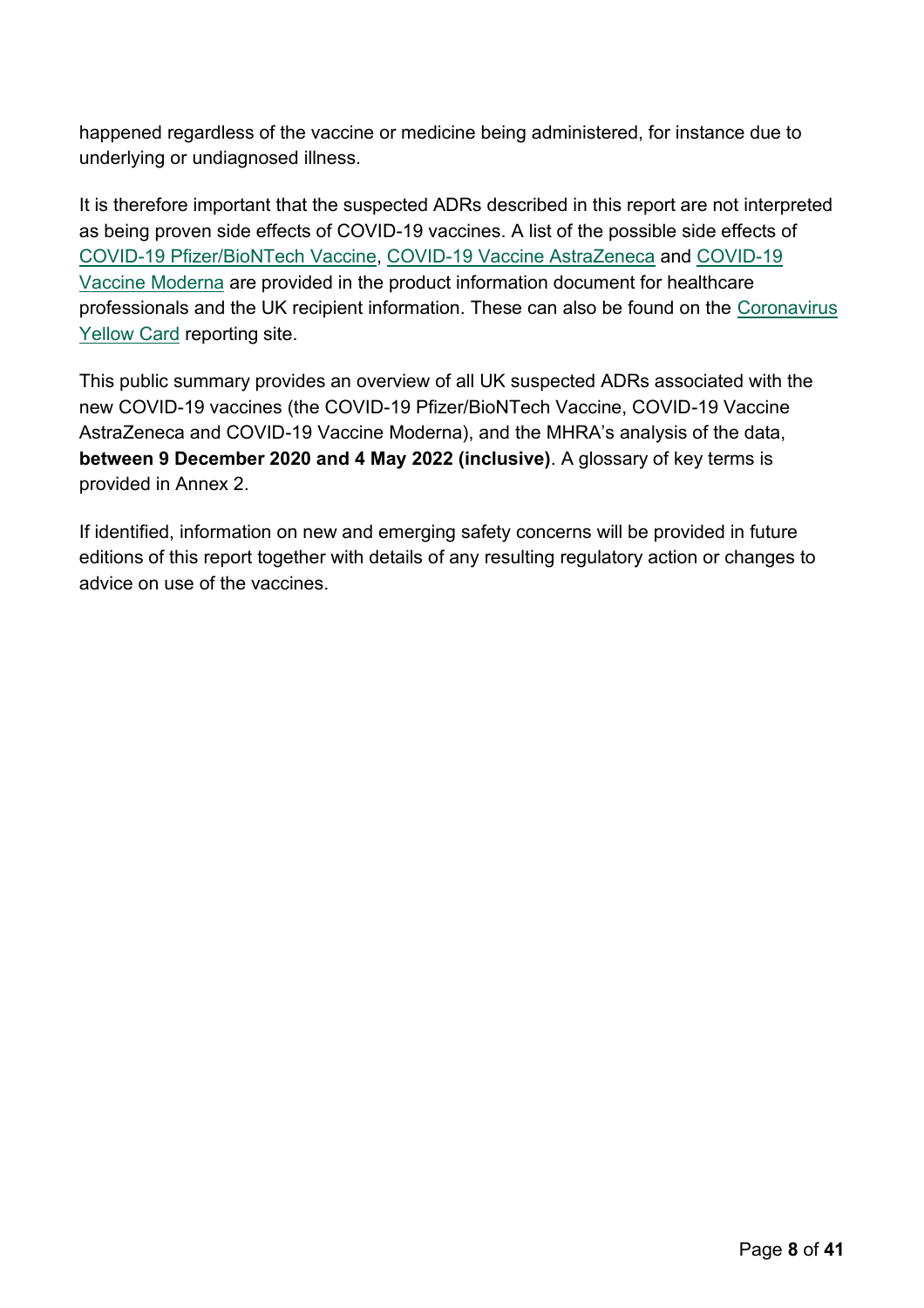# <span id="page-8-0"></span>**Yellow Card reports**

### <span id="page-8-1"></span>**Vaccine doses administered**

Data from the UK [Public Health agencies](https://coronavirus.data.gov.uk/details/vaccinations) show that at least 53,264,512 people have received their first vaccination in the UK by 4 May 2022, with 49,780,389 second doses administered. Individuals are also being invited for their booster vaccination if it has been 3 months since their second dose and they are either aged 18 and over or are aged 16 and over with a health condition that puts them at high risk from COVID-19. All children aged 12 to 15 are now eligible to receive a first dose and second dose of vaccine. Some children aged 5 to 11 have been eligible for a first and second dose of the COVID-19 vaccine if either they have a condition that means they are at high risk of serious illness from COVID-19 or they live with someone who has a weakened immune system. All children aged 5 to 11 will be eligible for vaccination in the coming weeks.

#### **Table 1: Number of people who have received the first dose of a vaccination for COVID-19 in the UK between 8 December 2020 and end of 4 May 2022.**

| <b>Country</b>   | <b>Number of doses</b> |
|------------------|------------------------|
| England          | 44,778,223             |
| Wales            | 2,551,472              |
| Northern Ireland | 1,427,628              |
| Scotland         | 4,507,189              |

**Table 2: Number of people who have received the second dose of a vaccination for COVID-19 in the UK between 8 December 2020 and end of 4 May 2022.**

| <b>Country</b>   | <b>Number of doses</b> |
|------------------|------------------------|
| England          | 41,828,788             |
| Wales            | 2,414,547              |
| Northern Ireland | 1,339,801              |
| Scotland         | 4,197,253              |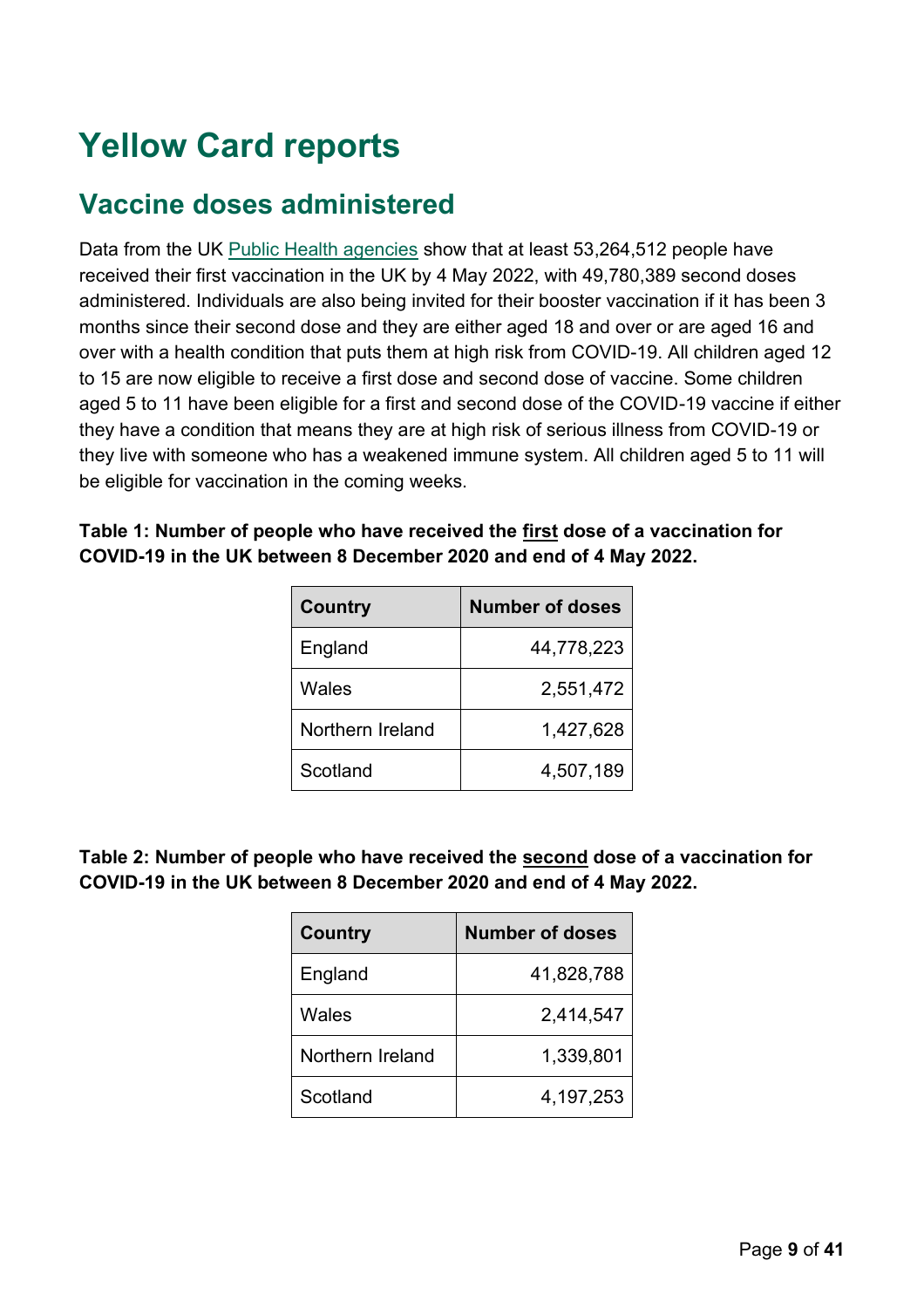As of 4 May 2022, an estimated 26.7 million first doses of the COVID-19 Pfizer/BioNTech Vaccine and 24.9 million first doses of the COVID-19 Vaccine AstraZeneca had been administered, and around 24.1 million second doses each of the COVID-19 Pfizer/BioNTech Vaccine and COVID-19 Vaccine AstraZeneca. An approximate 1.7 million first doses and approximately 1.5 million second doses of the COVID-19 Vaccine Moderna have also now been administered. An estimated 30 million third or booster doses of COVID-19 Pfizer/BioNTech, 56,315 third or booster doses of COVID-19 Vaccine AstraZeneca and 9.3 million doses of COVID-19 Vaccine Moderna have been given. These figures are based on numbers of exposures reported individually by the individual nations which are extrapolated to produce an estimate of the total number of doses. Data are not always reported weekly and can be updated for historical dates when vaccinations are recorded on the relevant system. Therefore, data for this may be incomplete and the resulting estimates are approximate.

The estimated number of doses administered differs from the estimated number of people vaccinated due to the different data sources used.

As of 4 May 2022, an estimated 39,345,313 people had received their booster or additional vaccination in the UK. The priority groups being offered a booster dose of coronavirus (COVID-19) vaccine for this part of the vaccination campaign include people aged 16 years and over, health and social care workers and the clinically vulnerable.

**Table 3: Number of people who have received the third or booster dose of a vaccination for COVID-19 in the UK between 8 December 2020 and end of 4 May 2022.**

| <b>Country</b>   | <b>Number of doses</b> |
|------------------|------------------------|
| England          | 32,736,499             |
| Wales            | 2,027,294              |
| Northern Ireland | 1,059,919              |
| Scotland         | 3,521,601              |

## <span id="page-9-0"></span>**Yellow Card reporting trends**

A report of a suspected ADR to the Yellow Card scheme does not necessarily mean that it was caused by the vaccine, only that the reporter has a suspicion it may have been. Underlying or previously undiagnosed illness unrelated to vaccination can also be factors in such reports. **The relative number and nature of reports should therefore not be used**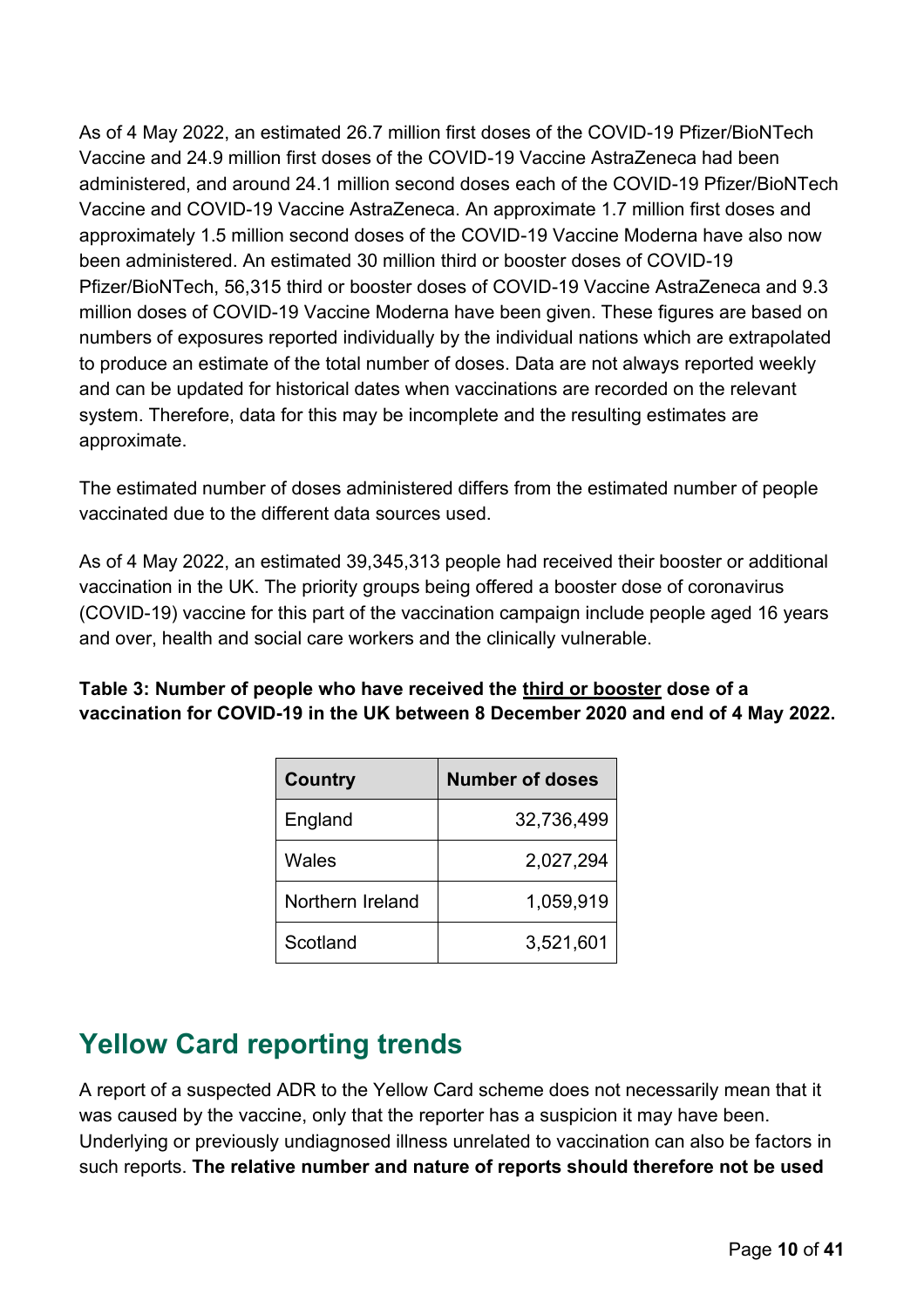**to compare the safety of the different vaccines**. The MHRA may also refer to 'cases' as opposed to 'reports' within the analysis of the Yellow Card data; these typically refer to ADR reports that have undergone medical assessment and are considered to meet certain criteria for diagnosis of the reported event and have at least a plausible association with the vaccine. All cases and reports are kept under continual review in order to identify possible new risks.

Up to and including 4 May 2022, the MHRA received and analysed 170,337 UK Yellow Cards from people who have received the COVID-19 Pfizer/BioNTech Vaccine. These reports include a total of 490,234 suspected reactions (i.e. a single report may contain more than one symptom). The first report was received on 9 December 2020.

Up to and including 4 May 2022, the MHRA received and analysed a total of 245,089 UK reports of suspected ADRs to the COVID-19 Vaccine AstraZeneca. These reports include a total of 868,095 suspected reactions (a single report may contain more than one symptom). The first report was received on 4 January 2021.

Up to and including 4 May 2022, the MHRA received and analysed a total of 38,197 UK reports of suspected ADRs to the COVID-19 Vaccine Moderna. These include a total 126,834 suspected reactions (a single report may contain more than one symptom). The first report was received on 7 April 2021.

Additionally, up to and including 4 May 2022, the MHRA received 1,672 Yellow Card reports where the brand of vaccine was not specified by the reporter.

In the 14 days since the previous summary for 20 April 2022 we have received a further 677 Yellow Cards for the COVID-19 Pfizer/BioNTech Vaccine, 181 for the COVID-19 Vaccine AstraZeneca, 719 for the COVID-19 Vaccine Moderna and 38 where the brand was not specified. Please note that a Yellow Card report can include more than one vaccine suspected to have caused a reaction where different vaccines have been used as third or booster doses.

It is important to note that Yellow Card data cannot be used to derive side effect rates or compare the safety profile of COVID-19 vaccines as many factors can influence ADR reporting.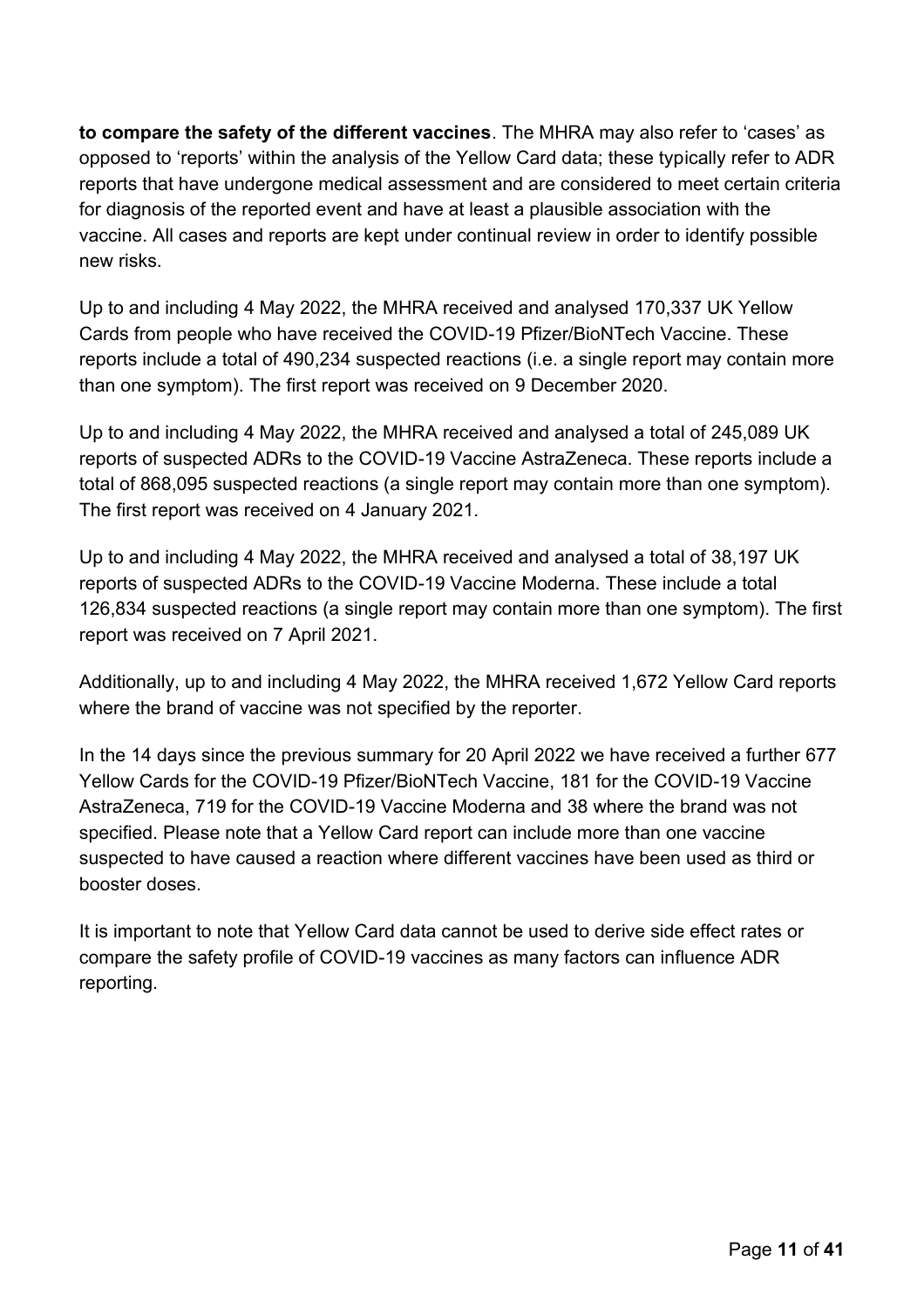| Table 4: Number of suspected ADR reports received in the UK up to and including 4 |  |
|-----------------------------------------------------------------------------------|--|
| May 2022.                                                                         |  |

|                            | <b>Number of reports</b>                                 |                                               |                                           |                             |  |  |  |  |
|----------------------------|----------------------------------------------------------|-----------------------------------------------|-------------------------------------------|-----------------------------|--|--|--|--|
| Country                    | COVID-19<br>Pfizer/<br><b>BioNTech</b><br><b>Vaccine</b> | <b>COVID-19 Vaccine</b><br><b>AstraZeneca</b> | <b>COVID-19 Vaccine</b><br><b>Moderna</b> | <b>Brand</b><br>unspecified |  |  |  |  |
| England                    | 132,890                                                  | 201,891                                       | 30,558                                    | 1,003                       |  |  |  |  |
| Wales                      | 8,211                                                    | 10,843                                        | 2,271                                     | 93                          |  |  |  |  |
| <b>Northern</b><br>Ireland | 3,007                                                    | 2,989                                         | 147                                       | 20                          |  |  |  |  |
| Scotland                   | 12,804                                                   | 17,477                                        | 3,298                                     | 172                         |  |  |  |  |

The figures in Table 4 are based upon the postcode provided by the reporter. The sums of the reports in the table will not equal the total reports received for each vaccine as postcode may not have always been provided or may have been entered incorrectly. It is important to note that the number of reports received for each country does not directly equate to the number of people who may have experienced adverse reactions and therefore cannot be used to determine the incidence of reactions. ADR reporting rates are influenced by many aspects, including the extent of use.

We are working with public health bodies and encouraging all healthcare professionals and patients alike to report any suspected ADRs to the Yellow Card scheme. As expected, reports gradually increase in line with an increase in doses administered.

The overall reporting rate for first, second and third or booster doses is in the order of 2 to 5 Yellow Cards per 1,000 doses administered for the COVID-19 Pfizer/BioNTech Vaccine, COVID-19 Vaccine AstraZeneca and COVID-19 Vaccine Moderna. It is known from the clinical trials that the more common side effects for all vaccines can occur at a rate of more than one in 10 doses (for example, local reactions or symptoms resembling transient flu-like symptoms).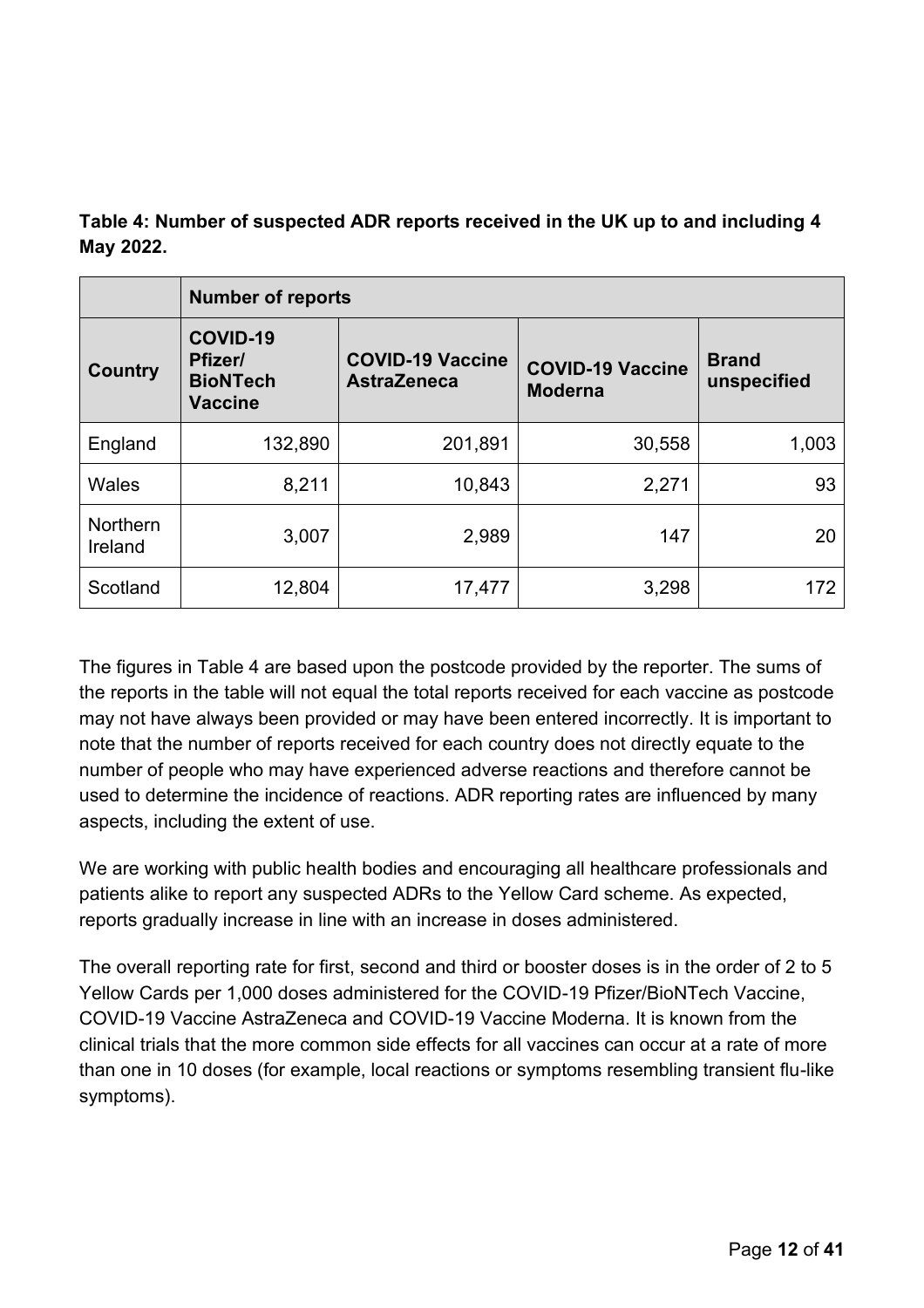# <span id="page-12-0"></span>**Analysis of Data**

One of the MHRA's main roles is to continually monitor the safety of medicines and vaccines during widespread use, and we have in place a [proactive strategy to do this for COVID-19](https://www.gov.uk/government/publications/report-of-the-commission-on-human-medicines-expert-working-group-on-covid-19-vaccine-safety-surveillance)  [vaccines.](https://www.gov.uk/government/publications/report-of-the-commission-on-human-medicines-expert-working-group-on-covid-19-vaccine-safety-surveillance) We also work closely with our public health partners in reviewing the effectiveness and impact that the vaccines are having to ensure benefits continue to outweigh any possible side effects. In addition, we work with our international counterparts to gather information on the safety of vaccines in other countries.

Given the huge scale of the COVID-19 immunisation programme, with many millions of doses of vaccines administered over a relatively short time period, vigilance needs to be continuous, proactive and as near real-time as is possible. The importance of this is two-fold. First, we need to rapidly detect, confirm, and quantify any new risks and weigh these against the expected benefits. We can then take any necessary action to minimise risks to individuals.

Secondly, we need to very quickly establish if any serious medical events which are temporally related to vaccination are merely a coincidental association. These associations are likely while we are still in the midst of a major national vaccination programme, and because many of the millions of people offered the vaccine in the early phase of a vaccination campaign were elderly and/or had underlying medical conditions, which increases the likelihood of unrelated illnesses occurring soon after vaccination. As mentioned above, the nature of Yellow Card reporting means that reported events are not always proven adverse reactions, and some may have happened regardless of vaccination.

Yellow Card reports of suspected ADRs are evaluated, together with additional sources of evidence, by a team of safety experts to identify any new safety issues or side effects. We apply statistical techniques that can tell us if we are seeing more events than we would expect to see, based on what is known about background rates of illness in the absence of vaccination. This aims to account for factors such as coincidental illness. We also look at the clinical characteristics to see if new patterns of illness are emerging that could indicate a new safety concern.

We supplement this form of safety monitoring with other epidemiology studies including analysis of data on national vaccine usage, anonymised GP-based electronic healthcare records and other healthcare data to proactively monitor safety. We also take into account the international experience based on data from other countries using the same vaccines. These combined safety data enables the MHRA to detect side effects or safety issues associated with COVID-19 vaccines. As well as confirming new risks, an equally important objective of monitoring will be to quickly rule out risks – in other words to confirm that the vaccine is not responsible for a suspected side effect and to provide reassurance on its safety.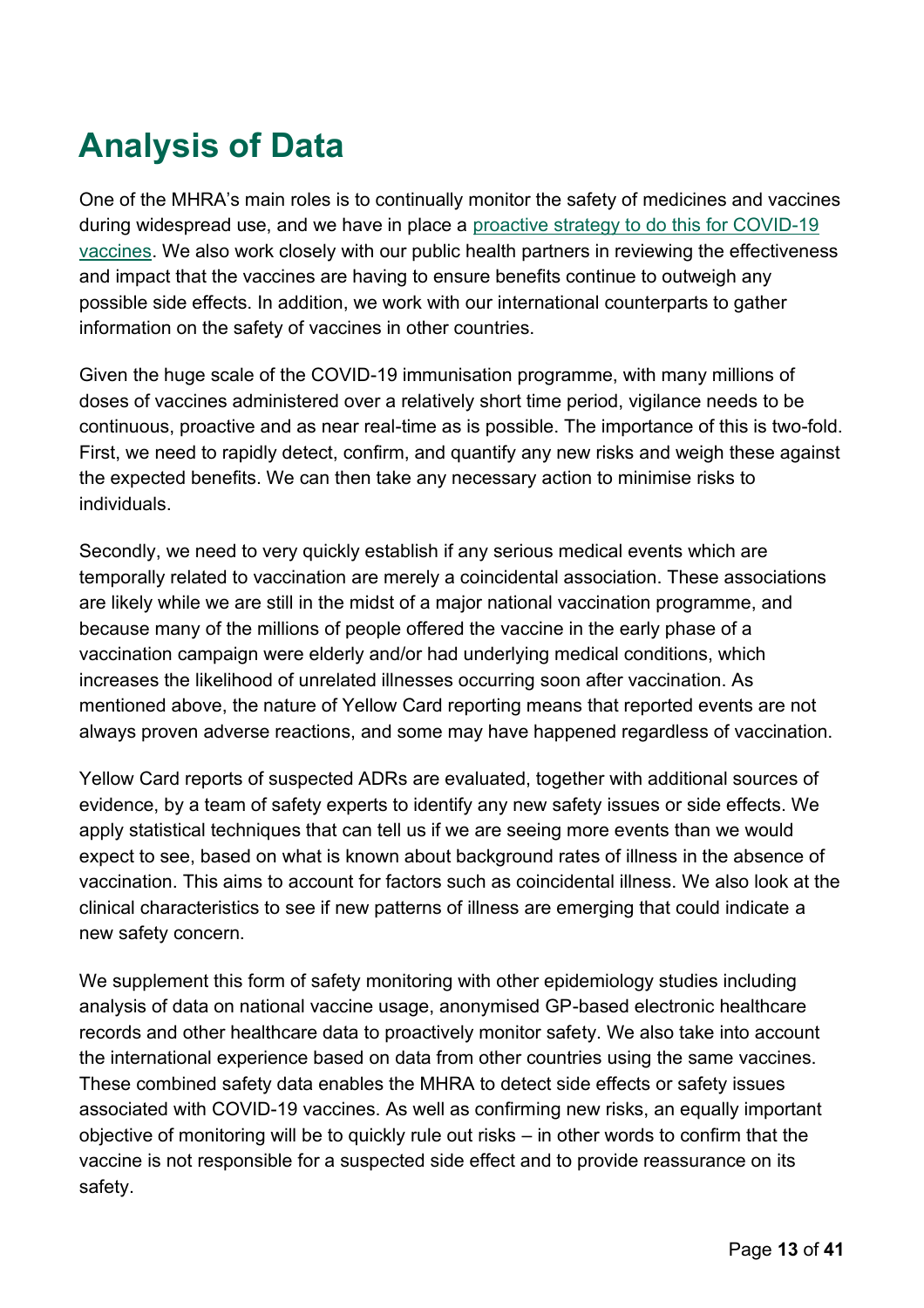## <span id="page-13-0"></span>**Overall safety**

As with any vaccine, COVID-19 vaccines will cause side effects in some people. The total number and the nature of the majority of Yellow Cards reports received so far is not unusual for a new vaccine for which members of the public and healthcare professionals are encouraged to report any suspected adverse reaction.

As highlighted above, it is known from the clinical trials that the most common side effects for all vaccines can occur at a rate of more than one per 10 doses (such as local reactions, symptoms resembling transient flu-like symptoms). Overall, Yellow Card reporting is therefore lower than the reporting rate of possible side effects from the clinical trials, although we generally do not expect all suspected side effects to be reported on Yellow Cards. The primary purpose of Yellow Card reporting is to detect new safety concerns.

For all COVID-19 vaccines, detailed review of all reports has found that the overwhelming majority relate to injection-site reactions (sore arm for example) and generalised symptoms such as a 'flu-like' illness, headache, chills, fatigue (tiredness), nausea (feeling sick), fever, dizziness, weakness, aching muscles, and rapid heartbeat. Generally, these happen shortly after the vaccination and are not associated with more serious or lasting illness. These types of reaction reflect the acute immune response triggered by the body to the vaccines, are typically seen with most types of vaccine and tend to resolve within a day or two. The nature of reported suspected ADRs across all ages is broadly similar, although, as seen in the clinical trials and as is usually seen with other vaccines, they may be reported more frequently in younger adults.

As we receive more reports of these types of reactions with more exposure to the COVID-19 vaccines, we are building a picture of how individuals are experiencing them and the different ways that side effects may present in people. Some people have reported a sudden feeling of cold with shivering/shaking accompanied by a rise in temperature, often with sweating, headache (including migraine-like headaches), nausea, muscle aches and feeling unwell, starting within a day of having the vaccine. Similar to the flu like illness reported in clinical trials, these effects may last a day or two.

It is important to note that it is possible to have caught COVID-19 and not realise until after vaccination. If other COVID symptoms are experienced or fever is high and lasts longer than two or three days, vaccine recipients should stay at home and arrange to have a test.

A number of detailed assessments of safety topics have been undertaken and we have updated our advice on these topics accordingly. Overall, our advice remains that the benefits of the vaccines outweigh the risks in the majority of people. Further comments on use in specific populations and details on the following safety topics can be found below.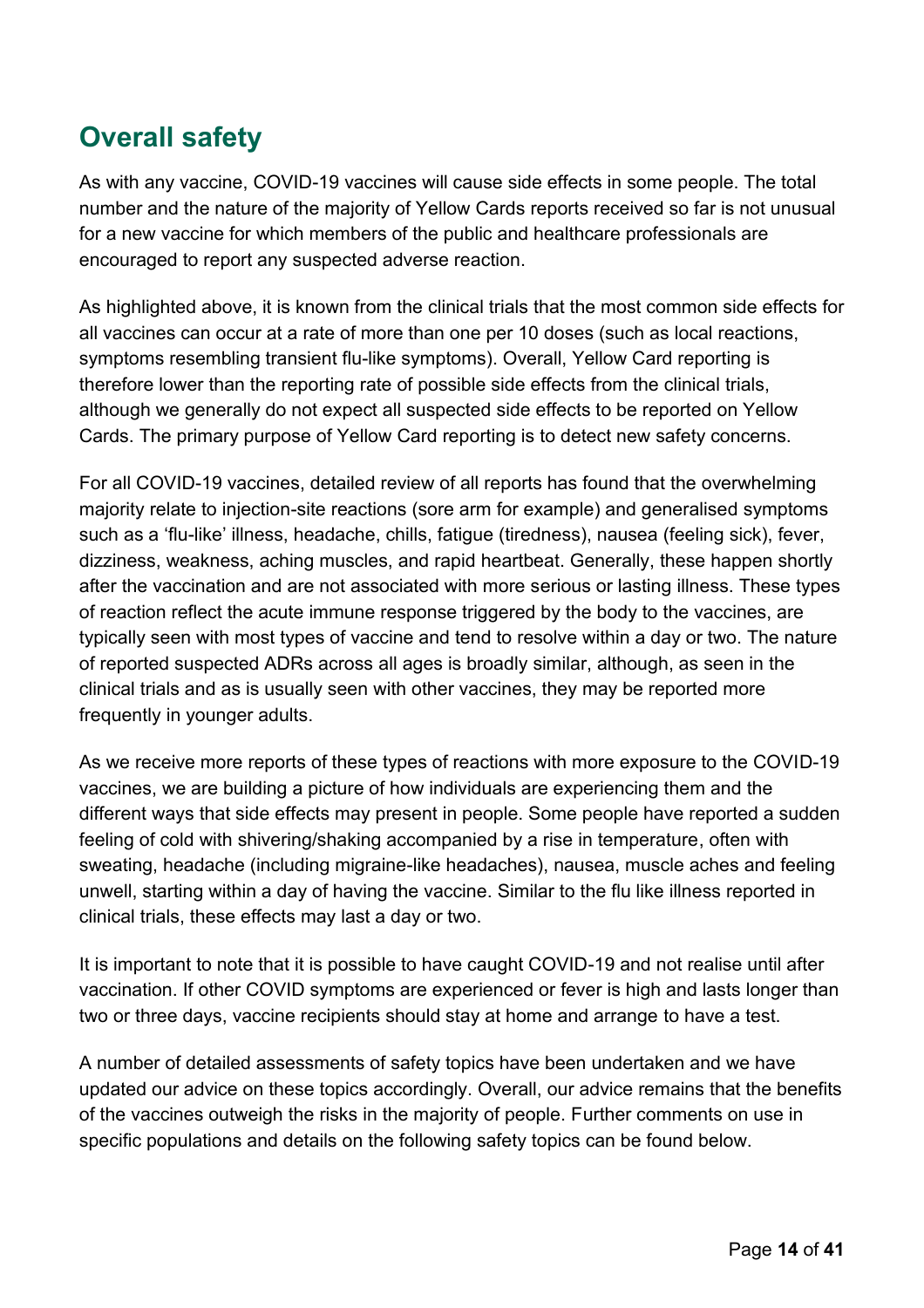## <span id="page-14-0"></span>**Comments on safety in specific populations**

#### **Safety of COVID-19 vaccines in pregnancy**

The MHRA closely monitors the safety of COVID-19 vaccine exposures in pregnancy, including published information as well as Yellow Card reports for COVID-19 vaccines used in pregnancy. These reports have been reviewed by the independent experts of the CHM's COVID-19 Vaccines Benefit Risk Expert Working Group and by the Medicines for Women's Health Expert Advisory Group (MWHEAG).

Pregnant women have the same risk of getting COVID-19 as non-pregnant women but they may be at an increased risk of becoming severely ill, particularly if they get infected in the third trimester or if they also have underlying medical problems, compared to non-pregnant women. The current advice of the Joint Committee on Vaccination and Immunisation (JCVI) is that the COVID-19 vaccines, including booster doses, should be offered to those who are pregnant as a clinical risk group in the COVID-19 vaccination programme. The COVID-19 Pfizer/BioNTech Vaccine and COVID-19 Vaccine Moderna vaccines are currently the preferred vaccines for use during pregnancy and can be given at any stage in pregnancy.

The numbers of Yellow Card reports for pregnant women are low in relation to the number of pregnant women who have received COVID-19 vaccines to date (more than 90,000 women in England and Wales have given birth up to end of December 2021<sup>1</sup> after receiving at least 1 dose of COVID-19 vaccine during or shortly before pregnancy and more than 28,000 women in Scotland have received at least 1 dose whilst pregnant up to end January 2022). Pregnant women have reported similar suspected reactions to the vaccines as people who are not pregnant. Reports of miscarriage and stillbirth are also low in comparison to how commonly these events occurred in the UK outside of the pandemic. A few reports of commonly occurring congenital anomalies and obstetric events have also been received. There is no pattern from the reports to suggest that any of the COVID-19 vaccines used in the UK, or any reactions to these vaccines, increase the risk of miscarriage, stillbirths, congenital anomalies or birth complications.

Sadly, miscarriage is estimated to occur in about 20 to 25 in 100 pregnancies in the UK and most occur in the first 12 to 13 weeks of pregnancy (the first trimester). Published studies from the USA<sup>2</sup> and Norway<sup>3</sup> have compared miscarriage rates for vaccinated and unvaccinated women who were pregnant over the same time periods. The studies included

<sup>&</sup>lt;sup>1</sup> Number of vaccinations during pregnancy are updated when data is made available by the UK Public Health bodies

<sup>&</sup>lt;sup>2</sup> Kharbanda EO, et al. Spontaneous abortion following COVID-19 vaccination during pregnancy. JAMA. doi:10.1001/jama.2021.15494

<sup>&</sup>lt;sup>3</sup> Magnus, MC et al. Covid-19 Vaccination during Pregnancy and First-Trimester Miscarriage N Engl J Med 2021; 385:2008-2010 DOI: 10.1056/NEJMc2114466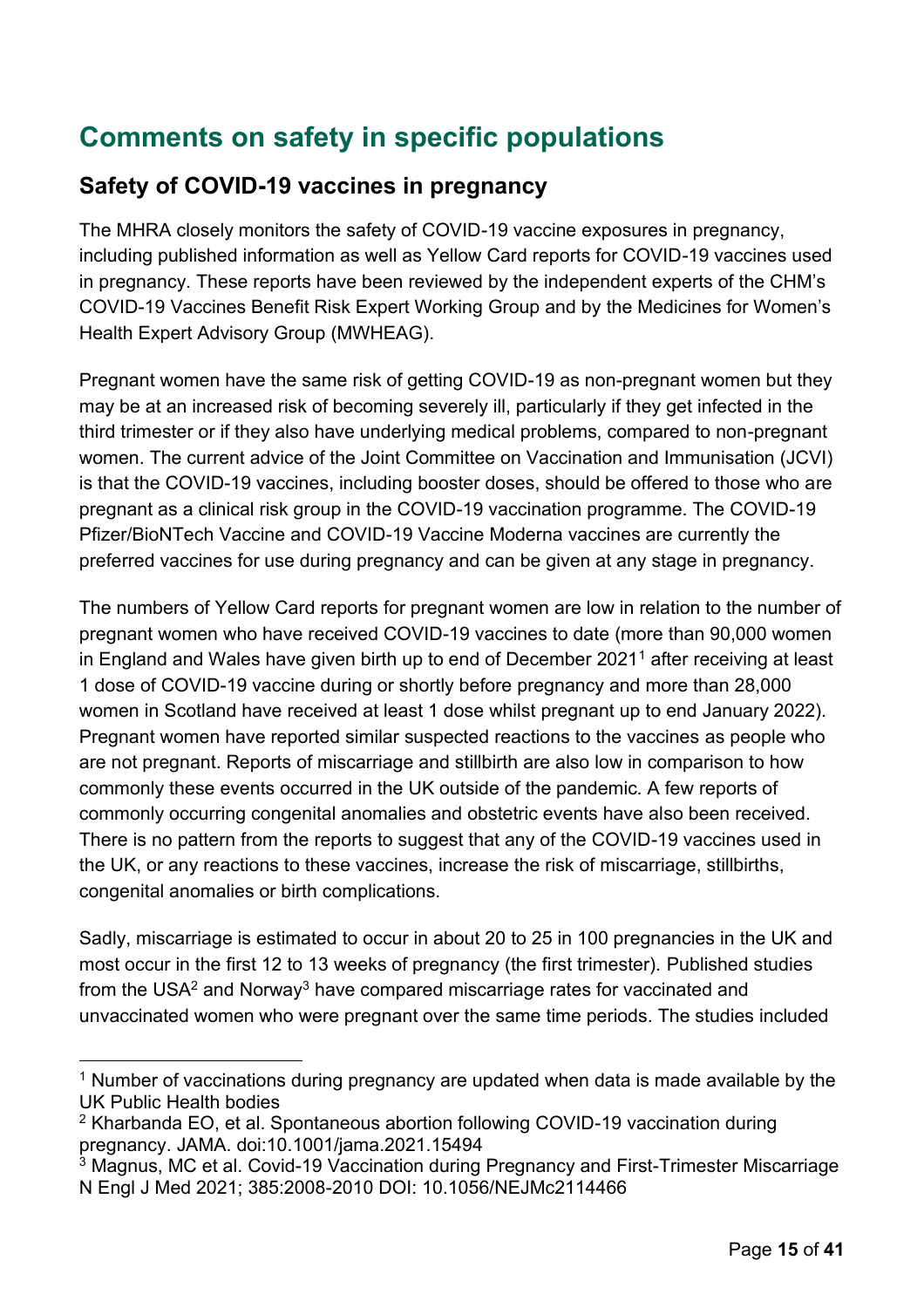data from a large number of women (more than 15,000) who received the COVID-19 Pfizer/BioNTech Vaccine or COVID-19 Vaccine Moderna. Both studies found that the occurrence of miscarriage was equally likely amongst unvaccinated women as amongst women at the same stage of pregnancy who were vaccinated in the previous 3 to 5 weeks. These studies provide strong evidence for no increased risk of miscarriage in association with the mRNA vaccines in current use. Data on the COVID-19 Vaccine AstraZeneca is less extensive but is consistent with these findings.

Evidence for pregnancy outcomes other than miscarriage is accumulating as more pregnancies reach full term. Currently available evidence does not suggest any increased risks of pregnancy complications, stillbirths, preterm births or adverse neonatal outcomes following vaccination in later pregnancy.

Stillbirths are sadly estimated to occur in about 1 in 200 pregnancies in the UK. Information from surveillance by UKHSA (formerly Public Health England) has found similar rates of stillbirth amongst (more than 55,000) women who were vaccinated during pregnancy and those who gave birth over the same period and were unvaccinated. Likewise, surveillance by Public Health Scotland and the COPS study<sup>4</sup> has found similar rates of perinatal mortality (including stillbirths) amongst (more than 5,700) women who were vaccinated during pregnancy and those who gave birth over the same period and who were unvaccinated and not infected with COVID-19.

Although, like most vaccines and medicines, clinical trials of COVID-19 vaccines in pregnant women were not carried out prior to use of the vaccines in the general population, there is now growing evidence from clinical use which provides reassurance on the safety of the vaccines in pregnancy. This adds to the evidence from non-clinical studies of the COVID-19 vaccines which have not raised any concerns about safety in pregnancy. The COVID-19 vaccines do not contain organisms that can multiply in the body, so they cannot infect an unborn baby in the womb.

The product information for COVID-19 Pfizer/BioNTech Vaccine and COVID-19 Vaccine Moderna has been updated to reflect that the available data are reassuring on safety and that the vaccines can be used during pregnancy.

The MHRA will continue to closely monitor safety data for use of the COVID-19 vaccines in pregnancy, including through evaluation of electronic healthcare record data.

<sup>4</sup> Stock SJ, et al SARS-CoV-2 infection and COVID-19 vaccination rates in pregnant women in Scotland Nature Medicine 2022<https://www.nature.com/articles/s41591-021-01666-2> .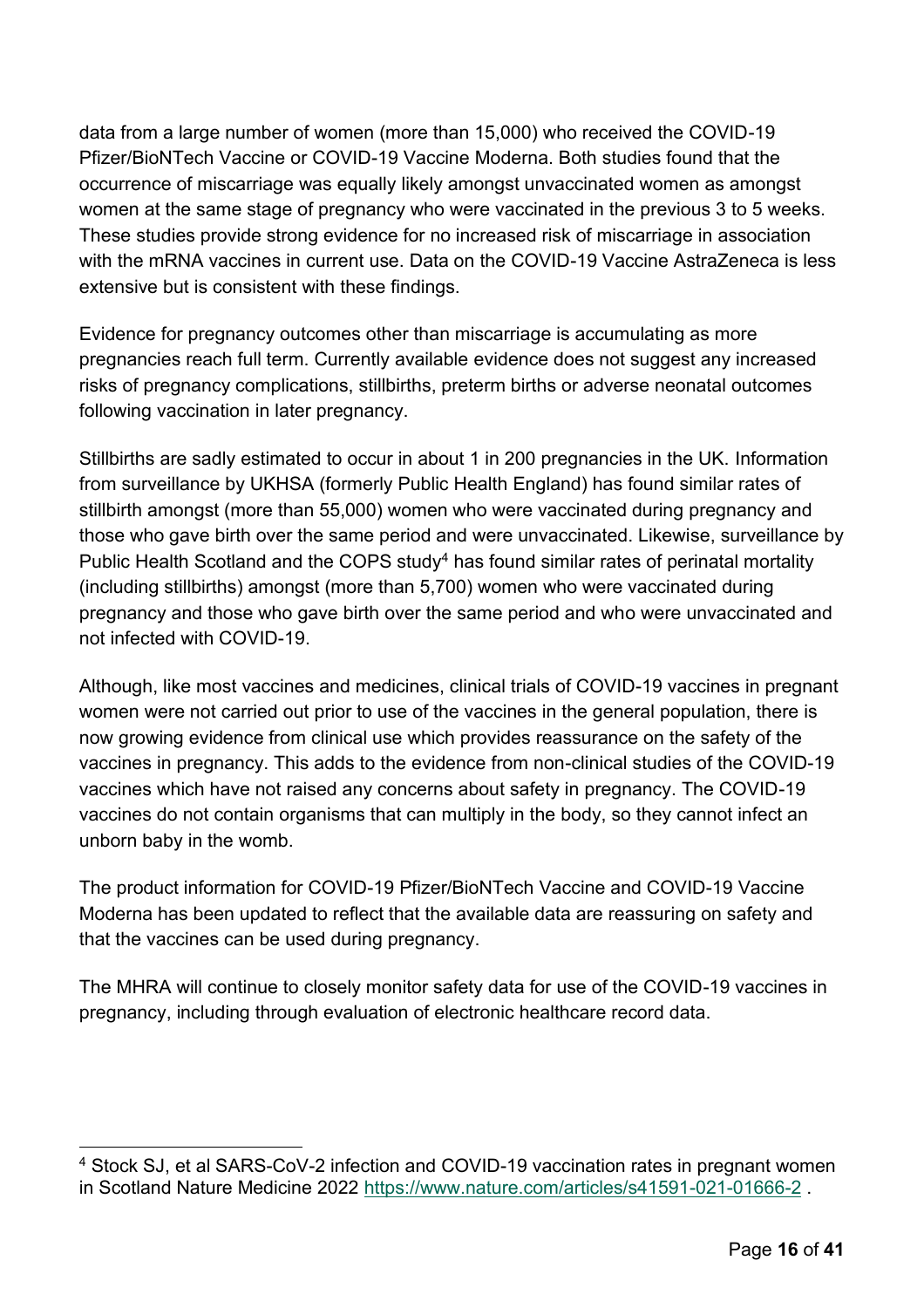### **Safety of COVID-19 vaccines in those breastfeeding**

The MHRA closely monitors the safety of COVID-19 vaccines during breastfeeding, including evaluation of Yellow Card reports for COVID-19 vaccines from breastfeeding women. These reports have been reviewed by the independent experts of the CHM's COVID-19 Vaccines Benefit Risk Expert Working Group, by paediatric and breastfeeding experts.

There is no current evidence that COVID-19 vaccination while breastfeeding causes any harm to breastfed children or affects the ability to breastfeed.

COVID-19 vaccines do not contain live components and there is no known risk associated with being given a non-live vaccine whilst breastfeeding. The current advice of the Joint Committee on Vaccination and Immunisation (JCVI) is that breastfeeding parents may be offered any suitable COVID-19 vaccine depending on their age.

We have received about 4,000 Yellow Card reports from women breastfeeding at the time of vaccination. Most of these women reported only suspected reactions in themselves which were similar to reports for the general population, with no effects reported on their milk supply or in their breastfed children.

A small number of women have reported decreases in their milk supply, most of which were transient, or possible reactions in their breastfed child. A number of factors can affect milk supply and infant behaviour, including general maternal health, amount of sleep, and anxiety. The symptoms reported for the children (high temperature, rash, diarrhoea, vomiting and general irritability) are common conditions in children of this age, so some of the effects reported may have occurred by coincidence.

The product information for COVID-19 Pfizer/BioNTech Vaccine and COVID-19 Vaccine Moderna has been updated to reflect that the available data are reassuring on safety and that the vaccines can be used during breastfeeding.

A small number of women may experience a reduction in their breast milk production and it may be helpful for breastfeeding women to know how to maintain their breast milk supply, particularly if they are feeling unwell. The NHS website has a good resource for this: [https://www.nhs.uk/start4life/baby/breastfeeding/.](https://www.nhs.uk/start4life/baby/breastfeeding/)

#### **Suspected side effects reported in individuals under 18 years old**

The MHRA closely monitors the safety of COVID-19 vaccine exposures in individuals under 18 years old, including Yellow Card reports for COVID-19 vaccines used in this age group.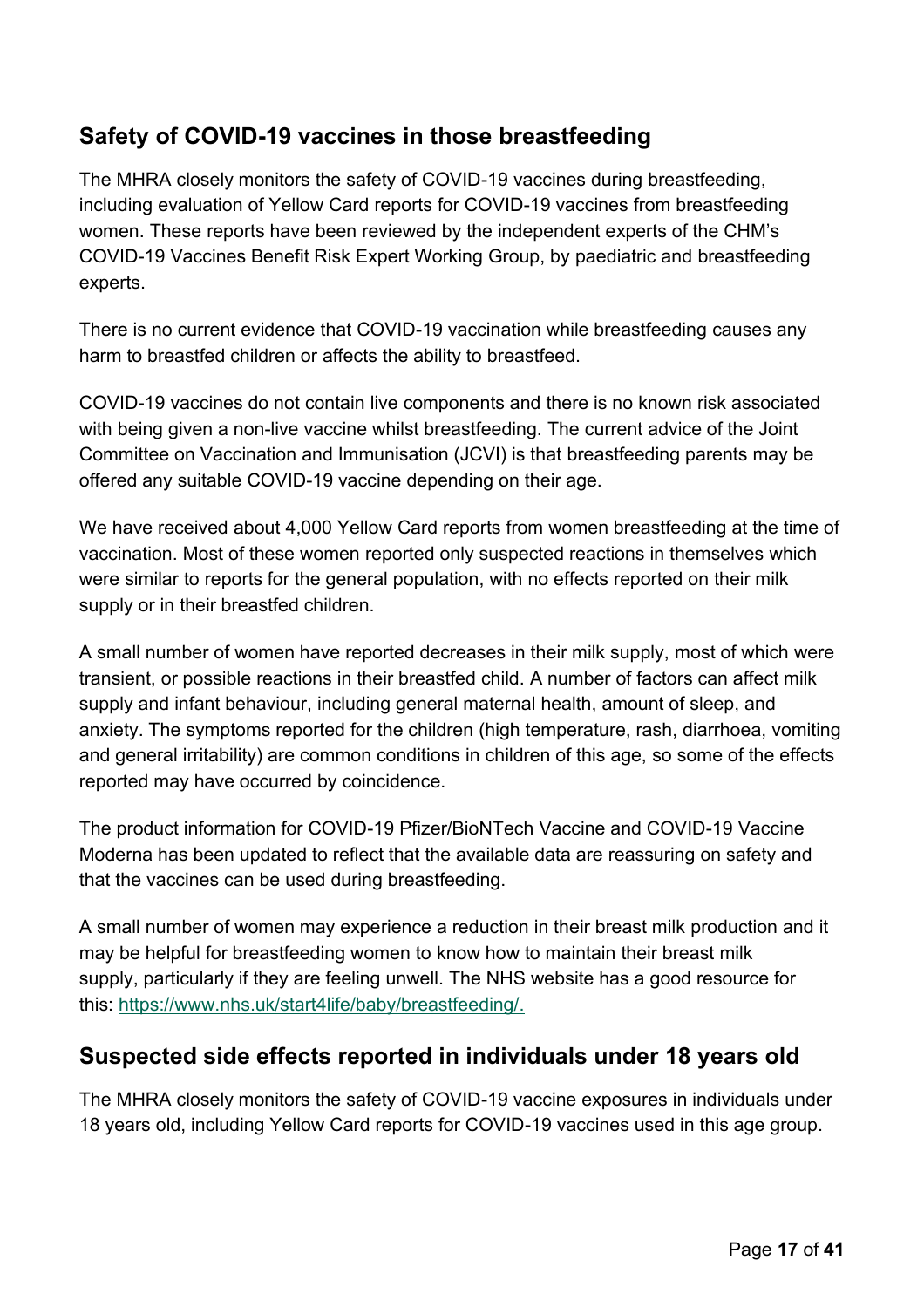Up to the 4 May 2022 there have been an estimated 3.8 million first doses, 2.2 million second doses, and 0.2 million additional or booster doses of the COVID-19 Pfizer/BioNTech Vaccine given to under 18s; approximately 11,600 first doses and 8,700 second doses of the COVID-19 Vaccine AstraZeneca given to this population; and 2,000 first doses and 1,600 second doses, and 3,000 additional or booster doses of the COVID-19 Vaccine Moderna given to individuals under 18. There has been extremely limited use of COVID-19 Vaccine AstraZeneca as boosters in those under 18 years.

The MHRA has received 3,683 UK reports of suspected ADRs for the COVID-19 Pfizer/BioNTech Vaccine in which the individual was reported to be under 18 years old, 263 reports for the COVID-19 Vaccine AstraZeneca, 28 for the COVID-19 Vaccine Moderna and 27 where the brand of vaccine was unspecified.

For the COVID-19 Pfizer/BioNTech Vaccine, which is currently the preferred COVID-19 vaccine for the under 18s age group in the UK vaccination programme, the reporting rate in the under 18 years age group for all doses is less than 1 report per 1,000 doses. This is approximately half the reporting rate for the COVID-19 Pfizer/BioNTech Vaccine for those 18 years and over, which is around 2 per 1,000 doses.

As COVID-19 Vaccine AstraZeneca and COVID-19 Vaccine Moderna are not the preferred vaccines in under 18s there is insufficient experience in this age group to be able to make similar estimates.

The experience reported in under 18s, including in the different age subgroups (5-11, 12-15 and 16-17 year olds), is similar to that identified in the general population and a review of these reports does not raise any additional safety topics specific to this age group.

There has been a small number of reports for myocarditis and pericarditis (inflammation of the heart) in individuals under 18 years both in the UK and internationally. This is a recognised potential risk with the COVID-19 Pfizer/BioNTech Vaccine and COVID-19 Vaccine Moderna and the MHRA is closely monitoring these events. Further information surrounding these very rare reports of myocarditis and pericarditis within this population can be found within the specific section on this safety topic later in the summary. We will continue to closely monitor the safety of the COVID-19 vaccines in those under 18 years old.

#### **Suspected side effects reported in individuals receiving a booster vaccination**

Safety monitoring plans have been agreed to ensure action can be taken on any emerging safety concerns from supplementary or booster doses.

As of 4 May 2022, an estimated 39.3 million COVID-19 third doses and booster doses have been administered in the UK. The COVID-19 Pfizer/BioNTech Vaccine and COVID-19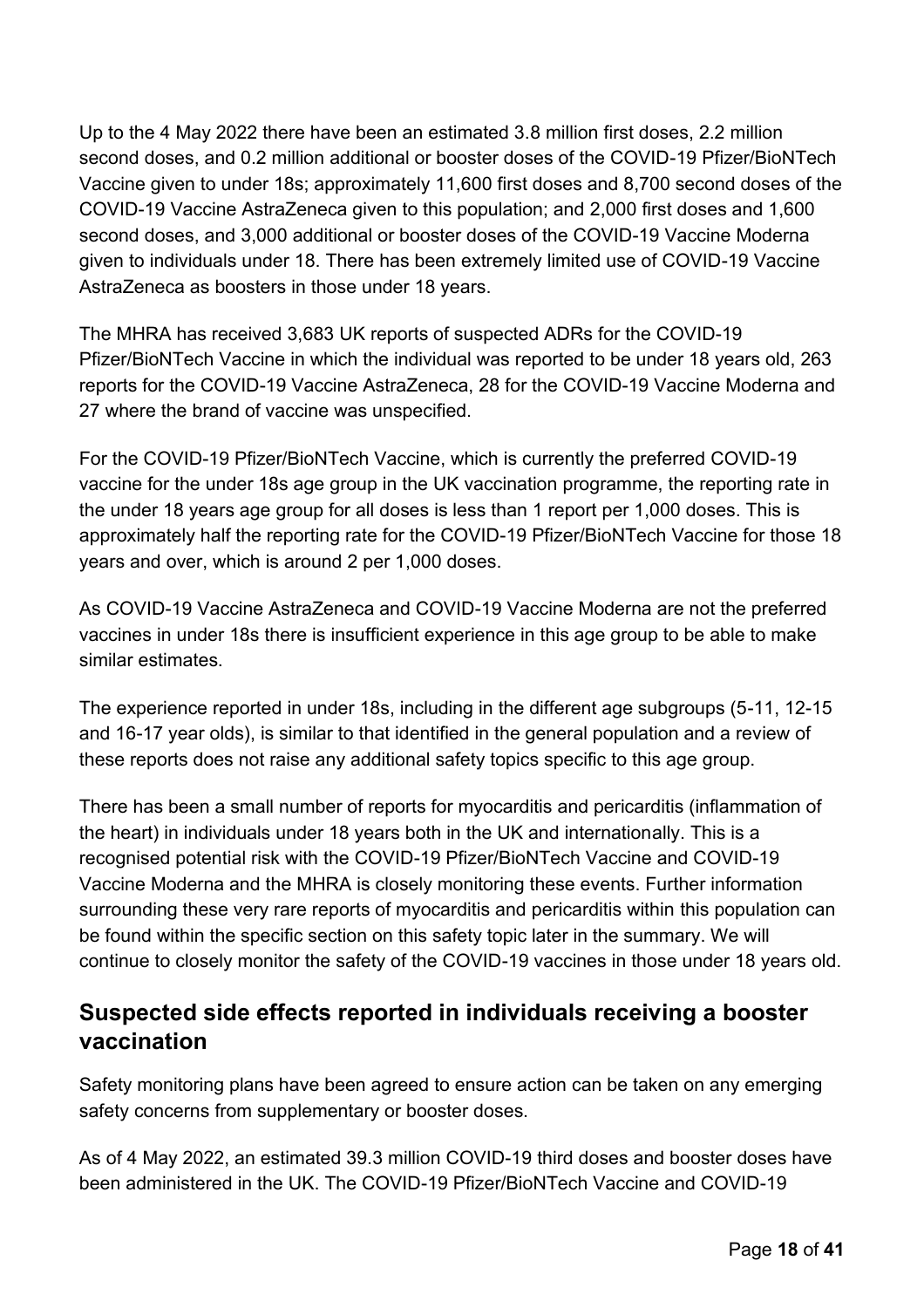Vaccine Moderna are the preferred vaccines in the UK booster programme and make up the vast majority of doses administered.

Up to the 4 May 2022 the MHRA has received 31,198 UK reports of suspected ADRs where the COVID-19 Pfizer/BioNTech Vaccine was reported to be the booster dose, 548 reports where the COVID-19 Vaccine AstraZeneca was reported to be the booster dose, 17,303 reports where the COVID-19 Vaccine Moderna was reported to be the booster dose and 183 reports where the brand of vaccine booster was unspecified.

For the COVID-19 Pfizer/BioNTech Vaccine this represents a reporting rate of 1 report per 1,000 third or booster doses and for the COVID-19 Vaccine Moderna there is an estimated 2 reports per 1,000 third or booster doses. Both of these are lower than the reporting rate for COVID-19 vaccines for all vaccine doses combined, which is between 2-5 reports per 1,000 doses. For the COVID-19 Vaccine AstraZeneca there has been very limited number of booster doses in the UK and a very small number of reports. There is insufficient experience with COVID-19 Vaccine AstraZeneca as a booster vaccine to be able to make similar estimates of reporting rates.

The nature of events reported with third and booster doses is similar to that reported for the first two doses of the COVID-19 vaccines, and the vast majority of reports relate to expected reactogenicity events. Review of third and booster dose reports does not raise any new safety concerns. As part of the MHRA's booster safety monitoring strategy, reports of suspected adverse events following COVID-19 boosters given at the same time as seasonal flu vaccines have been closely monitored, and no new safety concerns have been identified in this data either.

There have been a small number of reports of suspected myocarditis and pericarditis (inflammation of the heart) following booster doses with Pfizer/BioNTech and Moderna COVID-19 vaccines. This is a recognised potential risk with the COVID-19 Pfizer/BioNTech Vaccine and COVID-19 Vaccine Moderna and the MHRA is closely monitoring these events. The reports after booster doses are extremely rare and there is no indication that these events are more serious after boosters. Further information surrounding these very rare reports of suspected myocarditis and pericarditis can be found within the specific section on this safety topic later in the summary.

We will continue to closely monitor the safety of booster and third doses of the COVID-19 vaccines.

### <span id="page-18-0"></span>**Comments on specific safety topics**

The following reports reflect data up to 4 May 2022. The glossary provides an explanation of the clinical terms used.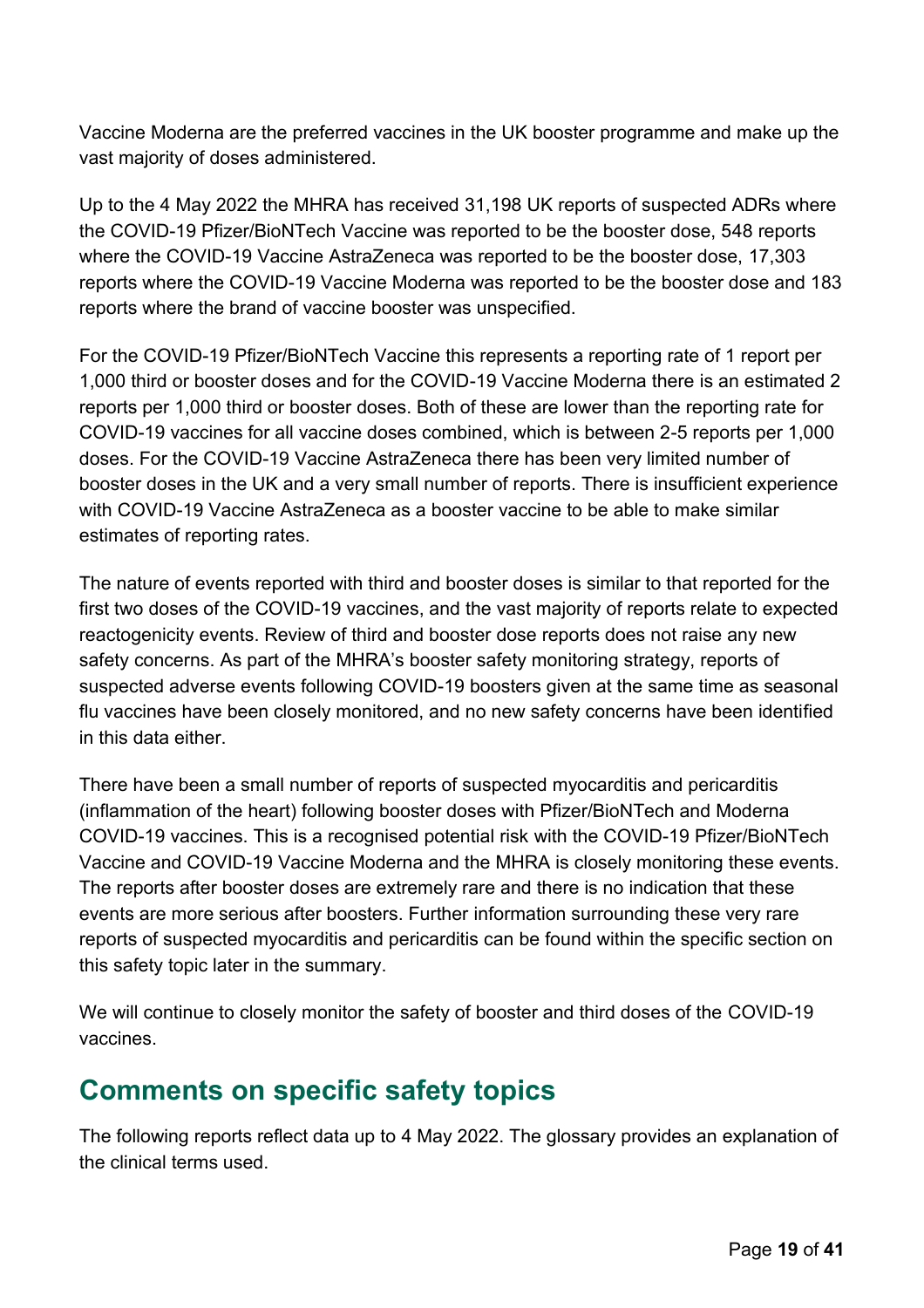### **Anaphylaxis (severe allergic reactions)**

On 9 December 2020, the MHRA issued preliminary guidance on severe allergic reactions after administration of the COVID-19 Pfizer/BioNTech Vaccine due to early reports of anaphylaxis. Following further detailed review, this advice was amended on 30 December 2020 to the current advice. The advice is that people with a previous history of severe allergic reactions to any ingredients of the vaccine should not receive it. On 14 December 2021 it was announced that following a CHM review of the Yellow Card data on anaphylaxis after the primary course and boosters there would be a [temporary suspension](https://www.gov.uk/government/news/temporary-waiver-of-15-minute-observation-period-after-covid-19-mrna-vaccines) of the post vaccination 15-minute monitoring time for the majority of individuals. This helped to accelerate the public health response to the Omicron variant. On 5 May the 15-minute observation period after vaccination with the COVID-19 Pfizer/BioNTech or Moderna vaccines was removed for individuals aged 12 years and over and who have no history of a severe allergic reaction (as outlined in the [Green](https://assets.publishing.service.gov.uk/government/uploads/system/uploads/attachment_data/file/1057798/Greenbook-chapter-14a-28Feb22.pdf) Book<sup>5</sup> advice). This followed careful review of the safety data by MHRA and advice from the CHM. A temporary suspension of the 15 minute observation period for children aged 5-11 years remains in place and this will be reviewed on a regular basis. The 15-minute observation period will remain in place for the small number of people who may have previously suffered anaphylaxis or other allergic reactions to a food, insect sting and most medicines or vaccines. The temporary suspension of the 15-minute observation time for children aged 5-11 years is under regular review by the CHM and the COVID-19 Vaccines Benefit Risk Expert Working Group.

Widespread use of the vaccine suggests that severe allergic reactions to the COVID-19 Pfizer/BioNTech Vaccine and COVID-19 Vaccine Moderna are very rare. Anaphylaxis can also be a very rare side effect associated with most other vaccines.

The MHRA continues to monitor reports of severe allergic reactions with the COVID-19 Pfizer/BioNTech Vaccine and has received 662 UK spontaneous adverse reactions associated with anaphylaxis or anaphylactoid reactions. Severe allergic reactions to the COVID-19 Pfizer/BioNTech Vaccine remain very rare. The MHRA's guidance remains that those with a previous history of allergic reactions to the ingredients of the vaccine should not receive it.

The MHRA is closely monitoring reports of anaphylaxis with the COVID-19 Vaccine Moderna and has received 93 reports of anaphylaxis in association with the vaccine. Anaphylaxis is a potential side effect of the vaccine, and it is recommended that those with known hypersensitivity to the ingredients of the vaccine should not receive it.

COVID-19 Pfizer/BioNTech Vaccine and COVID-19 Vaccine Moderna are the preferred vaccines in the UK booster programme. Reports of anaphylaxis or anaphylactoid reactions

<sup>&</sup>lt;sup>5</sup> The Green Book has the latest information on vaccines and vaccination procedures, for vaccine preventable infectious diseases in the UK.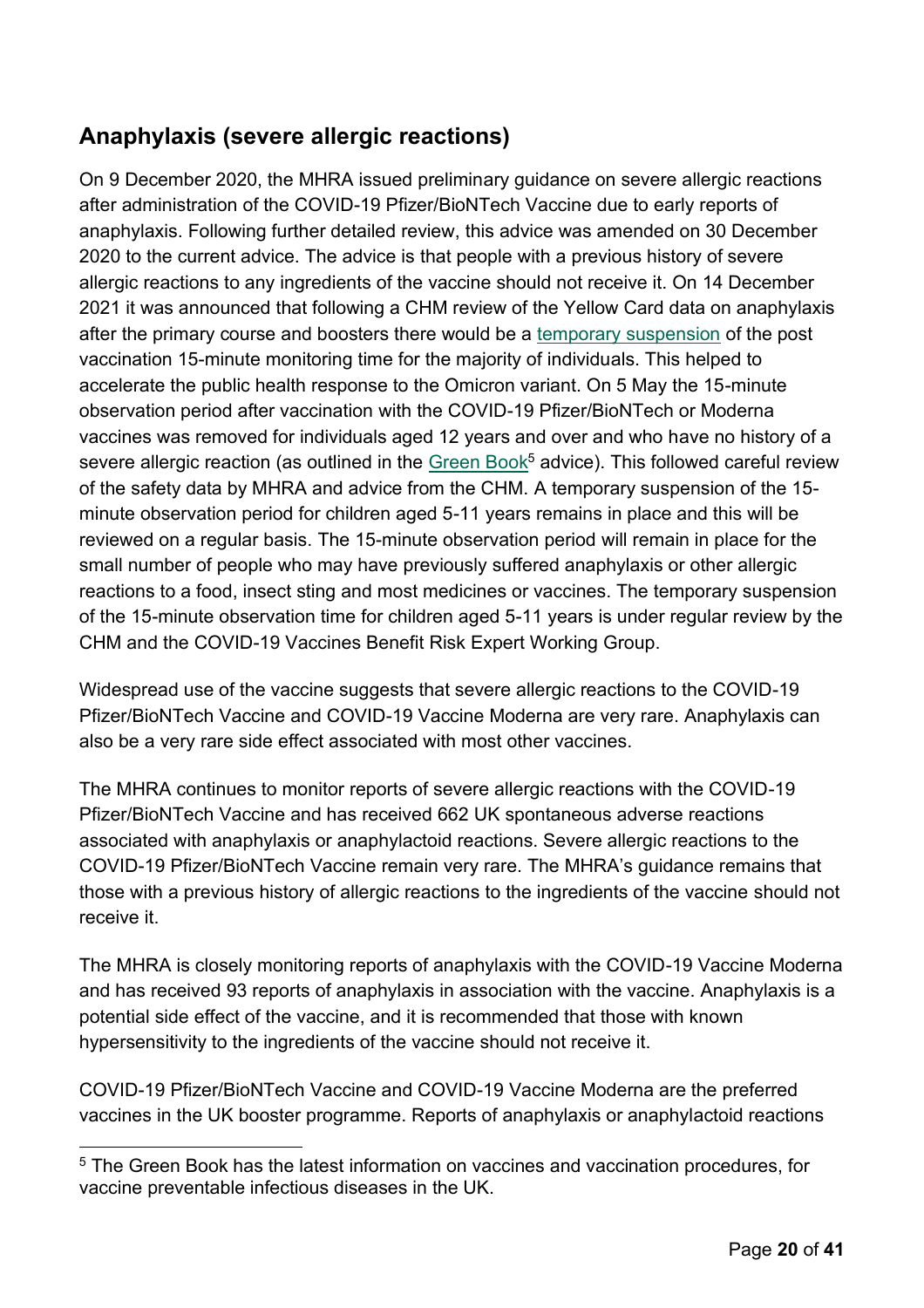remain very rare after booster doses. Analysis of the data shows that these events are about 5 times lower after booster doses compared to the first dose.

The MHRA also closely monitors reports of anaphylaxis or anaphylactoid reactions with the COVID-19 Vaccine AstraZeneca and has received 884 UK spontaneous adverse reactions associated with anaphylaxis or anaphylactoid reactions reported and such reports are very rare. The product information reflects the fact that reports of anaphylaxis have been received for the COVID-19 Vaccine AstraZeneca.

### **Bell's palsy**

Bell's palsy (BP) is temporary weakness or paralysis affecting one side of the face that develops gradually; most people recover from this condition within a few months. BP is known to be associated with a number of infectious diseases, including the SARS-CoV-2 virus. Reports of suspected BP following COVID-19 vaccination have been continuously reviewed by the MHRA. Whilst reporting of BP following COVID-19 vaccination is rare, evidence based on the latest available data shows that there may be an increased risk of BP following COVID-19 vaccination. To raise awareness of this potential adverse event amongst healthcare professionals and patients, facial paralysis has been included in the product information for COVID-19 Vaccine AstraZeneca, COVID-19 Vaccine Pfizer/BioNTech and COVID-19 Vaccine Moderna. We will continue to monitor these events following COVID-19 vaccination.

#### **Transverse myelitis**

Transverse myelitis (TM) is a rare acute neurological disorder where parts of the spinal cord are inflamed. TM is known to be associated with a number of viruses, such as the herpes and influenza virus. The MHRA has continually monitored reports of suspected transverse myelitis following COVID-19 vaccination since the start of the vaccination programme. As of 4 May 2022, we have received 122 reports of suspected TM following administration of COVID-19 AstraZeneca, 38 reports following administration of COVID-19 Pfizer/BioNTech Vaccine and 4 reports following administration of COVID-19 vaccine Moderna. There were no reports of fatal events following suspected TM. Whilst the incidence rate of this adverse event with any of the COVID-19 vaccines used in the UK remains extremely rare (less than 1 report per 100,000 doses of each vaccine), the available evidence reviewed by the MHRA suggests an association between TM and COVID-19 AstraZeneca vaccine is possible. Due to the serious nature of this adverse event and as a precaution, the product information has been updated to raise healthcare professionals' and patients' awareness of the signs and symptoms associated with TM which may include muscle weakness, localised or radiating back pain, bladder and bowel symptoms and changes in sensation. It is recommended that patients who had an episode of transverse myelitis following the first dose of COVID-19 vaccine AstraZeneca should not receive a second dose of this vaccine.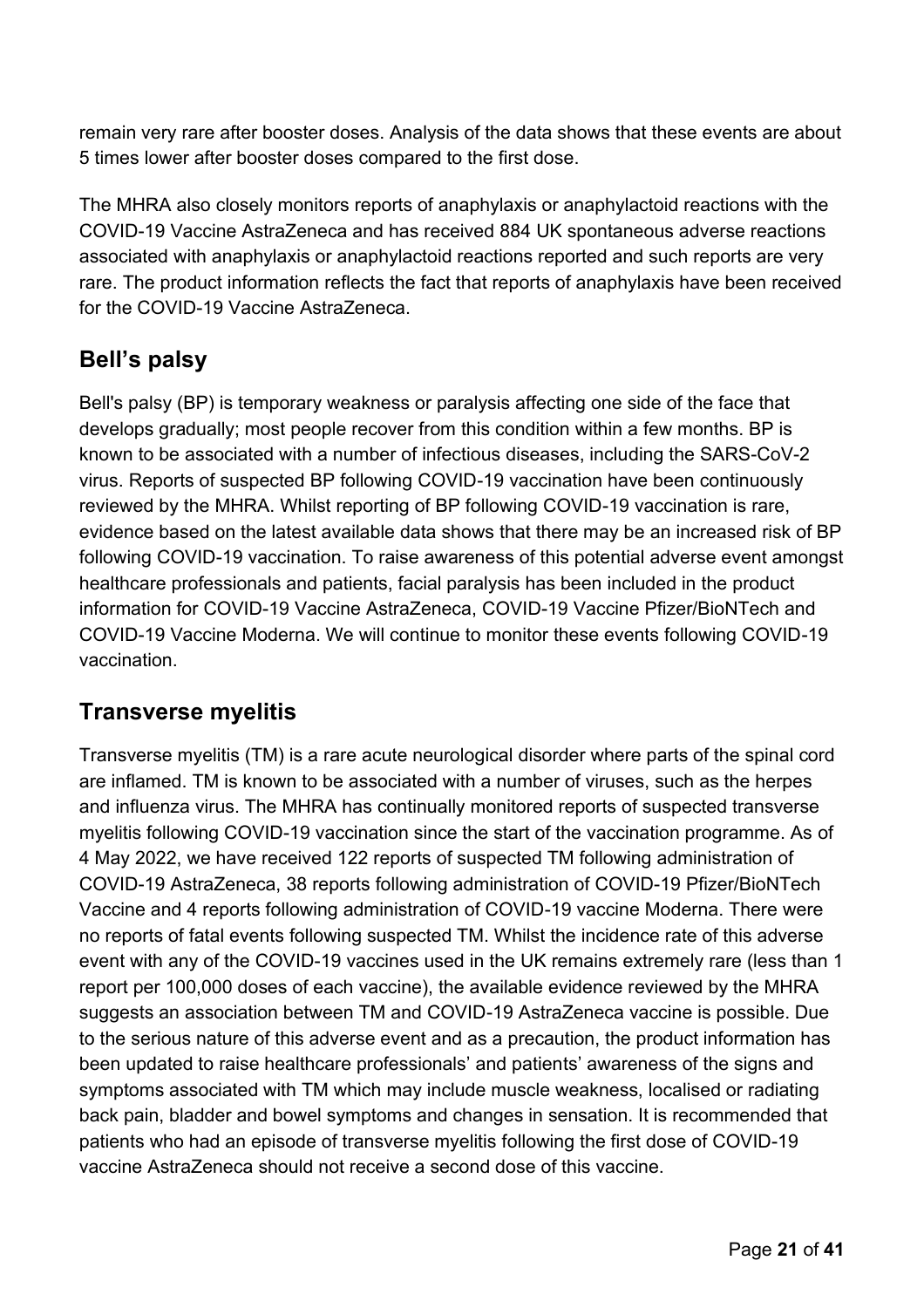#### **Thrombo-embolic (blood clotting) events with concurrent low platelets**

The MHRA has undertaken a thorough review into UK cases of an extremely rare and unlikely to occur specific type of blood clot in the brain, known as cerebral venous sinus thrombosis (CVST) occurring together with low levels of platelets (thrombocytopenia) following vaccination with the COVID-19 Vaccine AstraZeneca. It has also considered other blood clotting reports (thromboembolic events) alongside low platelet levels.

This scientific review concluded that the evidence of a link with COVID-19 Vaccine AstraZeneca is likely and [an announcement](https://www.gov.uk/government/news/mhra-issues-new-advice-concluding-a-possible-link-between-covid-19-vaccine-astrazeneca-and-extremely-rare-unlikely-to-occur-blood-clots) was made on 7 April 2021 with a further statement on 7 May 2021. We have continued to publish the latest breakdown of all cases of these extremely rare side effects on a weekly basis.

Anyone who experienced cerebral or other major blood clots occurring with low levels of platelets after their first vaccine dose of COVID-19 Vaccine AstraZeneca should not have further doses. Anyone who did not have these side effects should come forward for their second dose when invited.

Anyone who experiences any of the following from around 4 days after vaccination should seek medical advice urgently:

- a severe headache that is not relieved with simple painkillers or gets worse or feels worse when you lie down or bend over
- an unusual headache that may be accompanied by blurred vision, confusion, difficulty with speech, weakness, drowsiness or seizures (fits)
- rash that looks like small bruises or bleeding under the skin beyond the injection site
- shortness of breath, chest pain, leg swelling or persistent abdominal (tummy) pain.

Up to 4 May 2022, the MHRA had received Yellow Card reports of 443 cases of major thromboembolic events (blood clots) with concurrent thrombocytopenia (low platelet counts) in the UK following vaccination with COVID-19 Vaccine AstraZeneca. Fifty-one of the 443 reports have been reported after a second dose. Of the 443 reports, 221 occurred in females, and 217 occurred in males aged from 18 to 93 years. The overall case fatality rate was 18% with 81 deaths, six of which occurred after the second dose.

Cerebral venous sinus thrombosis was reported in 160 cases (average age 46 years) and 283 had other major thromboembolic events (average age 54 years) with concurrent thrombocytopenia. The estimated number of first doses of COVID-19 Vaccine AstraZeneca administered in the UK by 4 May was 24.9 million and the estimated number of second doses was 24.1 million.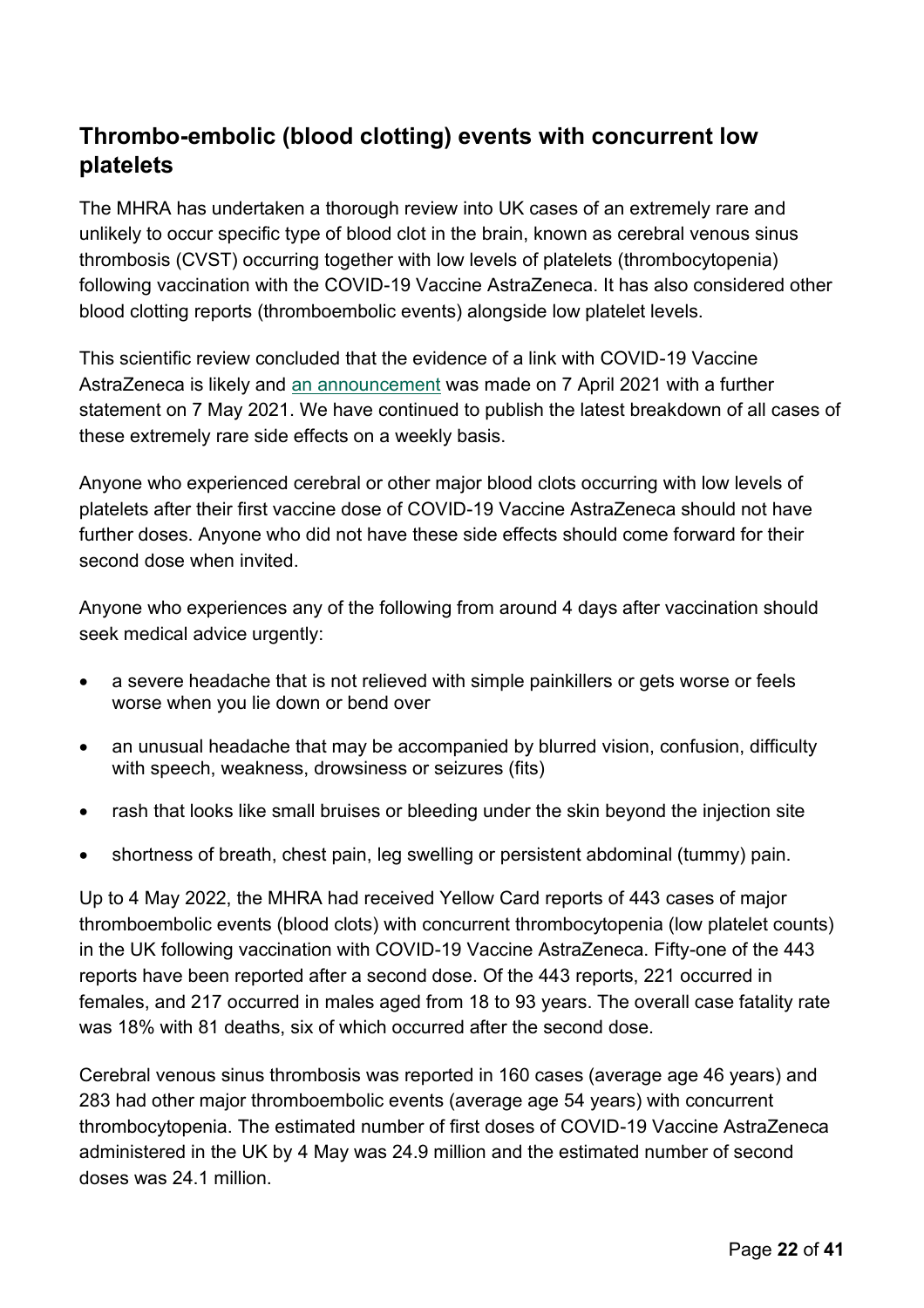The overall incidence after first or unknown doses was 15.7 per million doses. Considering the different numbers of patients vaccinated with COVID-19 Vaccine AstraZeneca in different age groups, the data indicates that there is a higher reported incidence rate in the younger adult age groups following the first dose compared to the older groups (21.3 per million doses in those aged 18-49 years compared to 11.2 per million doses in those aged 50 years and over). The number of first doses given to those in the 18-49 years age group is estimated to be 8.5 million while an estimated 16.4 million first doses have been given to patients aged 50+ years. The MHRA advises that this evidence should be taken into account when considering the use of the vaccine. There is some evidence that the reported incidence rate is higher in females compared to men although this is not seen across all age groups and the difference remains small.

The overall incidence of thromboembolic events with concurrent low platelets after second doses was 2.2 cases per million doses. Taking into account the different numbers of patients vaccinated with COVID-19 Vaccine AstraZeneca in different age groups, the data indicates that there is a lower reported incidence rate in younger adult age groups following the second dose compared to the older groups (1.1 per million doses in those aged 18-49 years compared to 2.1 per million doses in those aged 50 years and over). The number of second doses given to those in the 18-49 years age group is estimated to be 8.1 million while an estimated 16.1 million second doses have been given to patients aged 50+ years. These rates after second doses should not be directly compared to the incidence rates reported after the first dose as the time for follow-up and identification of cases after second doses is more limited and differs across age groups. However, the data are reassuring, particularly regarding younger recipients where there is a significantly lower incidence after the second dose compared to the first, and there is overall no indication of an increased risk of these events after the second dose in any age group. Anyone who did not have these side effects should come forward for their second dose when invited.

These cases have also been analysed by the independent advisory body, the CHM's COVID-19 Vaccines Benefit Risk Expert Working Group, which includes lay representatives and advice from leading haematologists.

On the basis of this ongoing review, the advice remains that the benefits of the vaccine outweigh the risks in the majority of people.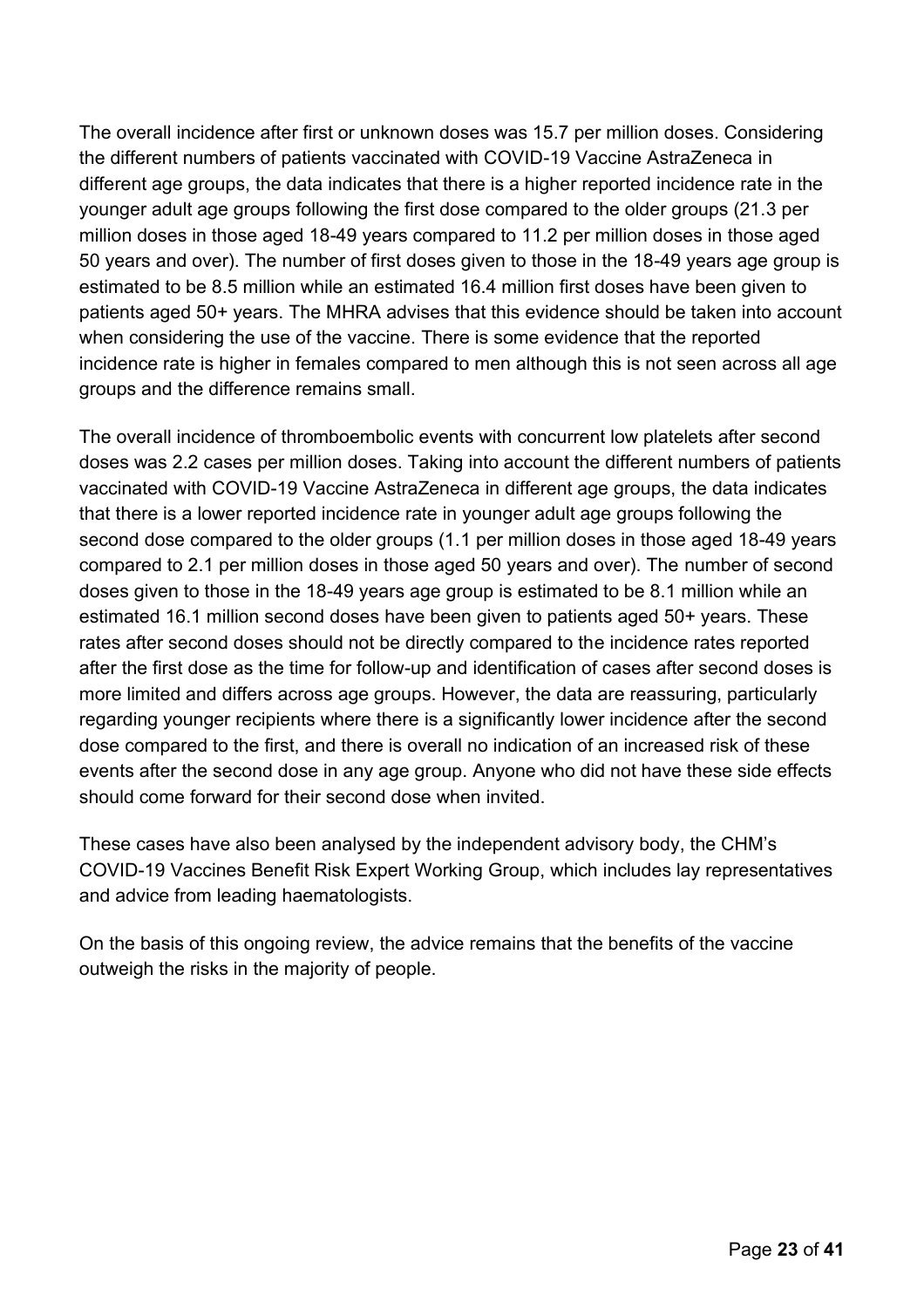**Table 5: Number of suspected thrombo-embolic events with concurrent thrombocytopenia ADR cases received for the COVID-19 Vaccine AstraZeneca in the UK up to and including 4 May 2022.**

| <b>Country</b>   | <b>Number of cases</b> |
|------------------|------------------------|
| England          | 342                    |
| Wales            | 14                     |
| Northern Ireland | 12                     |
| Scotland         | 36                     |
| Unknown          |                        |

**Table 6: Number of UK suspected thrombo-embolic events with concurrent thrombocytopenia ADR cases received for the COVID-19 Vaccine AstraZeneca by patient age up to and including 4 May 2022.**

| Age range (years) | <b>Number of cases</b> | <b>Number of fatal</b><br>cases |
|-------------------|------------------------|---------------------------------|
| 18-29             | 31                     | $\overline{7}$                  |
| 30-39             | 49                     | 10                              |
| 40-49             | 111                    | 15                              |
| 50-59             | 108                    | 22                              |
| 60-69             | 62                     | 11                              |
| 70-79             | 40                     | $\overline{7}$                  |
| 80-89             | 6                      | 3                               |
| 90-99             | $\overline{2}$         | 1                               |
| Unknown           | 34                     | 5                               |
| <b>Total</b>      | 443                    | 81                              |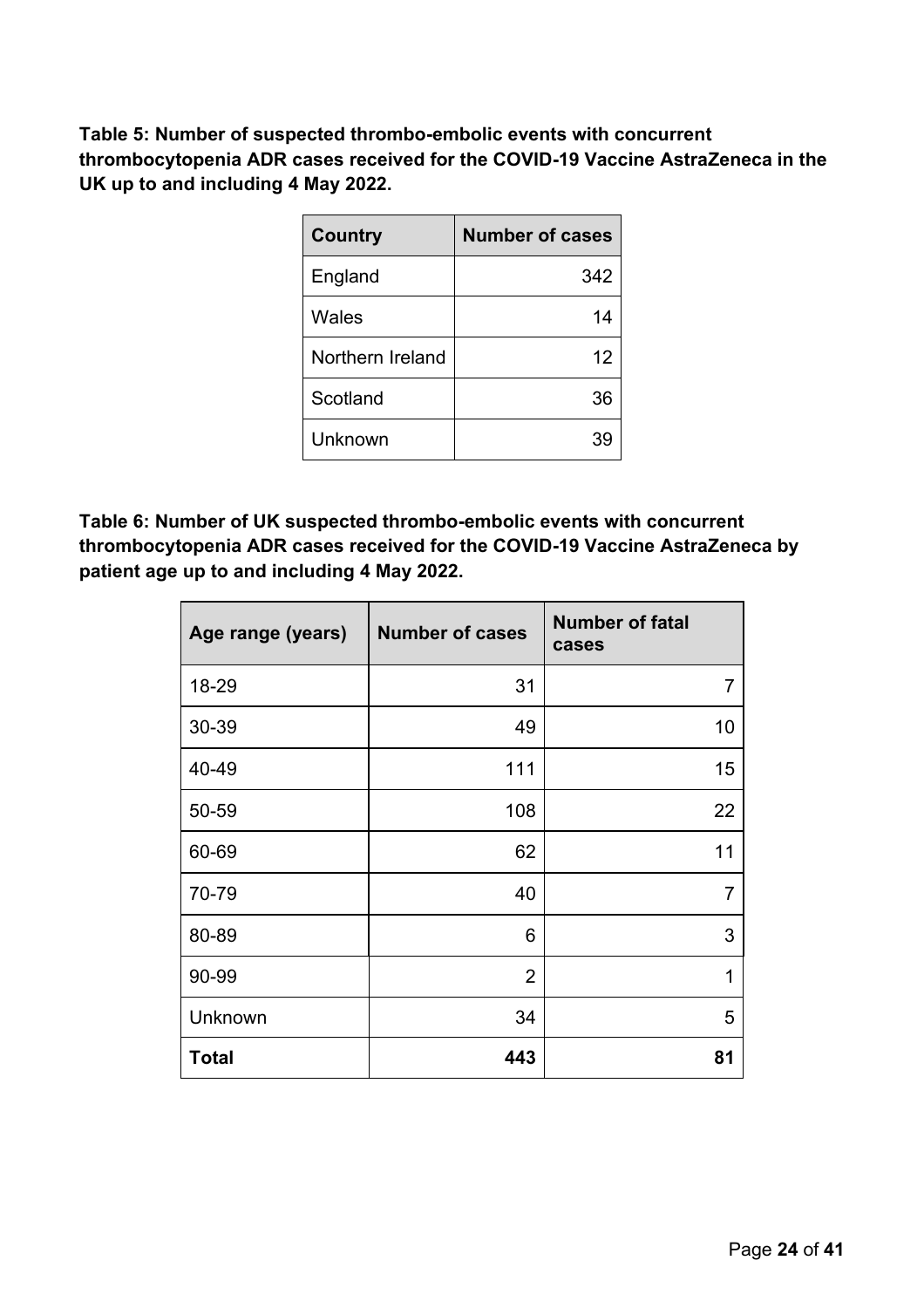**Table 7: Number of UK suspected thrombo-embolic events with concurrent thrombocytopenia ADR cases received for the COVID-19 Vaccine AstraZeneca by patient sex up to and including 4 May 2022.**

| <b>Sex</b>     | <b>Number of cases</b> | <b>Number of fatal</b><br>cases |
|----------------|------------------------|---------------------------------|
| Male           | 217                    | 35                              |
| Female         | 221                    | 45                              |
| <b>Unknown</b> | 5                      |                                 |
| <b>Total</b>   | 443                    | 81                              |

Up to 4 May 2022, the MHRA had received Yellow Card reports of 32 cases of major thromboembolic events (blood clots) with concurrent thrombocytopenia (low platelet counts) in the UK following use of the COVID-19 Pfizer/BioNTech Vaccine. These events occurred in 13 females, and 18 males aged from 18 to 91 years, and the overall case fatality rate was 13% with four deaths reported.

Up to 4 May 2022, the MHRA had received Yellow Card reports of 6 cases of major thromboembolic events (blood clots) with concurrent thrombocytopenia (low platelet counts) in the UK following the use of COVID-19 vaccine Moderna. These events occurred in 5 adult males and 1 adult female under the age of 85. There have been no fatal cases reported.

To note, direct comparison of the summary provided here, and the analysis prints is not possible. This review includes reports of CVST or other thrombo-embolic events with concurrent thrombocytopenia. Blood clotting events without lowered platelets are described below.

Yellow Card reports may contain more than one reported reaction and the analysis prints are listed by individual reactions rather than whole reports. Therefore, summing the reactions listed in the prints will not equate to the total cases included within this summary.

#### **Thrombo-embolic (blood clotting) events without concurrent low platelets**

The MHRA has conducted a thorough review of events of cerebral venous sinus thrombosis (CVST) without concurrent low platelet levels following vaccination with the COVID-19 Vaccine AstraZeneca and sought advice from the CHM's Vaccine Benefit Risk Expert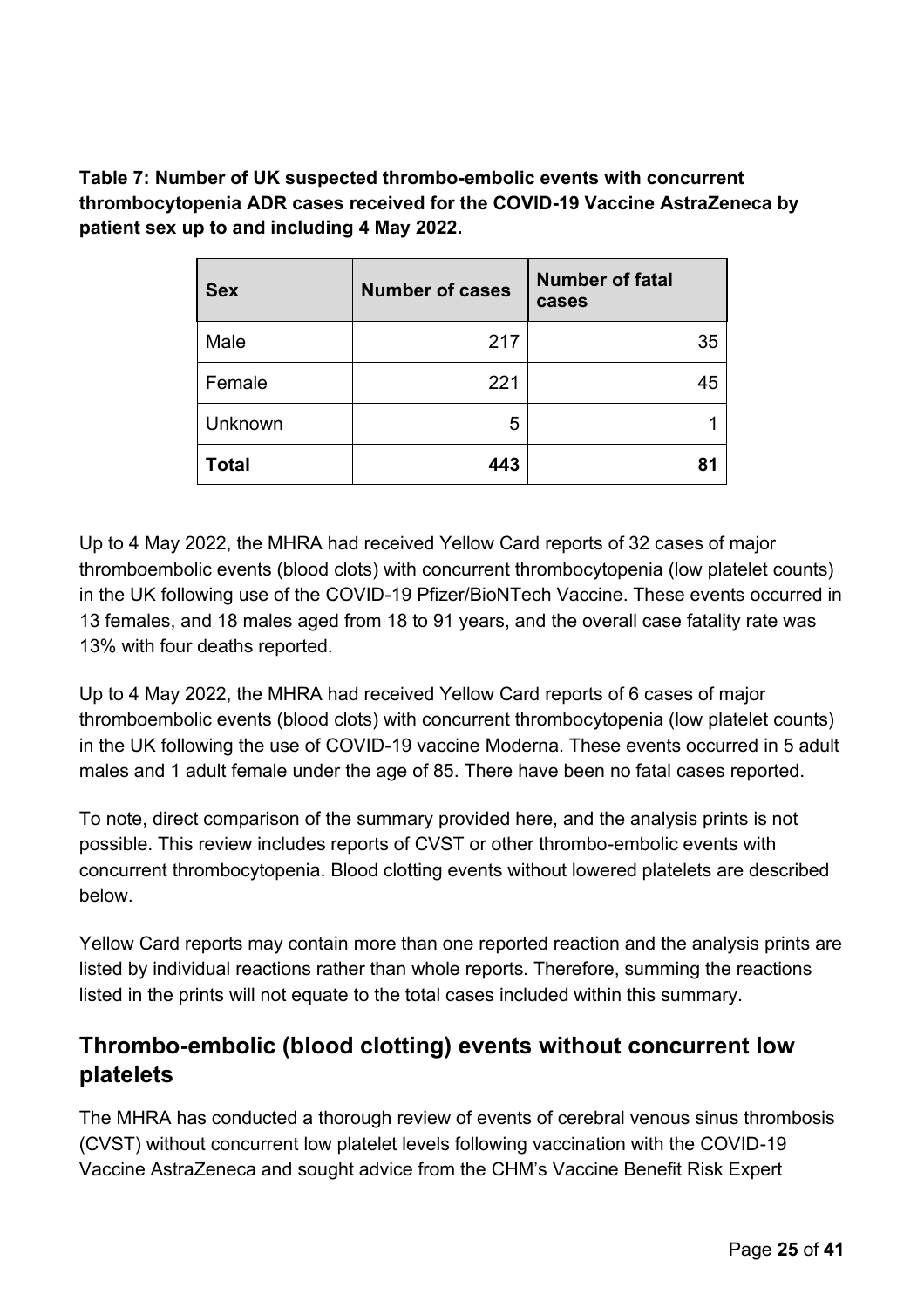Working Group. Blood clotting events with lowered platelets are described in a separate section (above). The scientific review concluded that there is a possible link between CVST without low platelets and COVID-19 Vaccine AstraZeneca. The product information for COVID-19 Vaccine AstraZeneca has been updated to include information that CVST events not associated with low levels of blood platelets occurred extremely rarely. The majority of the CVST events occurred within the first four weeks following vaccination. A potential cause has not been identified.

The MHRA has also confirmed that the evidence to date does not suggest that the COVID-19 Vaccine AstraZeneca increases the risk of venous thromboembolism (i.e. deep vein thrombosis/pulmonary embolism) in the absence of a low platelet count. The MHRA will continue to closely monitor reports of venous thromboembolism following COVID-19 vaccination.

#### **Immune thrombocytopenia**

Immune thrombocytopenia (ITP) is a condition where the immune system does not function correctly and becomes involved in destroying platelets, which can lead to bleeding; these events are usually short-lived and of minor severity. Reports of ITP following COVID-19 vaccination have been closely monitored by the MHRA. A recent thorough review of all the available evidence confirmed that this type of event is reported extremely rarely for COVID-19 vaccine AstraZeneca in the UK, at approximately 4 reports per million doses. In approximately 10-20% of the reports, patients had a history of ITP or an underlying condition known to be associated with ITP. Following the most recent review, the available data suggested a possible link between COVID-19 vaccine AstraZeneca and ITP, and the product information for this vaccine has been updated to include information on the occurrence of ITP.

#### **Capillary Leak Syndrome**

The MHRA has received 17 reports of suspected capillary leak syndrome (a condition where fluid leaks from the small blood vessels into the body) in the context of more than 49.1 million doses of COVID-19 Vaccine AstraZeneca given. Of these reports, 3 people had a history of capillary leak syndrome. This is an extremely rare relapsing-remitting condition and triggers for relapses are not well understood. As a precautionary measure, the MHRA is advising that COVID-19 Vaccine AstraZeneca is not used in people who have previously experienced episodes of capillary leak syndrome. The product information has been updated to reflect this advice.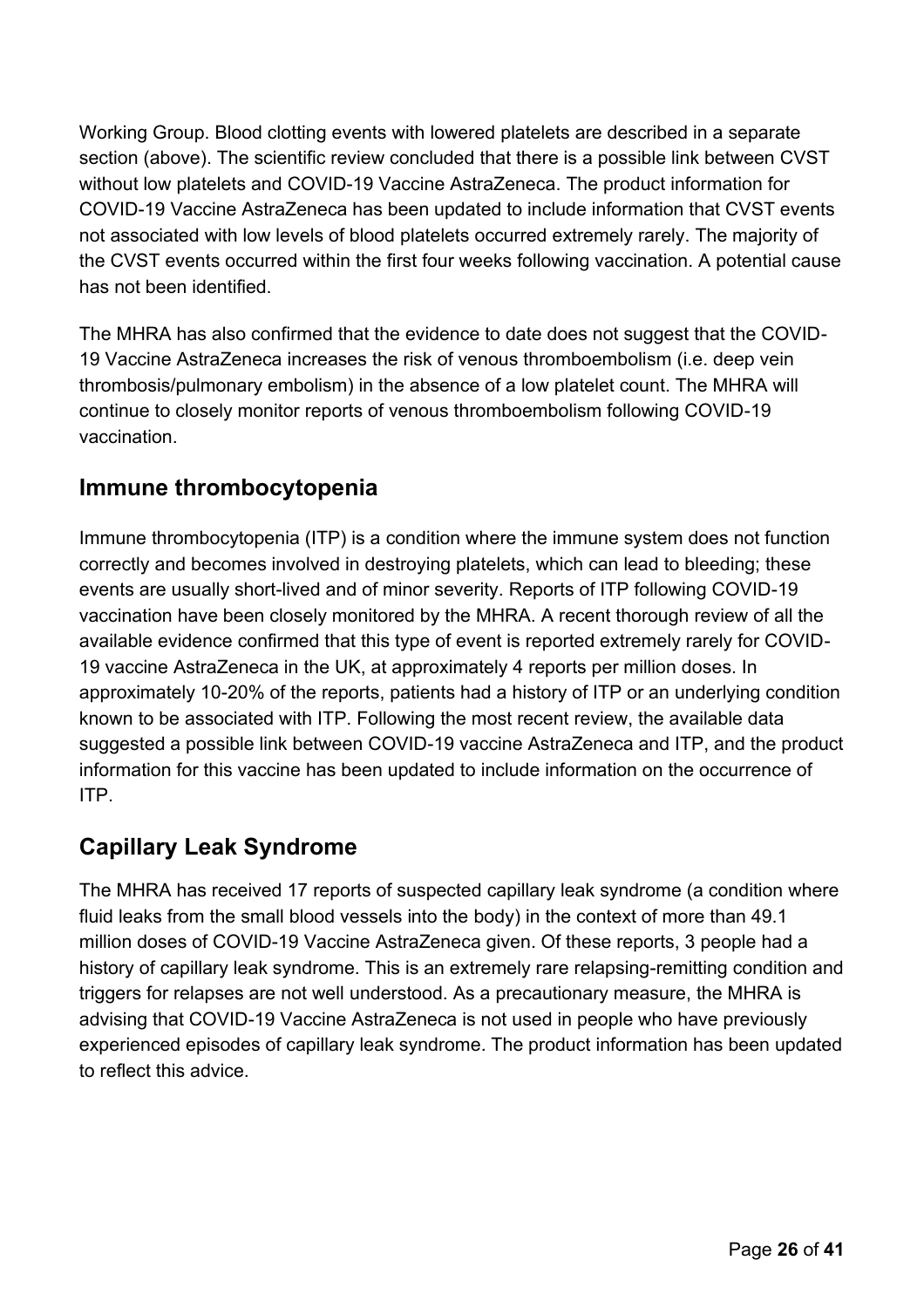### **Menstrual disorders (period problems) and unexpected vaginal bleeding**

The MHRA is reviewing reports of suspected side effects of menstrual disorders (period problems) and unexpected vaginal bleeding following vaccination against COVID-19 in the UK. These reports are also being reviewed by the independent experts of the CHM's COVID-19 Vaccines Benefit Risk Expert Working Group and the Medicines for Women's Health Expert Advisory Group. The rigorous evaluation completed to date does not support a link between changes to menstrual periods and related symptoms and COVID-19 vaccines.

Up to 4 May 2022 a total of 51,129 suspected reactions relating to a variety of menstrual disorders have been reported after all three of the COVID-19 vaccines including heavier than usual periods, delayed periods and unexpected vaginal bleeding. These suspected reactions have been reported in 39,839 individual Yellow Card reports (as each report may contain more than one suspected reaction). This is following approximately 73.9 million COVID-19 vaccine doses administered to women up to 4 May 2022. The number of reports of menstrual disorders and vaginal bleeding is low in relation to both the number of people who have received COVID-19 vaccines to date and how common menstrual disorders are generally.

The menstrual changes reported are mostly transient in nature. There is no evidence to suggest that COVID-19 vaccines will affect fertility and your ability to have children.

Whilst uncomfortable or distressing, period problems are extremely common and stressful life events can disrupt menstrual periods. Changes to the menstrual cycle have also been reported following infection with COVID-19 and in people affected by long-COVID. General advice about period problems and/or unexpected vaginal bleeding is available from the [NHS](https://www.nhs.uk/conditions/periods/)  [website.](https://www.nhs.uk/conditions/periods/) It is important that anyone experiencing changes to their periods that are unusual for them, persist over time, or has any new vaginal bleeding after the menopause, following COVID-19 vaccination, should contact their doctor. Anyone presenting with menstrual disorders and/or unexpected vaginal bleeding following COVID-19 vaccination should be treated according to clinical guidelines for these conditions, as usual.

The MHRA continues to closely review reports of suspected side effects of menstrual disorders and unexpected vaginal bleeding.

#### **Myocarditis and pericarditis (Inflammation of the heart)**

The MHRA has undertaken a thorough review of both UK and international reports of suspected myocarditis and pericarditis following vaccination against COVID-19. There has been a consistent pattern of higher reporting of these suspected events with the COVID-19 Pfizer/BioNTech and COVID-19 Vaccine Moderna, and of these occurring more frequently in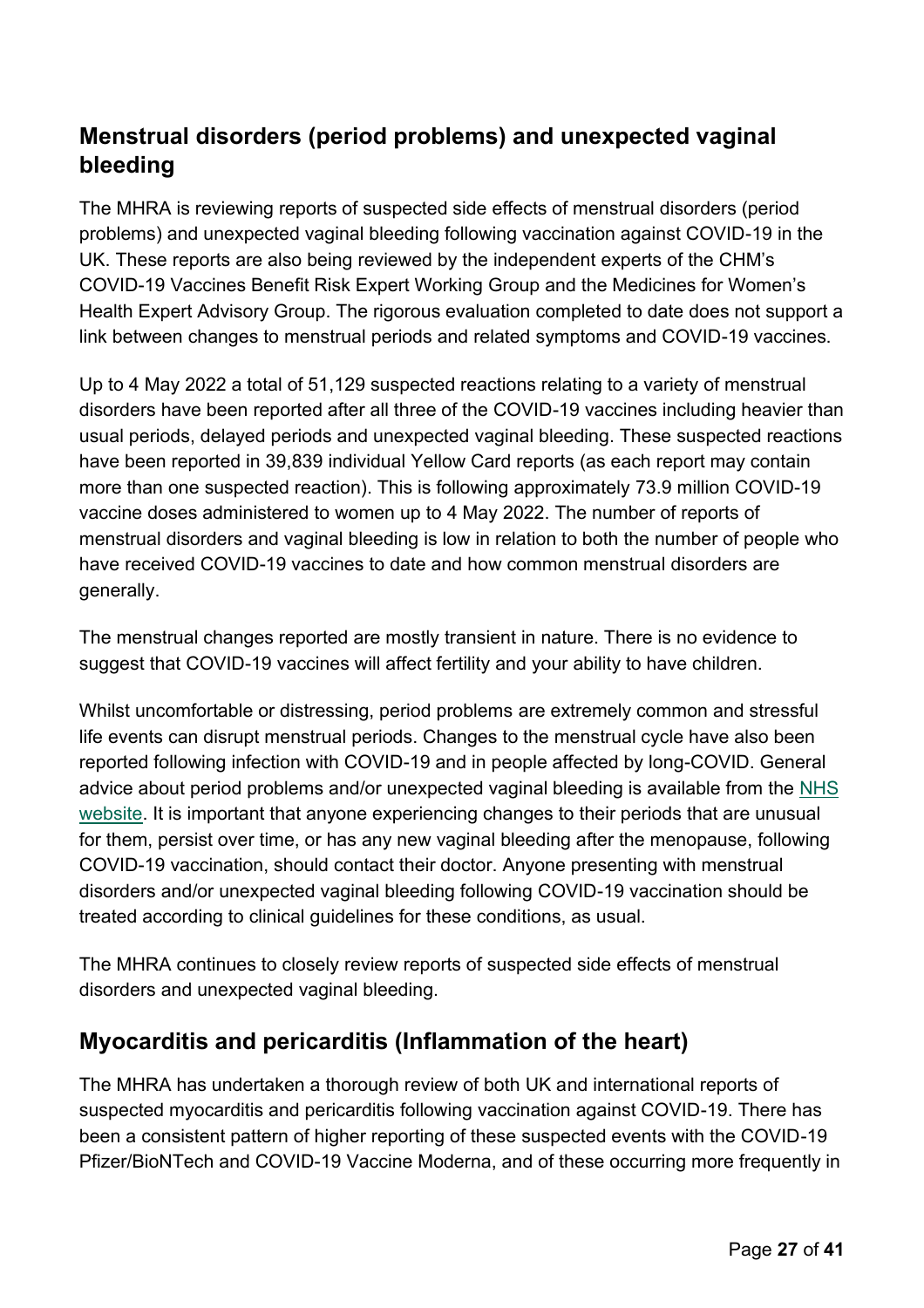males. These reports have also been analysed by the government's independent advisory body, the CHM and its COVID-19 Vaccines Benefit Risk Expert Working Group. Following their advice, the product information for the COVID-19 Vaccine Moderna and COVID-19 Pfizer/BioNTech Vaccines was updated to inform of these reports and advise healthcare professionals and patients to be aware of important symptoms for myocarditis and pericarditis.

These reports are very rare, and the events reported are typically mild with individuals usually recovering within a short time with standard treatment and rest.

People should come forward for their second and booster vaccination when invited to do so, unless advised otherwise.

It is important that anyone who experiences new onset of symptoms such as chest pain, shortness of breath or feelings of having a fast-beating, fluttering, or pounding heart seeks medical attention.

Up to and including 4 May 2022, we have received 786 reports of myocarditis and 532 reports of pericarditis following use of the COVID-19 Pfizer/BioNTech Vaccine, as well as ten reports of carditis, four reports for viral myocarditis, three reports each for viral pericarditis and infective pericarditis, two reports each for myocarditis mycotic and endocarditis, and one report each of constrictive pericarditis, pleuropericarditis, lupus pericarditis, non-infective endocarditis, infectious myocarditis, eosinophilic myocarditis, hypersensitivity myocarditis, myocarditis post infection, bacterial myocarditis, septic myocarditis and streptococcal endocarditis.

For COVID-19 Vaccine AstraZeneca there have been 226 reports of myocarditis and 220 reports of pericarditis following vaccination up to and including 4 May 2022 as well as eight reports for endocarditis, five reports for viral pericarditis, three reports for viral myocarditis, two reports each for bacterial endocarditis, carditis, and acute endocarditis, and one report each for infectious myocarditis, myocarditis post infection and autoimmune myocarditis.

There have been 221 reports of myocarditis, 127 reports of pericarditis, three reports of carditis and one report each of hypersensitivity myocarditis, pleuropericarditis, viral myocarditis and endocarditis following use of COVID-19 Vaccine Moderna up to the same date.

Five fatal suspected myocarditis or pericarditis events have been reported associated with the COVID-19 Pfizer/BioNTech Vaccine and four fatal events associated with the COVID-19 Vaccine AstraZeneca. There have been no fatal myocarditis or pericarditis events reported with the COVID-19 Vaccine Moderna to date. Fatal events are being monitored closely and are carefully followed up to gather relevant information. The majority of fatal reports describe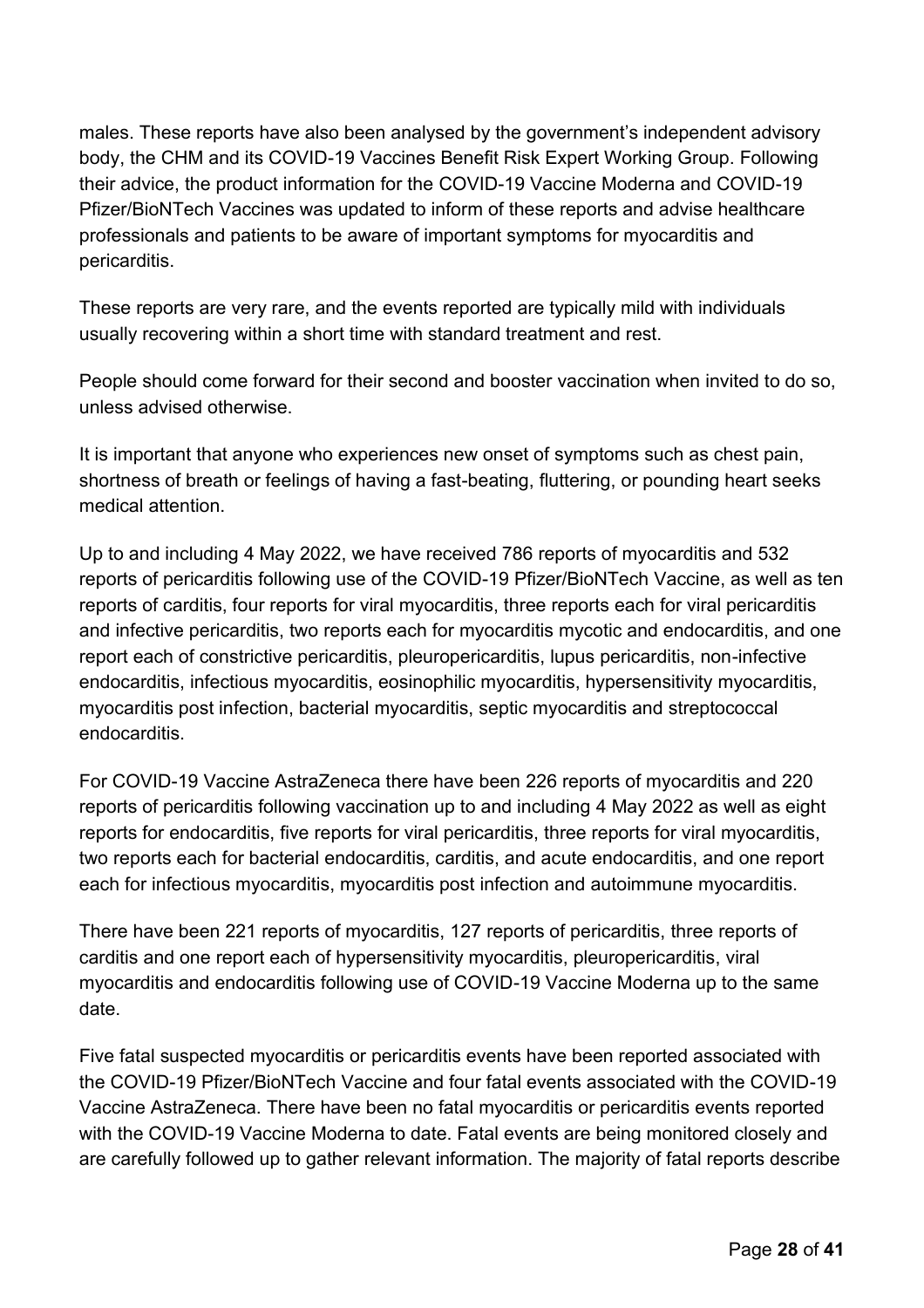underlying illnesses in these patients that could provide alternative explanations for the events reported.

Based on reports of suspected ADRs in the UK, the overall reporting rate across all age groups for suspected myocarditis (including viral myocarditis), after first, second and booster or third doses, is 10 reports per million doses of COVID-19 Pfizer/BioNTech Vaccine and for suspected pericarditis (including viral pericarditis and infective pericarditis) the overall reporting rate is 7 reports per million doses. For COVID-19 Vaccine Moderna, the overall reporting rate for suspected myocarditis (including hypersensitivity myocarditis and viral myocarditis) is 18 per million doses and for suspected pericarditis (including pleuropericarditis) is 10 per million doses. For COVID-19 Vaccine AstraZeneca the overall reporting rate for suspected myocarditis (including viral myocarditis and infectious myocarditis) is 5 per million doses and for suspected pericarditis (including viral pericarditis) is 5 per million doses. It should be noted that an individual report can contain more than one event and therefore the total number of reports will not be equal to the number of events.

When the reporting rate is calculated by age group (see Table 8) the reporting rate for suspected myocarditis and pericarditis is highest in the 18-29-year age group for the Pfizer/BioNTech and Moderna COVID-19 vaccines. A more even spread in reporting rates across the age groups is seen for AstraZeneca COVID-19 vaccine. For all vaccines there is a trend for decreased reporting in the older age groups.

Pfizer/BioNTech is currently the preferred COVID-19 vaccine for the under 18s age group in the UK vaccination programme, and for this vaccine there is no indication in the current data that there is an increased reporting rate of suspected myocarditis and pericarditis in this age group overall compared to young adults. Furthermore, the reporting rates for the 12-15 year and 16-17 year age group are lower than that in the young adult 18-29 age group after the first and second doses. Due to very limited experience in the 5–11 year age group it is not possible to reliably make the same estimations for this population. There have been no reports of suspected myo/pericarditis following booster doses in the under 18-year age group.

There are largely similar reporting rates between the first and second doses of the Pfizer/BioNTech and AstraZeneca COVID-19 vaccines. There is greater variability between first and second dose reporting rates with Moderna however the reporting rate estimates for Moderna may lack precision due to the more limited experience with Moderna in the UK and small numbers of suspected reports. This introduces more uncertainty into the data.

COVID-19 Pfizer/BioNTech Vaccine and COVID-19 Vaccine Moderna are the preferred vaccines in the UK booster programme, and the reporting rates for suspected myocarditis and pericarditis following booster or third doses of these vaccines are lower than those estimated for the first and second doses; these events are very rare after booster doses.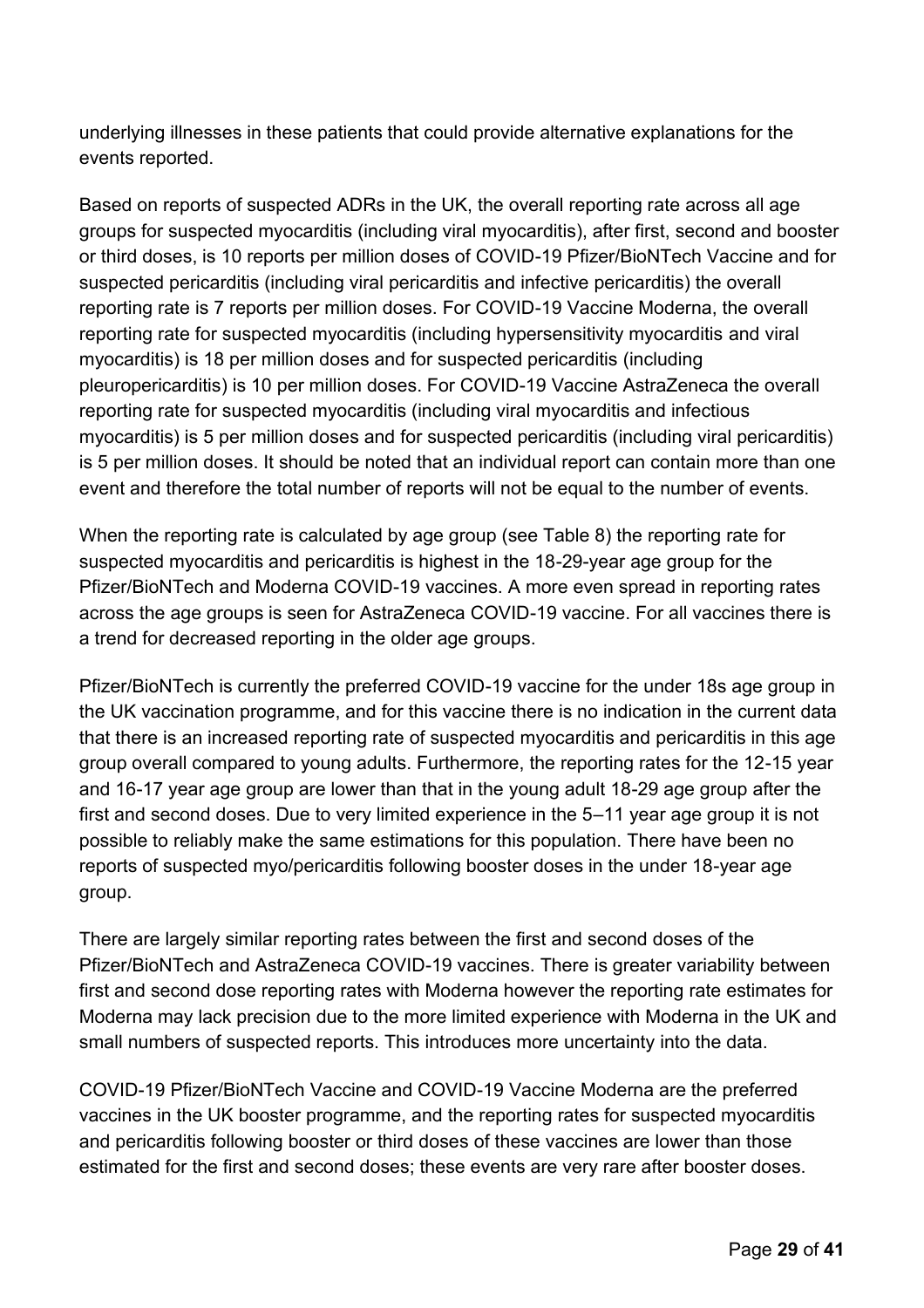There is no indication that these events are more severe after booster doses compared to first and second doses; most reports describe mild events with a rapid recovery and are similar to those experienced after the first and second doses. There is extremely limited usage of COVID-19 Vaccine AstraZeneca as a booster. Due to this limited usage and very small numbers of reports of suspected myocarditis and pericarditis after booster doses, it is not possible to calculate a reliable reporting rate for the COVID-19 Vaccine AstraZeneca when used as a booster; no association has been established between myocarditis or pericarditis and the COVID-19 Vaccine AstraZeneca.

It is important to note that Yellow Card data cannot be used to compare the safety profile of COVID-19 vaccines as many factors can influence ADR reporting.

These reporting rates may also be subject to change as more experience is gathered in the UK.

#### **Table 8: Reporting rates per million doses for UK ADR reports of suspected myocarditis and pericarditis associated with COVID-19 Vaccines, by patient age and dose, up to and including 4 May 2022.**

| Age<br>range | COVID-19 COVID-19<br>Pfizer/<br><b>BioNTech BioNTech</b><br>$\vert$ 1st or<br>(years) unknown<br>dose | Pfizer/<br>2nd<br>dose | COVID-19<br>Pfizer/<br><b>BioNTech</b><br>3rd or<br>booster<br>dose | COVID-19<br><b>Vaccine</b><br><b>Moderna</b><br>1st or<br>unknown<br>dose | COVID-19 Vaccine<br><b>Vaccine</b><br><b>Moderna</b><br>2nd dose booster | <b>Moderna</b><br>3rd or<br>dose | COVID-19 COVID-19<br><b>Vaccine</b><br><b>AstraZeneca</b><br>1st or<br>unknown<br>dose | COVID-19<br><b>Vaccine</b><br><b>AstraZeneca</b><br>2nd dose |
|--------------|-------------------------------------------------------------------------------------------------------|------------------------|---------------------------------------------------------------------|---------------------------------------------------------------------------|--------------------------------------------------------------------------|----------------------------------|----------------------------------------------------------------------------------------|--------------------------------------------------------------|
|              |                                                                                                       |                        |                                                                     | <b>Not</b>                                                                | <b>Not</b>                                                               | <b>Not</b>                       |                                                                                        |                                                              |
| Under<br>18  | 14                                                                                                    | 11                     | <b>Not</b><br>calculated*                                           | applicable* applicable applicable Not                                     |                                                                          |                                  | applicable**                                                                           | <b>Not</b><br>applicable**                                   |
| 18-29        | 26                                                                                                    | 28                     | 16                                                                  | 63                                                                        | 67                                                                       | 19                               | 10                                                                                     | 16                                                           |
| 30-39        | 23                                                                                                    | 24                     | 15                                                                  | 58                                                                        | 54                                                                       | 20                               | 14                                                                                     | 12 <sub>2</sub>                                              |
| 40-49        | 19                                                                                                    | 19                     | 13                                                                  | 49                                                                        | 31                                                                       | 15                               | 12                                                                                     | 9                                                            |
| 50-59        | 9                                                                                                     | 17                     | 8                                                                   | <b>Not</b><br>calculated*                                                 | <b>Not</b><br>calculated                                                 | 8                                | 8                                                                                      | $\overline{7}$                                               |
| 60-69        |                                                                                                       | 14                     |                                                                     | Not<br>6 calculated*                                                      | <b>Not</b><br>applicable                                                 |                                  |                                                                                        | 6                                                            |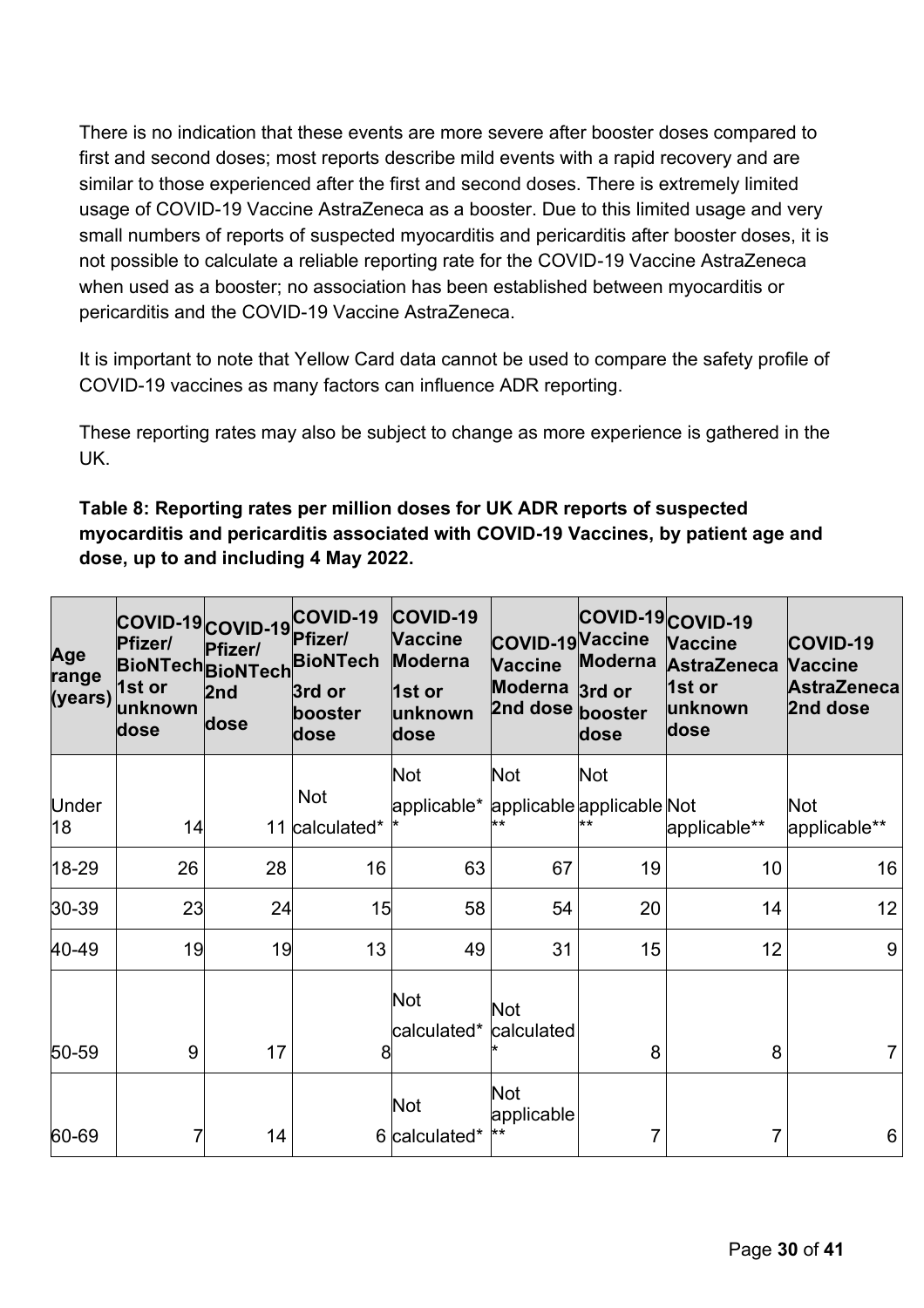|       |   | Not               | vv.<br>applicable |   |  |
|-------|---|-------------------|-------------------|---|--|
| $70+$ | ີ | 4 calculated*  ** |                   | - |  |

\*There is currently insufficient data to calculate a reliable estimate of the reporting rate in the UK due to the relatively limited exposure and small numbers of suspected reports in these individuals.

\*\*There have been no reports of suspected heart inflammation events received for individuals in these age groups.

**Table 9\*: Number of UK ADR reports associated with suspected myocarditis, pericarditis and other related terms received for the COVID-19 Vaccine AstraZeneca, COVID-19 Pfizer/BioNTech Vaccine and COVID-19 Vaccine Moderna by patient age up to and including 4 May 2022.** 

|                         | <b>Number of reports</b>                             |                                           |                                               |  |  |  |  |
|-------------------------|------------------------------------------------------|-------------------------------------------|-----------------------------------------------|--|--|--|--|
| Age<br>range<br>(years) | COVID-19<br><b>Pfizer/BioNTech</b><br><b>Vaccine</b> | <b>COVID-19 Vaccine</b><br><b>Moderna</b> | <b>COVID-19 Vaccine</b><br><b>AstraZeneca</b> |  |  |  |  |
| Under 18                | 77                                                   | $\overline{0}$                            | $\mathbf 0$                                   |  |  |  |  |
| 18-29                   | 382                                                  | 119                                       | 31                                            |  |  |  |  |
| 30-39                   | 308                                                  | 95                                        | 48                                            |  |  |  |  |
| 40-49                   | 140                                                  | 52                                        | 115                                           |  |  |  |  |
| 50-59                   | 97                                                   | 22                                        | 103                                           |  |  |  |  |
| $60+$                   | 151                                                  | 17                                        | 104                                           |  |  |  |  |
| Unknown                 | 150                                                  | 34                                        | 46                                            |  |  |  |  |
| <b>Total</b>            | 1305                                                 | 339                                       | 447                                           |  |  |  |  |

\* Due to the dynamic nature of the Yellow Card data these figures may change both as new cases are received, and as duplicate cases are identified and managed.

**Table 10\*: Number of UK ADR reports associated with suspected myocarditis, pericarditis and other related terms received for the COVID-19 Vaccine AstraZeneca, COVID-19 Pfizer/BioNTech Vaccine and COVID-19 Vaccine Moderna by patient sex up to and including 4 May 2022.**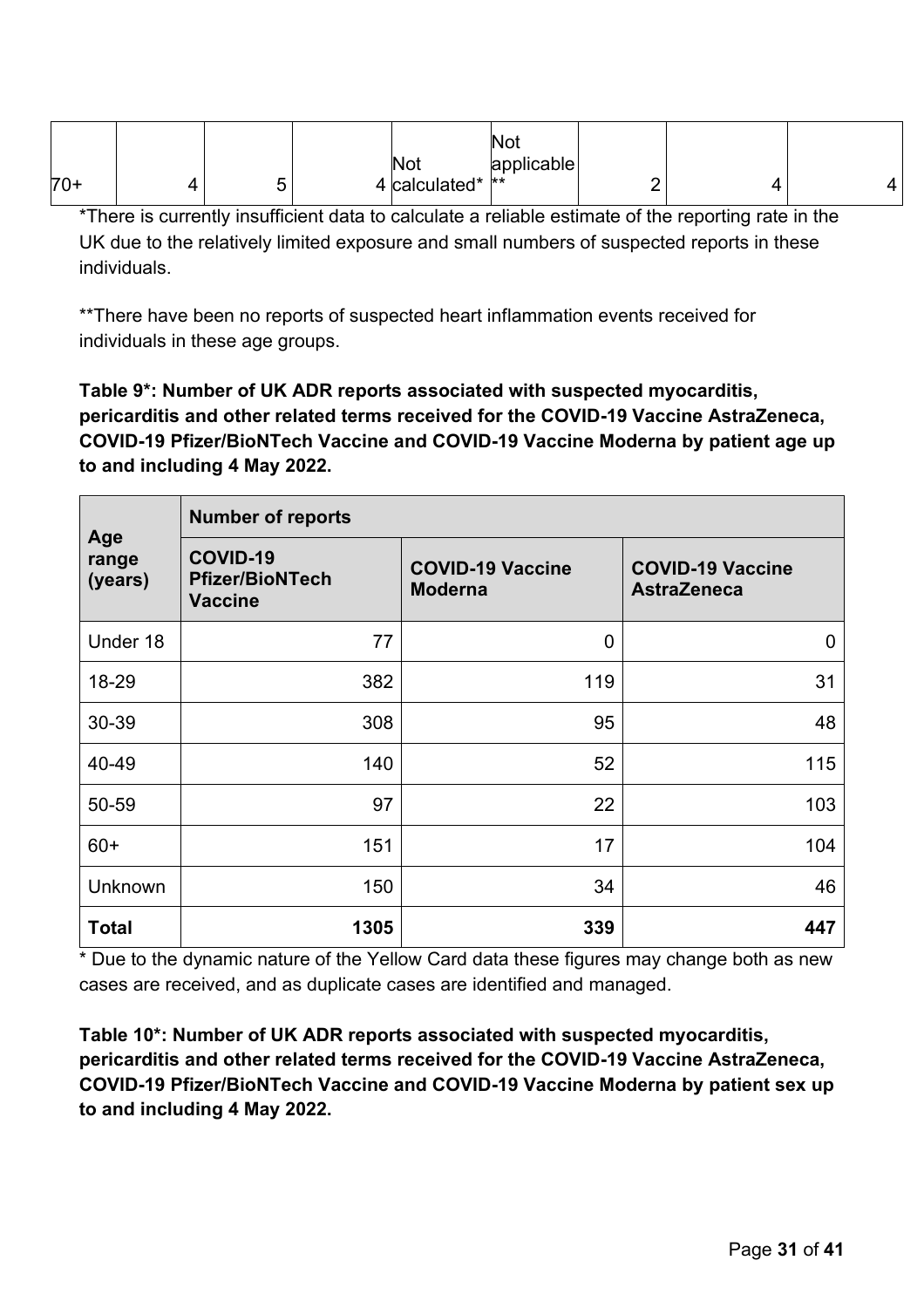| <b>Sex</b>     | <b>Number of reports</b>                                    |                                           |                                               |
|----------------|-------------------------------------------------------------|-------------------------------------------|-----------------------------------------------|
|                | <b>COVID-19</b><br><b>Pfizer/BioNTech</b><br><b>Vaccine</b> | <b>COVID-19 Vaccine</b><br><b>Moderna</b> | <b>COVID-19 Vaccine</b><br><b>AstraZeneca</b> |
| Female         | 506                                                         | 110                                       | 202                                           |
| Male           | 758                                                         | 219                                       | 235                                           |
| <b>Unknown</b> | 41                                                          | 10                                        | 10                                            |
| <b>Total</b>   | 1305                                                        | 339                                       | 447                                           |

\* Due to the dynamic nature of the Yellow Card data these figures may change both as new cases are received, and as duplicate cases are identified and managed.

Two large European epidemiological studies have estimated the excess risk of myocarditis following vaccination with COVID-19 Pfizer/BioNTech Vaccine and COVID-19 Vaccine Moderna. One study showed that in a period of 7 days after the second dose of COVID-19 Pfizer/BioNTech Vaccine there were about 27 (95% CI 26 - 28) extra cases of myocarditis in 12-29 year old males per million compared to unvaccinated individuals, and for COVID-19 vaccine Moderna there were about 132 (95% CI 130 – 133) extra cases of myocarditis in 12- 29 year old males per million. In another study, in a period of 28 days after the second dose of the COVID-19 Pfizer/BioNTech Vaccine there were 57 [95% CI 39 – 75] extra cases of myocarditis in 16-24 year old males per million compared to unvaccinated persons, and for COVID-19 vaccine Moderna there were 188 (95% CI 96 – 280) extra cases of myocarditis in 16-24 year old males per million individuals compared to unvaccinated individuals. These studies have shown that these events are very rare post vaccination with the mRNA vaccines, and that these events are more frequent in younger males. The findings of these studies are consistent with the trends seen in the Yellow Card data.

International data has shown that these suspected events have been observed to occur most frequently approximately 3 days after the first vaccine and 2 days after the second vaccine, and both UK and international data have identified that the large majority of suspected events occur within 7 days of vaccination. In the UK the body of evidence shows that for COVID-19 Pfizer/BioNTech in particular, there is similar frequency of reporting after the first and second dose.

Longer term follow up in both the UK and US to at least 90 days following identification of cases of suspected myocarditis after COVID-19 Pfizer/BioNTech and COVID-19 Vaccine Moderna found that the majority of individuals were fully recovered and back to normal activities.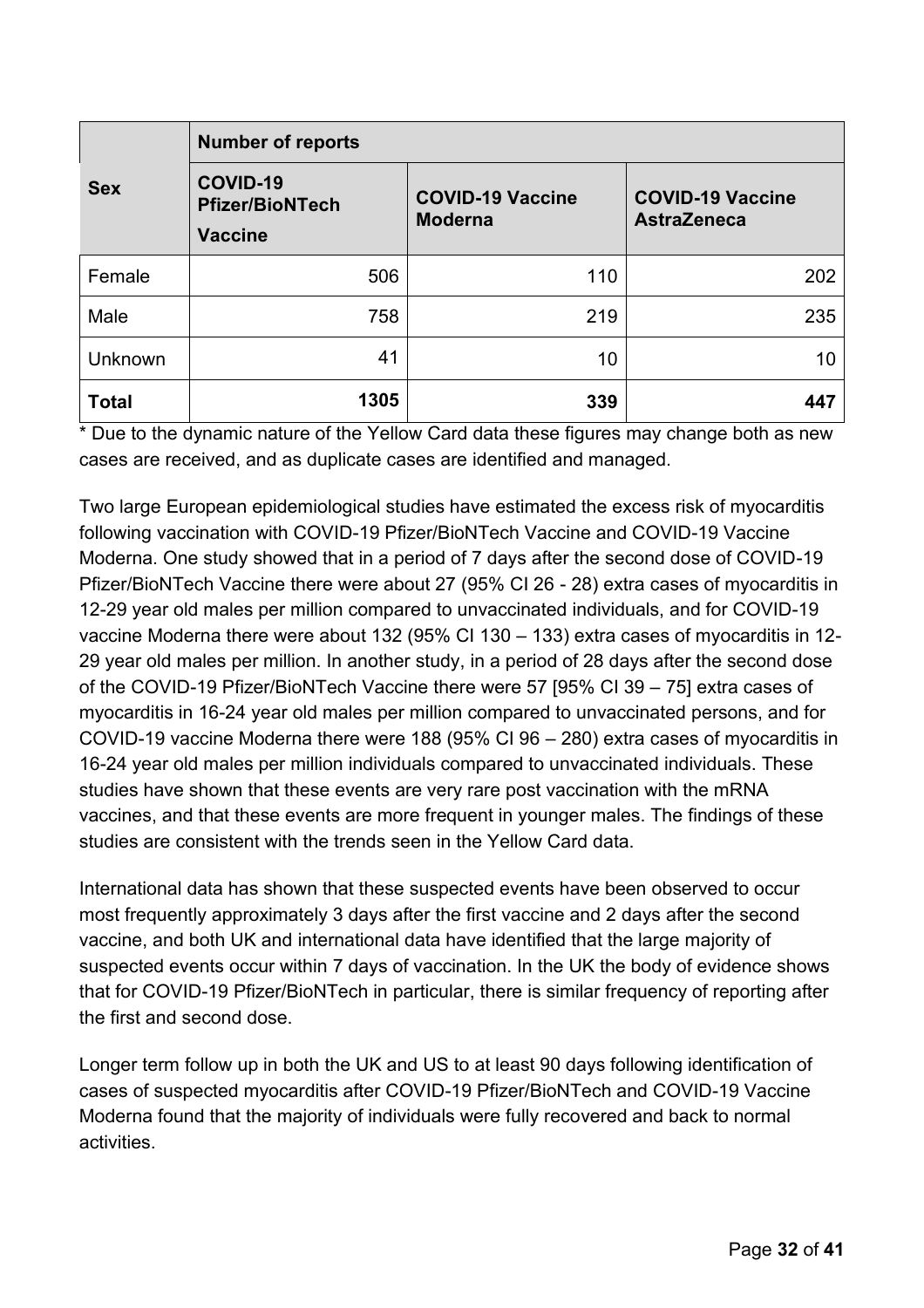Myocarditis and pericarditis happen very rarely in the general population, and it is estimated that in the UK there are about 60 new cases of myocarditis diagnosed per million patients per year and about 100 new cases of pericarditis diagnosed per million patients per year. Myocarditis is also known to be associated with COVID-19 infection, with an estimated 1,500 cases of myocarditis per million patients with COVID-19.

The MHRA will continue to closely monitor reports of suspected myocarditis and pericarditis with all currently authorised COVID-19 vaccines.

### **Delayed hypersensitivity reactions**

The MHRA has been reviewing reports of skin reactions occurring around the vaccination site that appear a little while after vaccination. These reactions are suggestive of a delayed hypersensitivity reaction that occurs 4-11 days after vaccination. The reactions are characterized by a rash, swelling and tenderness that can cover the whole upper arm and may be itchy and/or painful and warm to the touch. The majority of the reports received have been with the COVID-19 Vaccine Moderna and the product information for this vaccine has been updated to highlight the possibility of delayed injection site reactions.

The reactions are usually self-limiting and resolve within a day or two, although in some patients it can take slightly longer to disappear. Individuals who experience this reaction after their first dose may experience a similar reaction in shorter timeframe following the second dose, however, none of the reports received have been serious and people should still take their second dose when invited. Those who experience delayed skin reactions after their COVID-19 vaccination which do not resolve within a few days should seek medical advice.

#### **Guillain-Barré Syndrome**

Guillain-Barré Syndrome is a very rare condition which causes inflammation of the nerves and can lead to numbness, weakness and pain, usually in the feet, hands and limbs and can spread to the chest and face. Guillain-Barré Syndrome tends to affect both sides of the body at once. This condition is known to be associated with certain infectious diseases.

Up to and including the 4 May 2022, the MHRA has received 495 reports of suspected Guillain-Barré Syndrome with the COVID-19 Vaccine AstraZeneca and 29 reports of a related disease called Miller Fisher syndrome. Up to the same date, the MHRA has received 102 reports of Guillain-Barré Syndrome following use of the COVID-19 Pfizer/BioNTech Vaccine and 5 reports of Miller Fisher syndrome and for the COVID-19 Vaccine Moderna there have been 17 reports of Guillain-Barré Syndrome.

The MHRA has been closely monitoring and assessing reports of suspected Guillain-Barré Syndrome (GBS) received following administration of the COVID-19 vaccine. Following the most recent review of the available data the evidence of a possible association has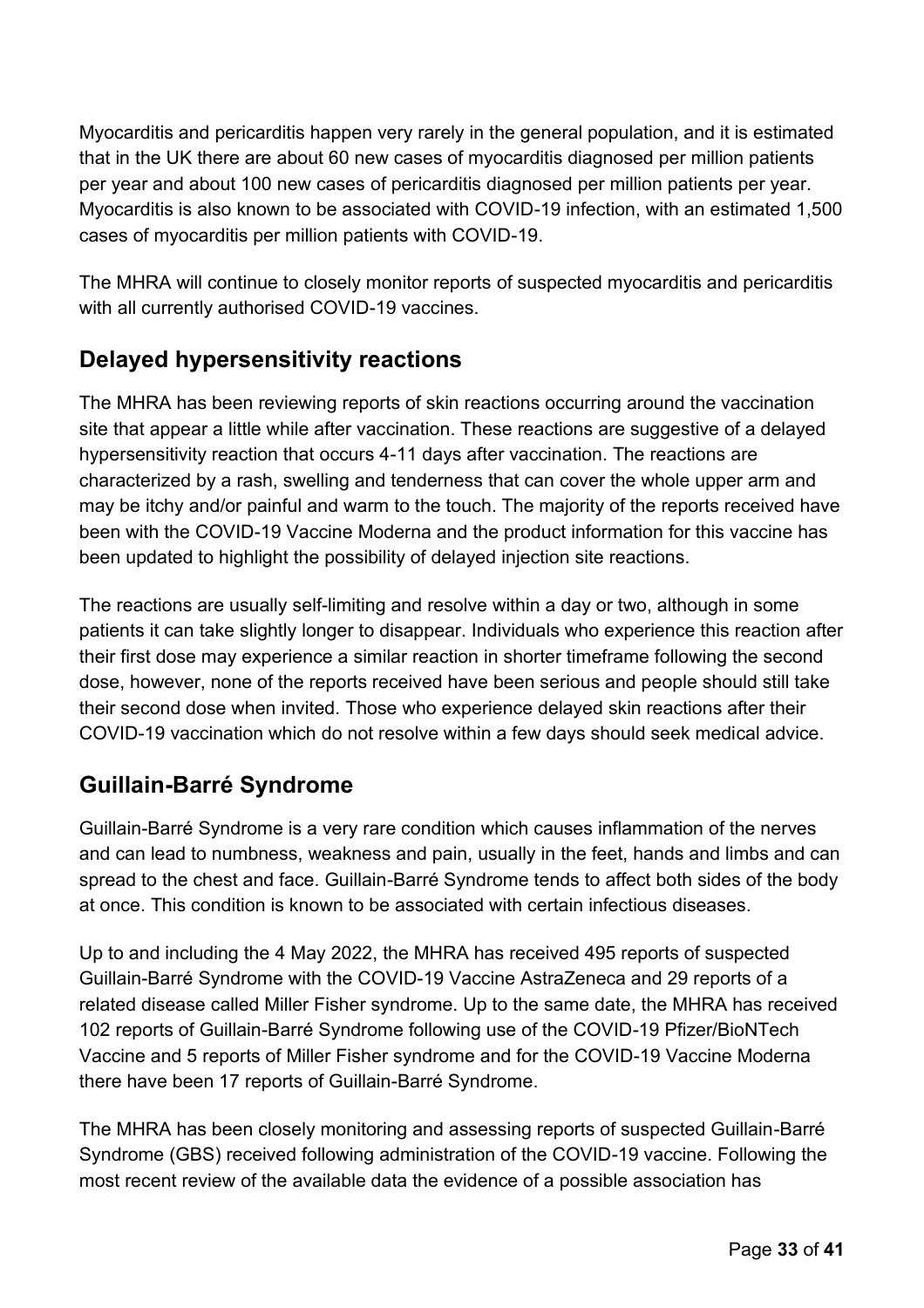strengthened. Therefore, following advice from the government's independent advisory body, the CHM and its COVID-19 Vaccines Benefit Risk Expert Working Group, the product information for the COVID-19 Vaccine AstraZeneca was further updated to include GBS in the tabulated list of adverse reactions associated with the COVID-19 Vaccine AstraZeneca and to encourage healthcare professionals and the public to look out for signs of GBS.

The MHRA will continue to review reports of Guillain-Barré Syndrome received following vaccination with COVID-19 vaccines to further assess a possible association, with independent advice from its Vaccine Benefit-Risk Working Group.

### **Swelling of the vaccinated limb**

There have been rare reports of extensive swelling of the vaccinated limb after receiving the COVID-19 Pfizer/BioNTech Vaccine. The product information has been updated to include "extensive swelling of the vaccinated limb" as a side effect of the vaccine. This type of swelling is also recognised to occur with other (non-COVID-19) vaccines.

### **Facial swelling in those with a history of facial dermal fillers**

Rare reports of facial swelling occurring 1-2 days after vaccination in vaccine recipients with a history of injection of facial dermal fillers were observed in the clinical trials for the COVID-19 Vaccine Moderna. Information about this possible side effect has been included in the product information for the COVID-19 Vaccine Moderna since it was first authorised for use.

The MHRA has also received Yellow Card reports of facial swelling in those with a history of injection of facial dermal fillers for the COVID-19 Pfizer/BioNTech Vaccine. A review of the world-wide ADR data for the COVID-19 Pfizer/BioNTech Vaccine found that, in most instances, the facial swelling was mild, transient and was localised to the site of the dermal filler. The product information for the COVID-19 Pfizer/BioNTech Vaccine has been updated to include facial swelling in those with a history of injection of facial dermatological fillers as a side effect of the vaccine.

#### **Events with a fatal outcome**

Vaccination and surveillance of large populations means that, by chance, some people will experience and report a new illness or events in the days and weeks after vaccination. A high proportion of people vaccinated early in the vaccination campaign were very elderly, and/or had pre-existing medical conditions. Older age and chronic underlying illnesses make it more likely that coincidental adverse events will occur, especially given the millions of people vaccinated. It is therefore important that we carefully review these reports to distinguish possible side effects from illness that would have occurred irrespective of vaccination.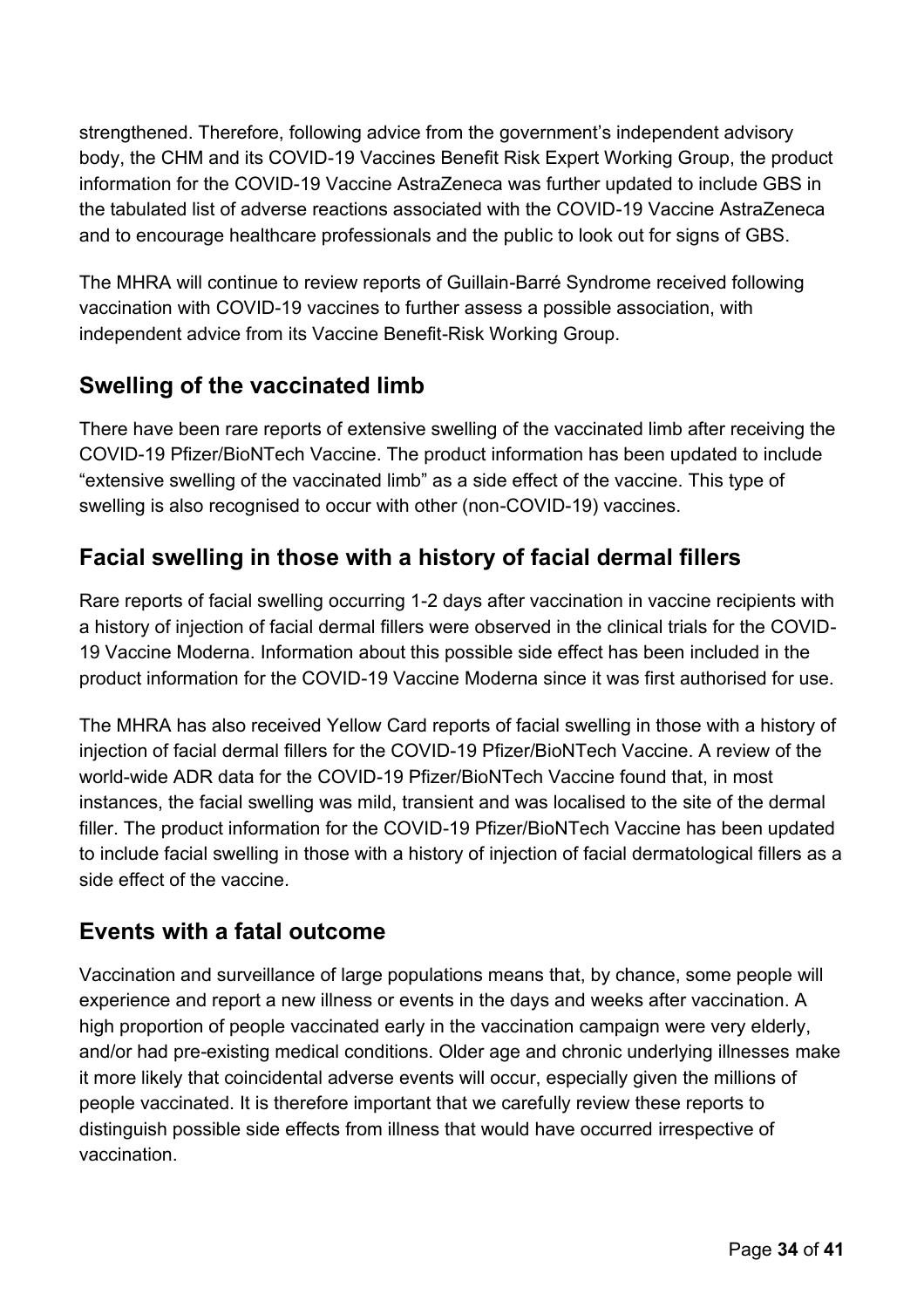Part of our continuous analysis includes an evaluation of natural death rates over time, to determine if any specific trends or patterns are occurring that might indicate a vaccine safety concern. Based on age-stratified all-cause mortality in England and Wales taken from the [Office for National Statistics death](https://www.ons.gov.uk/peoplepopulationandcommunity/birthsdeathsandmarriages/deaths/datasets/deathsregisteredinenglandandwalesseriesdrreferencetables) registrations, several thousand deaths are expected to have occurred, naturally, within 7 days of the many millions of doses of vaccines administered so far, mostly in the elderly.

A [recent study](https://www.ons.gov.uk/peoplepopulationandcommunity/healthandsocialcare/causesofdeath/articles/covid19vaccinationandmortalityinyoungpeopleduringthecoronaviruspandemic/2022-03-22) published by the Office for National Statistics (ONS) and the Office for Health Improvement and Disparities (OHID) analysed data on COVID 19 vaccination and mortality in young people during the coronavirus pandemic. The study found no indication of an increased risk of death from cardiac-related or other causes in those aged 12-29 years, following COVID-19 vaccination in the six weeks following vaccination. This is consistent with our own findings from our rigorous safety monitoring activities. The study also suggested that the excess in death registrations in young people in 2021 was due to delays in the registration process and early indications of increased numbers of deaths due to nonvaccine related external causes. The study data were reviewed by the independent experts of the CHM's COVID-19 Vaccines Benefit Risk Expert Working Group who agreed with the conclusion of the report that COVID-19 vaccines were not associated with an increased risk of death in young people.

The MHRA has received 763 UK reports of suspected ADRs to the COVID-19 Pfizer/BioNTech Vaccine in which the patient died shortly after vaccination, 1,272 reports for the COVID-19 Vaccine AstraZeneca, 53 for the COVID-19 Vaccine Moderna and 44 where the brand of vaccine was unspecified. The majority of these reports were in elderly people or people with underlying illness. Usage of the vaccines has increased over the course of the campaigns and as such, so has reporting of fatal events with a temporal association with vaccination. However, this does not mean that there is a link between vaccination and the fatalities reported. Review of specific fatal reports is provided in the summaries above. The pattern of reporting for all other fatal reports does not suggest the vaccines played a role in these deaths.

A range of other isolated events or series of reports of non-fatal, serious suspected ADRs have been reported. These all remain under continual review, including thorough analysis of expected rates in the absence of vaccine. There are currently no indications of specific patterns or rates of reporting that would suggest the vaccine has played a role.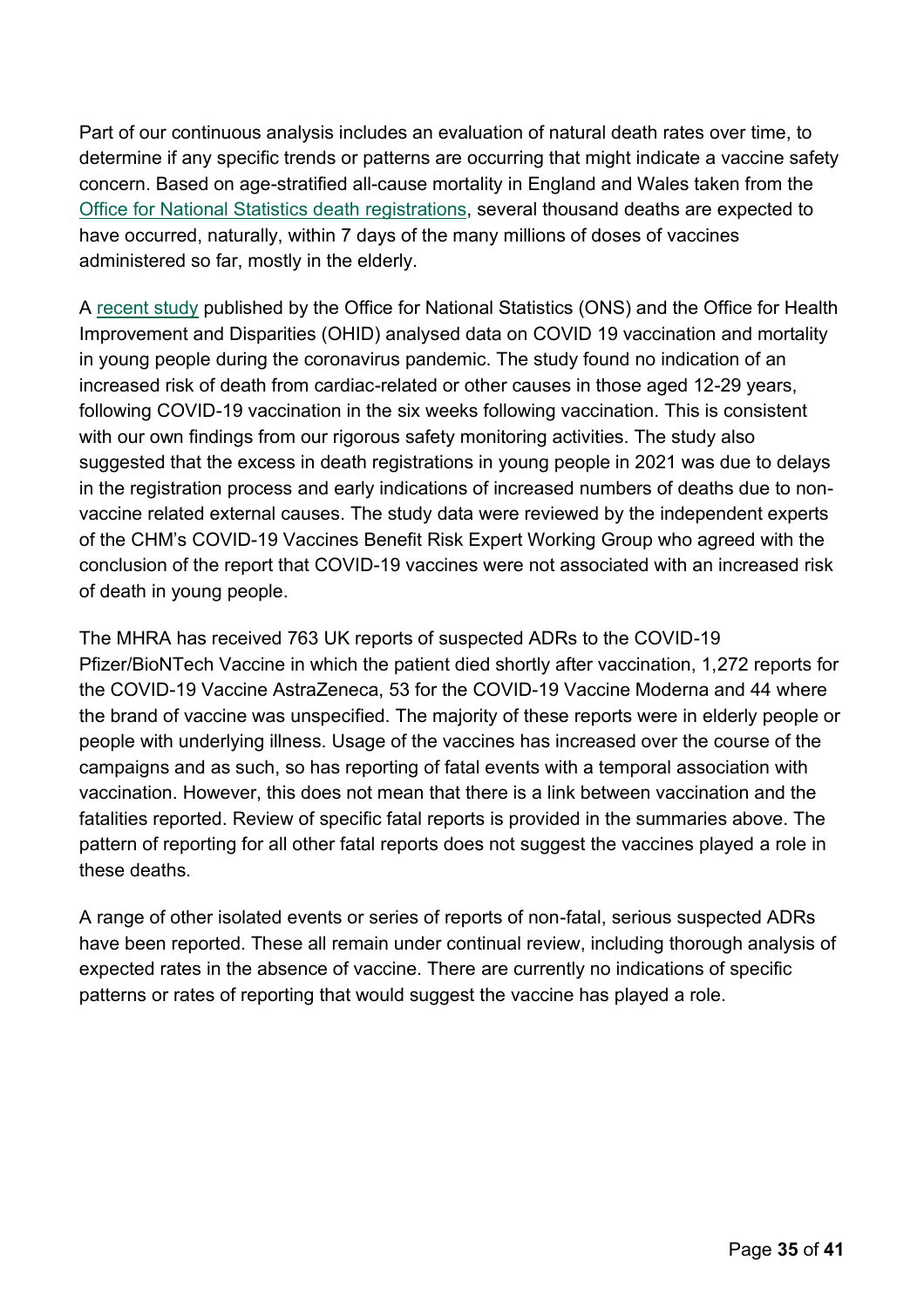# <span id="page-35-0"></span>**Conclusion**

At the time of this report, over 176,321 people across the UK have died within 28 days of a positive test for coronavirus.

Vaccination is the single most effective way to reduce deaths and severe illness from COVID-19. A national immunisation campaign has been underway since early December 2020.

In [clinical trials,](https://www.gov.uk/government/collections/mhra-guidance-on-coronavirus-covid-19#vaccines-and-vaccine-safety) the COVID-19 Pfizer/BioNTech Vaccine, COVID-19 Vaccine AstraZeneca and COVID-19 Vaccine Moderna have demonstrated very high levels of protection against symptomatic infection. [Data](https://www.gov.uk/government/publications/phe-monitoring-of-the-effectiveness-of-covid-19-vaccination) are available on the impact of the vaccination campaign in reducing infections and illness in the UK.

All vaccines and medicines have some side effects. These side effects need to be continuously balanced against the expected benefits in preventing illness.

Following widespread use of these vaccines across the UK, the vast majority of suspected adverse reaction reports confirm the safety profile seen in clinical trials. Most reports relate to injection-site reactions (sore arm for example) and generalised symptoms such as a 'flulike' illness, headache, chills, fatigue, nausea, fever, dizziness, weakness, aching muscles, and rapid heartbeat. Generally, these reactions are not associated with more serious illness and likely reflect an expected, normal immune response to the vaccines.

The expected benefits of the vaccines in preventing COVID-19 and serious complications associated with COVID-19 far outweigh any currently known side effects. As with all vaccines and medicines, the safety of COVID-19 vaccines is continuously monitored and benefits and possible risks remain under review.

We take every report of a suspected ADR seriously and encourage everyone to report through the Yellow Card scheme.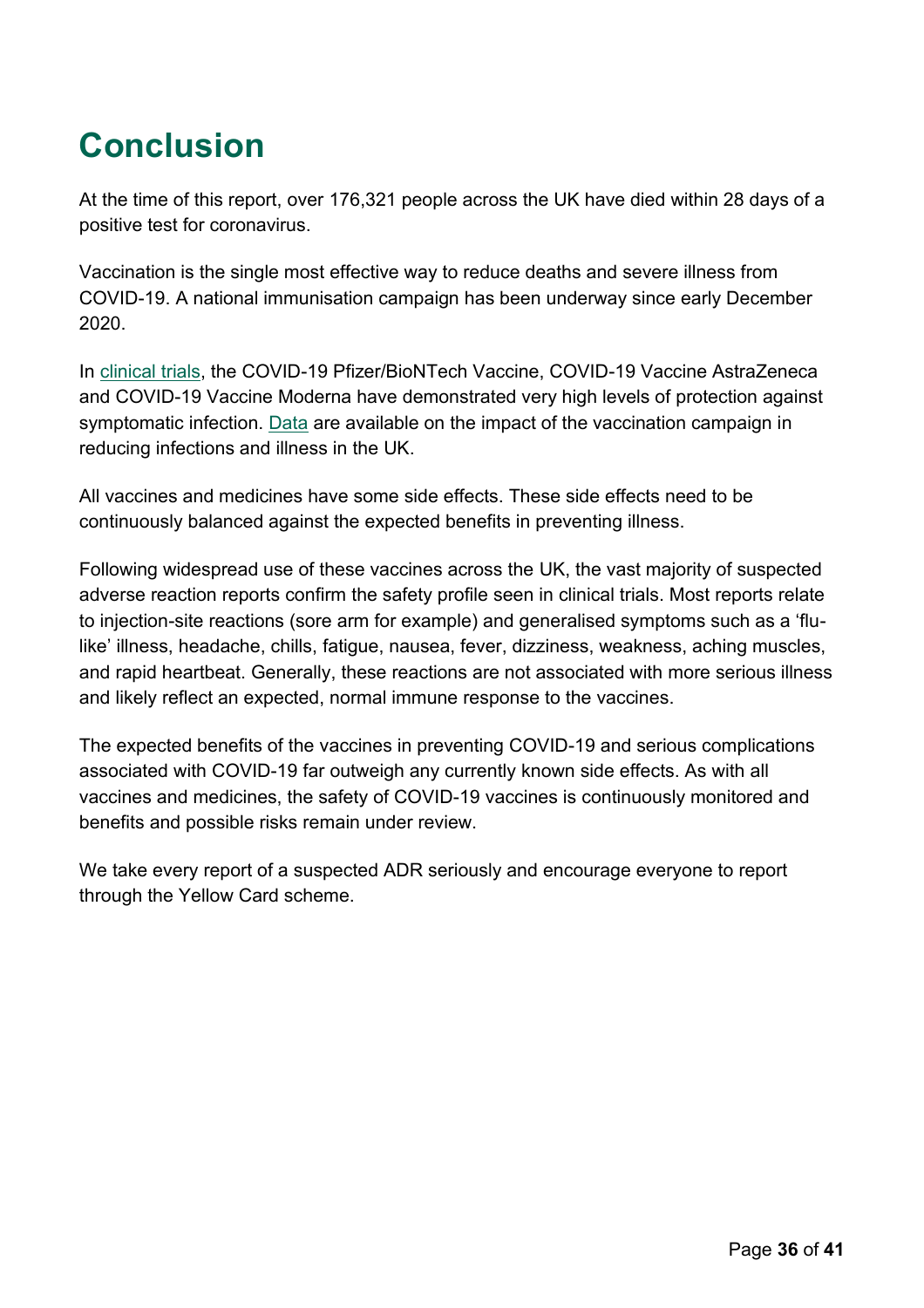## <span id="page-36-0"></span>**Annex 1 Vaccine Analysis Print**

The attached Vaccine Analysis Prints contain a complete listing of all suspected adverse reactions that have been reported to the MHRA via the Yellow Card scheme for the COVID-19 Pfizer/BioNTech Vaccine, the COVID-19 Vaccine AstraZeneca, the COVID-19 Vaccine Moderna and where the brand of the vaccine was not specified. This includes all reports received from healthcare professionals, members of the public, and pharmaceutical companies.

This information does not represent an overview of the potential side effects associated with the vaccines. A list of the recognised adverse effects of COVID-19 vaccines is provided in the information for healthcare professionals and the recipient information [here.](https://www.gov.uk/government/publications/regulatory-approval-of-pfizer-biontech-vaccine-for-covid-19) These can also be found on the [Coronavirus Yellow Card](https://coronavirus-yellowcard.mhra.gov.uk/) reporting site. Conclusions on the safety and risks of the vaccines cannot be made on the data shown in the Print alone.

When viewing the vaccine analysis print you should remember that:

- Reporters are asked to submit Yellow Card reports even if they only have a suspicion that the medicine or vaccine may have caused the adverse reaction. The existence of an adverse reaction report in the print does not necessarily mean that the vaccine has caused the suspected reaction.
- It may be difficult to tell the difference between something that has occurred naturally and a suspected adverse reaction. Sometimes these events can be part of the condition being treated rather than being caused by the vaccine.
- Many factors have to be considered when assessing whether the vaccine has caused a reported adverse reaction. When monitoring the safety of vaccines and medicines, MHRA staff carry out careful analysis of these factors.

For a medicine or vaccine to be considered safe, the expected benefits will be greater than the risk of having harmful reactions. It is important to note that most people take medicines and vaccines without having any serious side effects.

Vaccine Analysis Print – [COVID-19 Pfizer/BioNTech Vaccine](https://assets.publishing.service.gov.uk/government/uploads/system/uploads/attachment_data/file/1075148/COVID-19_Pfizer-BioNTech_Vaccine_Analysis_Print_DLP_4.05.2022.pdf)

Vaccine Analysis Print - [COVID-19 Vaccine AstraZeneca](https://assets.publishing.service.gov.uk/government/uploads/system/uploads/attachment_data/file/1075149/COVID-19_AstraZeneca_Vaccine_Analysis_Print_DLP_4.05.2022.pdf)

Vaccine Analysis Print – [COVID-19 Vaccine Moderna](https://assets.publishing.service.gov.uk/government/uploads/system/uploads/attachment_data/file/1075147/COVID-19_Moderna_Vaccine_Analysis_Print_DLP_4.05.2022.pdf)

Vaccine Analysis Print - [Brand unspecified](https://assets.publishing.service.gov.uk/government/uploads/system/uploads/attachment_data/file/1075146/COVID-19_Brand_Unspecified_Vaccine_Analysis_Print_DLP_4.05.2022.pdf)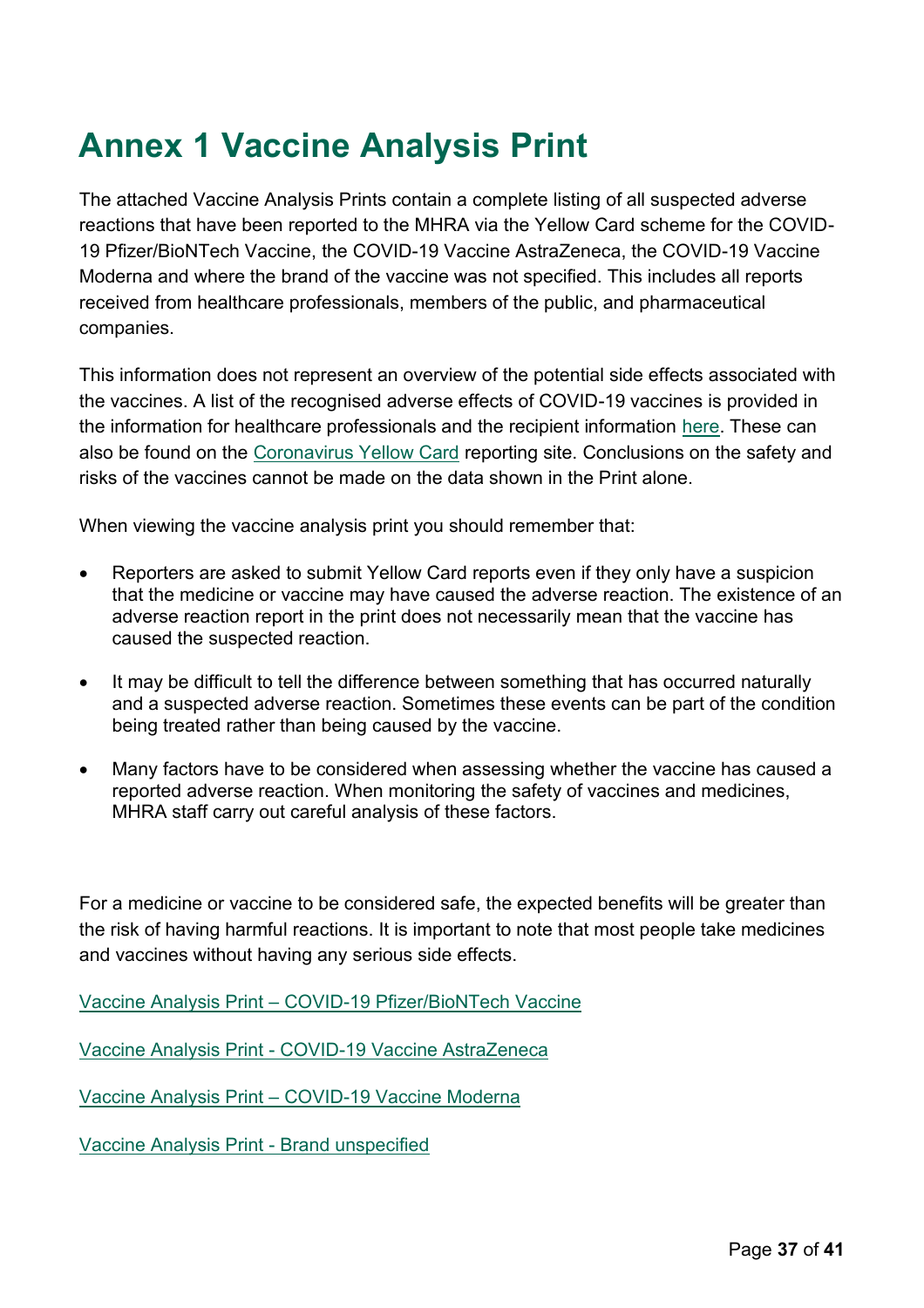# <span id="page-37-0"></span>**Annex 2 Glossary**

#### **Anaphylaxis or anaphylactoid reactions**

Anaphylaxis is a severe and potentially life-threatening allergic reaction. These reactions can occur after an exposure to a trigger, such as a certain ingredient in foods or medicines or an insect sting. Anaphylaxis and anaphylactoid reactions can be treated with adrenaline.

#### **Bell's palsy**

Bell's palsy is a condition that causes temporary weakness or paralysis (lack of movement) of the muscles in one side of the face. It is the most common cause of facial paralysis. For most people, the facial paralysis is temporary. Viral infections such as those with herpes viruses have been linked to Bell's palsy.

#### **Booster dose/vaccination**

A COVID-19 booster vaccine dose helps improve the protection obtained from the first two doses of the vaccine. It helps give longer-term protection against getting seriously ill from COVID-19.

#### **Capillary Leak Syndrome (CLS)**

Capillary Leak Syndrome (CLS) occurs when fluid leaks from the small blood vessels into the body.

#### **Cerebral venous sinus thrombosis (CVST)**

Cerebral venous sinus thrombosis occurs when the brain's venous sinuses or the smaller veins draining into them are partially or completely blocked by a blood clot. This prevents blood from draining out of the brain. As a result, the oxygen supply to nerve cells may be impaired and blood cells can leak into the brain tissue causing damage to the brain (haemorrhagic infarction).

#### **Clinical Practice Research Datalink (CPRD)**

[Clinical Practice Research Datalink \(CPRD\)](https://www.cprd.com/) is a real-world research service to support public health and clinical studies. CPRD is jointly sponsored by the Medicines and Healthcare products Regulatory Agency and the National Institute for Health Research (NIHR), as part of the Department of Health and Social Care. CPRD collects anonymised patient data from a network of GP practices across the UK.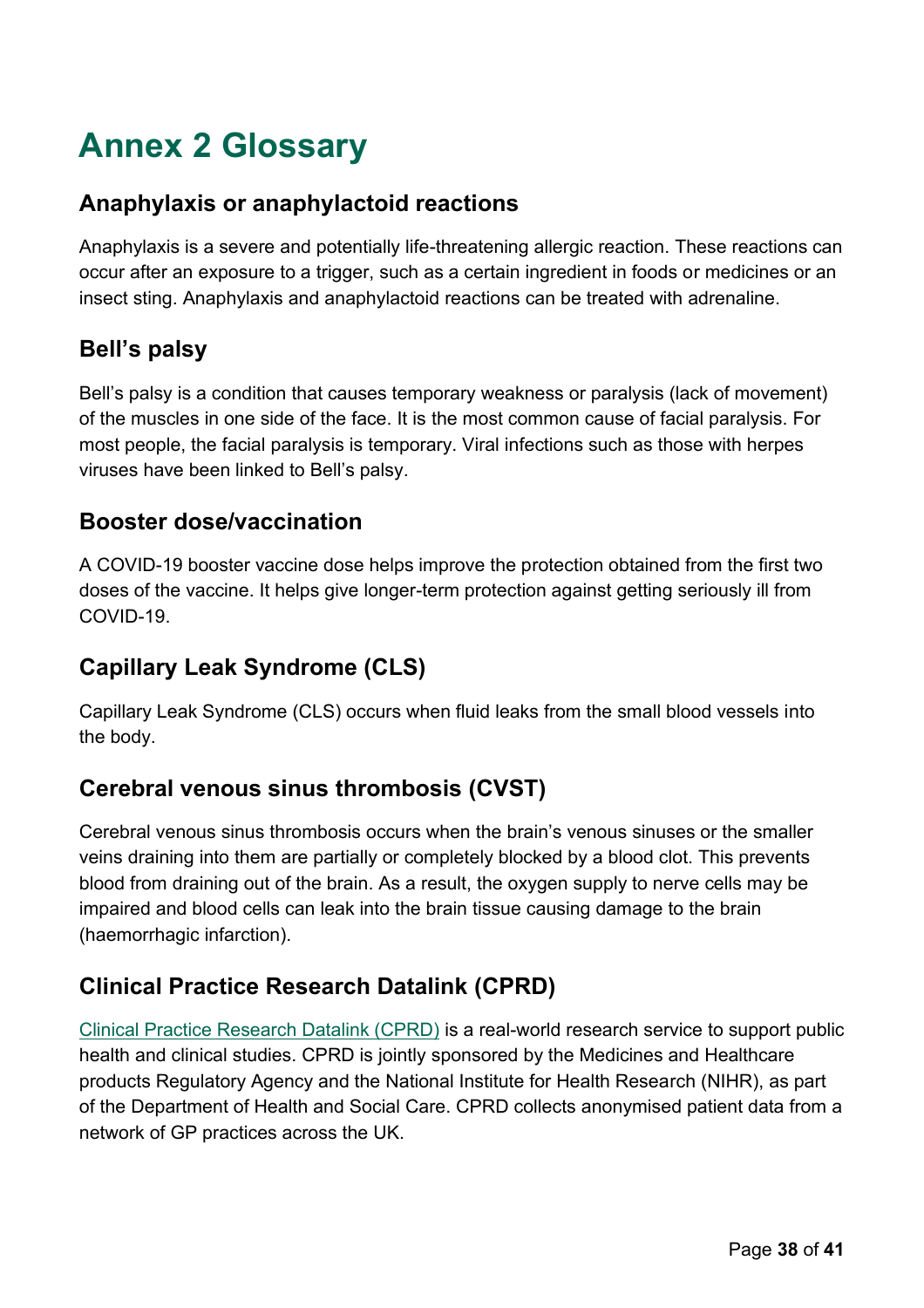#### **Commission on Human Medicines (CHM)**

The [Commission on Human Medicines \(CHM\)](https://www.gov.uk/government/organisations/commission-on-human-medicines) advises ministers on the safety, efficacy and quality of medicinal products. For COVID-19 vaccines, the CHM has a COVID-19 Vaccines Safety Surveillance Methodologies Expert Working Group and a COVID-19 Vaccines Benefit Risk Expert Working Group.

#### **Endocarditis**

Endocarditis is inflammation of the inner lining of the heart (endocardium).

#### **Epidemiology studies**

Epidemiological studies include large numbers of people and are designed to compare the risk of a particular event in an exposed population, in this case those who have received a vaccine, to those who have not. They attempt to account for differences in the different groups to help us understand if any difference in risk is caused by the exposure. Epidemiological studies measure the risk of illness or death in an exposed population compared to that risk in an identical, unexposed population.

#### **Guillain-Barré Syndrome**

Guillain-Barré Syndrome is inflammation of the nerves and can lead to numbness, weakness and pain, usually in the feet, hands and limbs and can spread to the chest and face. This syndrome has been associated with viral infections such as the flu.

#### **Immune thrombocytopenia Immune thrombocytopenia (ITP)**

ITPis an auto-immune condition characterised by low blood platelet count (thrombocytopenia) and is associated with an increase risk in bleeding which often presents as bruising or petechia/purpura.

#### **Miller-Fisher Syndrome**

Miller-Fisher syndrome is a variation of Guillain-Barré Syndrome that affects the nervous system and can cause weakness in the face and a lack of balance and co-ordination. Similar to Guillain-Barré Syndrome, this syndrome has been associated with viral infections such as the flu.

#### **Miscarriage**

The loss of a pregnancy during the first 23 weeks.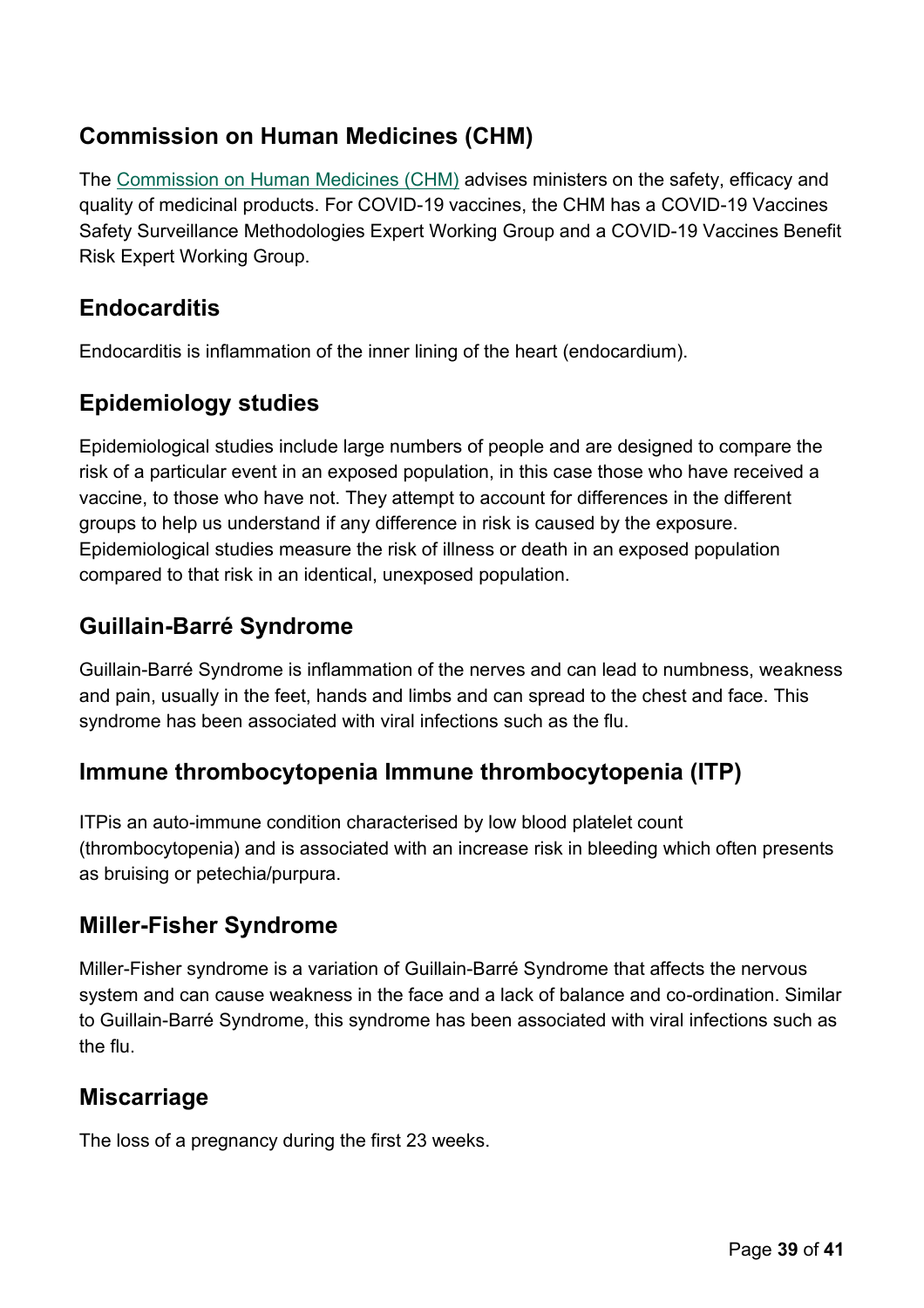#### **Myocarditis**

Myocarditis is the inflammation of the heart muscle (myocardium).

#### **Non-clinical studies**

Non-clinical studies refer to studies that are not performed on the human body. These are largely done before clinical trials in humans and can include animal safety and efficacy studies, human tissue sample studies or toxicology.

#### **Pericarditis**

Pericarditis is inflammation of the pericardium, the protective sac that surrounds your heart.

#### **Regulation 174 authorisation**

Temporary authorisation for supply of a medicine or vaccine by the UK Department of Health and Social Care and the Medicines and Healthcare products Regulatory Agency. This temporary authorisation grants permission for a medicine (vaccine) to be used for active immunisation to prevent COVID-19 disease caused by SARS-CoV-2 virus. Authorisation is subject to a number of conditions. These are available for each vaccine on the MHRA website.

#### **Suspected adverse reactions**

Also known as side effects. All medicines or vaccines can cause adverse reactions in some people. Adverse drug reactions reported to the MHRA are looked at and used to assess the balance of risks and benefits of medicines and vaccines.

#### **Stillbirth**

A stillbirth is when a baby is born dead after 24 completed weeks of pregnancy. If the baby dies before 24 completed weeks, it's known as a miscarriage.

#### **Temporal Association**

Events occurring following vaccination but may or may not be caused by the vaccine.

#### **Third dose/vaccination**

A COVID-19 third vaccine is being offered to those who had a weakened immune system when they had the first two doses of the COVID-19 vaccination. The third dose may help to improve immune response and give better protection.